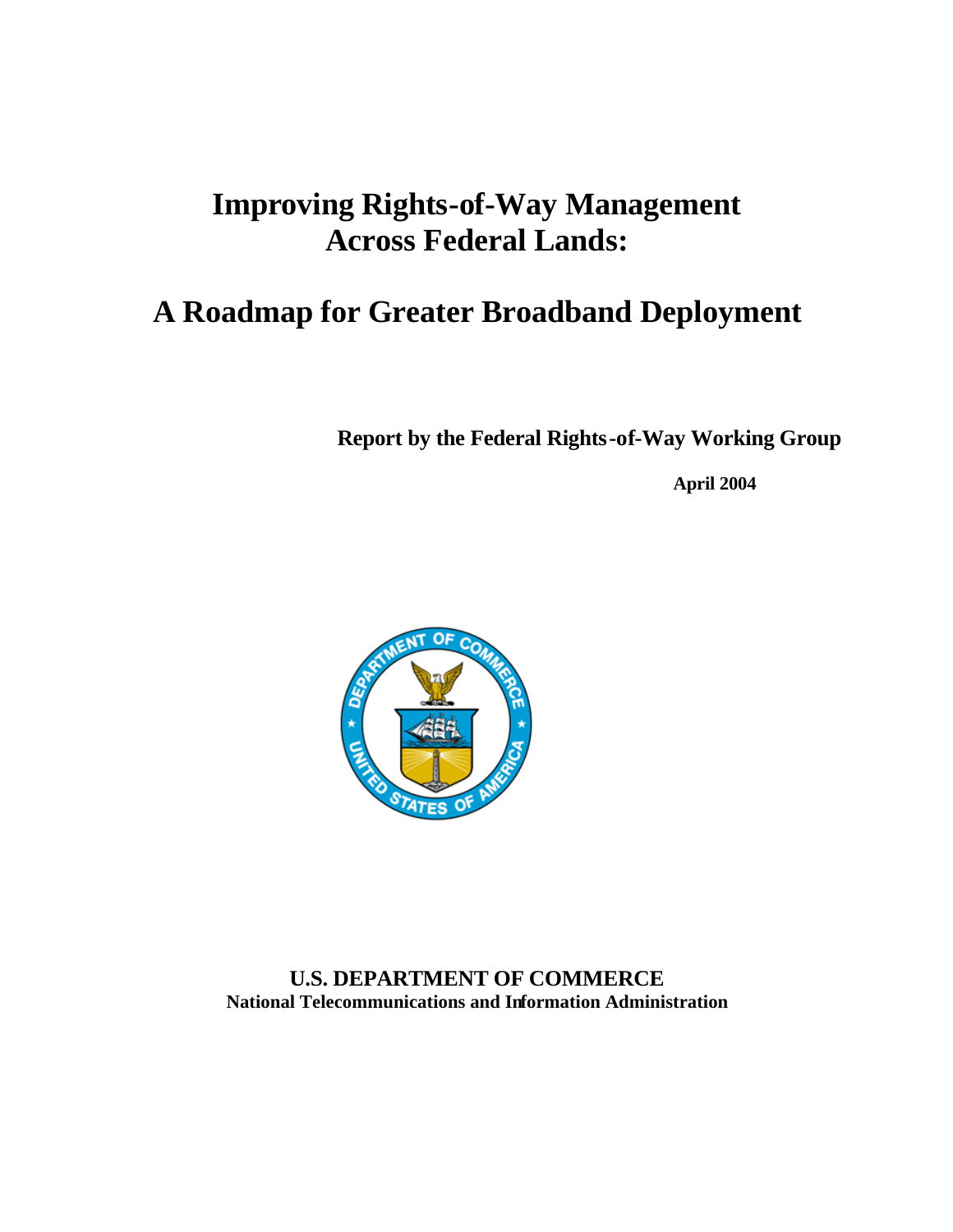#### **ACKNOWLEDGMENTS**

The Federal Rights-of-Way Working Group would like to express our sincere gratitude to all of the individuals and organizations within the different federal agencies that participated in the Working Group and contributed to this report. In addition to performing their regular duties, the Working Group participants volunteered considerable time and effort in developing the report's recommendations for improving rights-of-way policies, procedures, and practices across federal lands. We could not have produced this report without all of their dedication and hard work.

The Working Group also would like to extend our thanks to the many industry representatives, members of local, state, and tribal governments and associations, and advocacy groups that provided their suggestions and input. We greatly appreciate their willingness to candidly share their insights and experiences with the Working Group.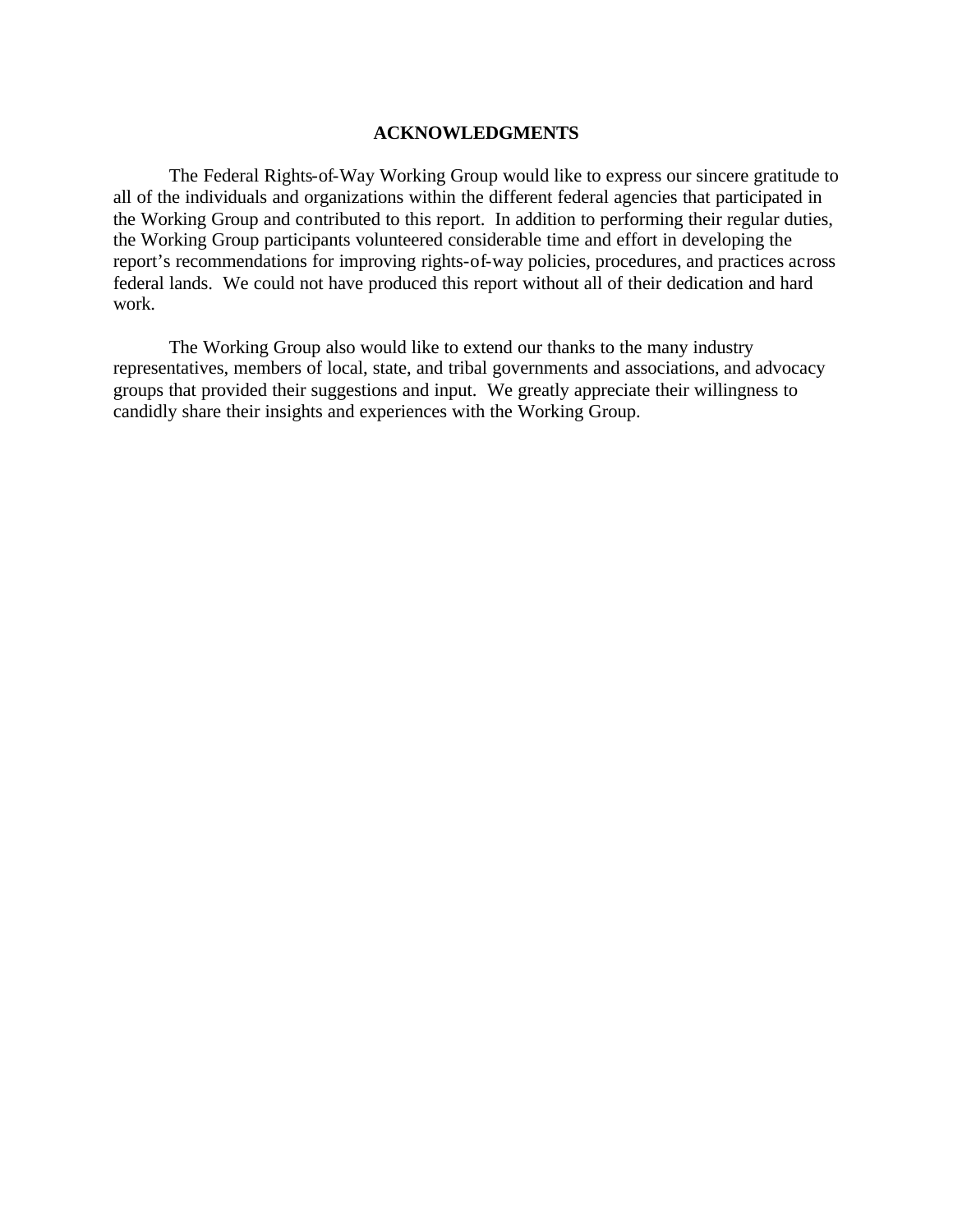## **The Federal Rights-of-Way Working Group**

U.S. Department of Agriculture *Forest Service* Melissa Hearst

Randy Karstaedt Tim Quinn

U.S. Department of Commerce *National Oceanic and Atmospheric Administration* Eric English Helen Golde

Michael Weiss

*National Telecommunications and Information Administration* Michael D. Gallagher, Chair (Oct. 2003- present) Nancy J. Victory, Chair (July 2002- Aug. 2003)\*

Meredith Attwell John Kneuer Kelly Klegar Levy\*

Ted Beuttler David Chapman\*

> Maureen Lewis James McConnaughey Sandra Ryan Josephine Scarlett

Kathy Smith Joseph Watson, Jr. Jack Zinman\*

U.S. Department of Defense

*U.S. Army Corps of Engineers* Robert Cribbin William Birney Randall Wagner\*

*Navy* Richard Anderson\*

U.S. General Services Administration Michael Jawer John Thomas

*Bureau of Indian Affairs* Dave Baker Ron Walker

U.S. Department of the Interior *Bureau of Land Management* Ray Brady David Cavanaugh Rick Stamm

*National Park Service* Lee Dickinson

U.S. Department of Transportation *Federal Highway Administration* Janis Gramatins William Jones

\* Former Working Group Members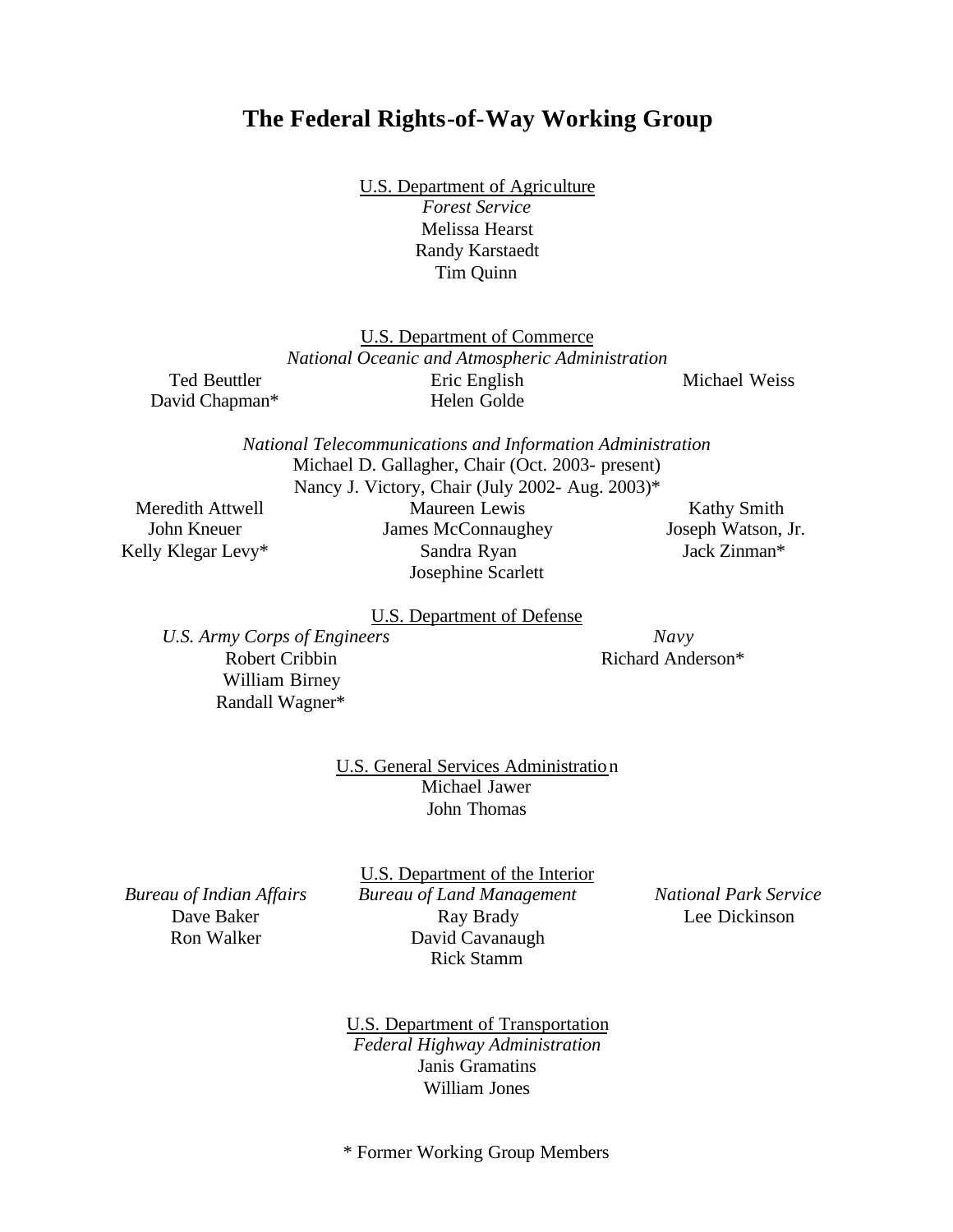### **TABLE OF CONTENTS**

| <b>ACKNOWLEDGMENTS</b>                                               |  |
|----------------------------------------------------------------------|--|
| THE FEDERAL RIGHTS-OF-WAY WORKING GROUP MEMBERS                      |  |
| <b>TABLE OF CONTENTS</b>                                             |  |
|                                                                      |  |
|                                                                      |  |
|                                                                      |  |
|                                                                      |  |
|                                                                      |  |
|                                                                      |  |
|                                                                      |  |
|                                                                      |  |
|                                                                      |  |
|                                                                      |  |
| 1. INFORMATION ABOUT OBTAINING A RIGHT-OF-WAY OVER FEDERAL LANDS  16 |  |
|                                                                      |  |
|                                                                      |  |
|                                                                      |  |
|                                                                      |  |
|                                                                      |  |
|                                                                      |  |
|                                                                      |  |
|                                                                      |  |
|                                                                      |  |
|                                                                      |  |
|                                                                      |  |
|                                                                      |  |
| 1. ENSURING PROPER INSTALLATION AND MAINTENANCE OF FACILITIES 36     |  |
|                                                                      |  |
|                                                                      |  |
|                                                                      |  |

**APPENDIX A**: 40 U.S.C.S. § 1314

|                                    | <b>APPENDIX B:</b> Standard Form 299, Application for Transportation and Utility Systems and |  |
|------------------------------------|----------------------------------------------------------------------------------------------|--|
| <b>Facilities on Federal Lands</b> |                                                                                              |  |

- **APPENDIX C**: Communications Protocol, Lake Chelan Hydroelectric Project
- **APPENDIX D**: Office of Management and Budget Circular No. A-25, Revised
- **APPENDIX E**: 2003 Communications Site Fee Schedule (excerpted from Forest Service, FSH 2709.11: Special Uses Handbook, October 2002 (Chapter 30, "Fee Determination")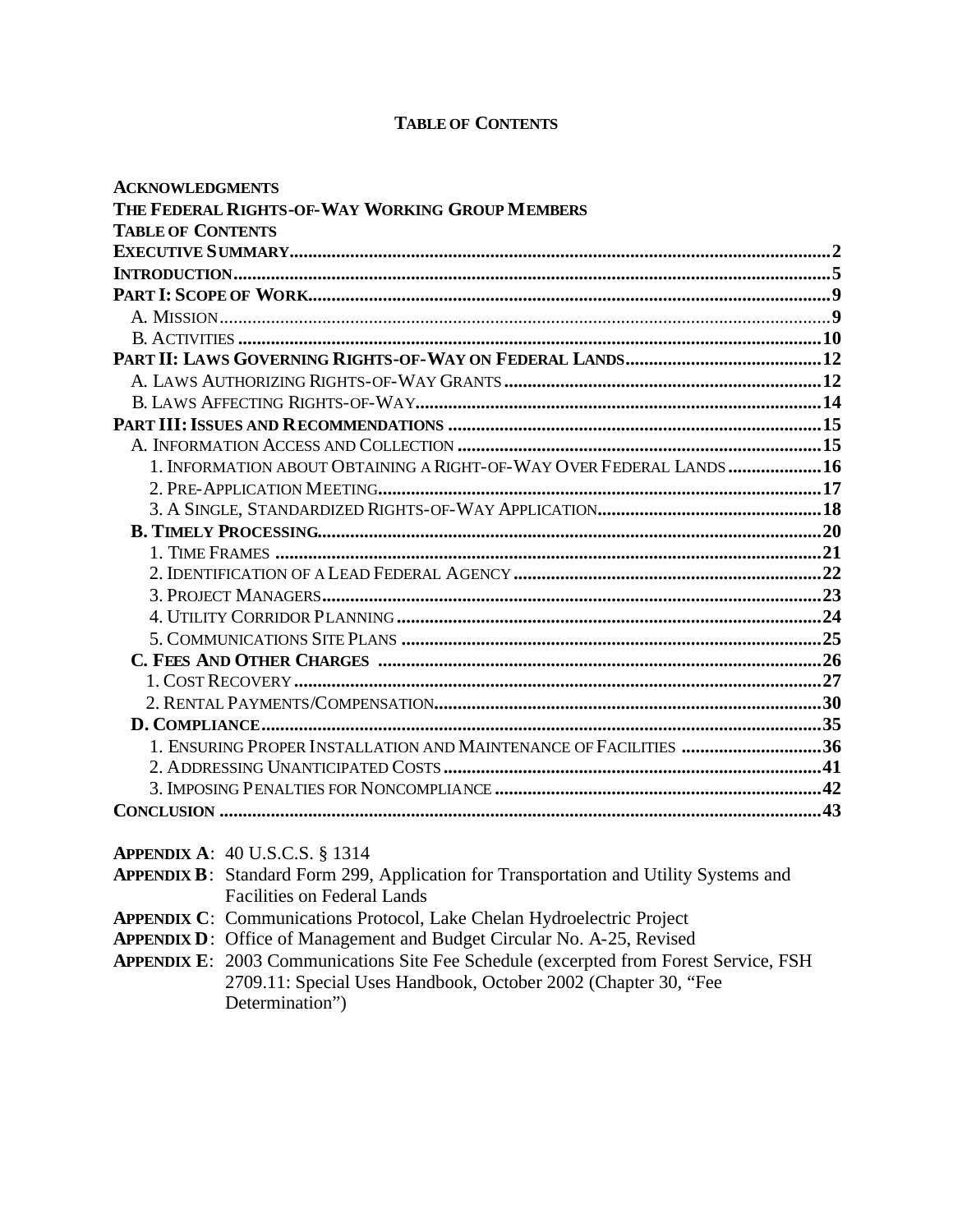#### **EXECUTIVE SUMMARY**

Broadband, also known as high-speed Internet access, has the potential to bring new services and products to American consumers and businesses, fostering innovation, investment, and job-producing economic growth. The President has recognized the economic vitality that can result from broadband deployment and has called on our Nation to be aggressive about the expansion of broadband. On March 26, 2004, the President called for a national goal of universal, affordable access to broadband by 2007. A key to widespread broadband deployment is ensuring that broadband providers have timely and cost-effective access to rights-of-way -- the legal right to pass through property controlled by another -- so that they can build out their networks across the Nation. In the broadband context, rights-of-way include access to the conduits, corridors, trenches, tower sites, undersea routes and other locations that broadband networks occupy. These passageways often cross large areas of land owned or controlled by the Federal Government. Thus, effective and efficient federal rights-of-way policies and practices are critical for promoting broadband deployment.

To ensure that the Federal Government's rights-of-way policies and practices facilitate the aggressive deployment of broadband networks, the Bush Administration created a Federal Rights-of-Way Working Group composed of representatives from most of the major federal agencies with land management responsibilities. The mission of the Working Group is to identify and recommend changes in federal policies, regulations, and practices that would improve the process of granting rights-of-way for broadband communications networks on lands under federal jurisdiction. The Working Group is seeking reforms that would not only facilitate broadband deployment, but also improve access to rights-of-way for other interested stakeholders, such as members of industries outside the telecommunications sector. At the same time these reforms are designed to assist federal agencies in efficiently and effectively performing their vital role as the stewards of public lands, while working cooperatively with their counterparts in state, local, and tribal governments.

Based on information gathered from the communications industry, the federal agencies, state, local and tribal representatives, and other stakeholders, the Working Group has produced the following report, which sets forth recommendations in the four main areas below. Nothing in this report, however, relieves rights-of-way applicants of their obligation to comply fully with all applicable laws and regulations. The Working Group recognizes that some agencies have already implemented some of these recommendations and we commend them for doing so. To make lasting, nationwide improvements in federal land management, however, we urge all of the agencies to devote the time and resources to fully implement each of these recommendations.

- (1) Information Access and Collection
	- Within three months of the release of this report, the Administration should set up a central Web portal to be administered by the National Telecommunications and Information Administration (NTIA) with information about the federal rights-of-way permit process and links to all of the federal land management agencies.
	- Within six months of the release of this report, all federal land management agencies should update their Web sites to ensure that the information is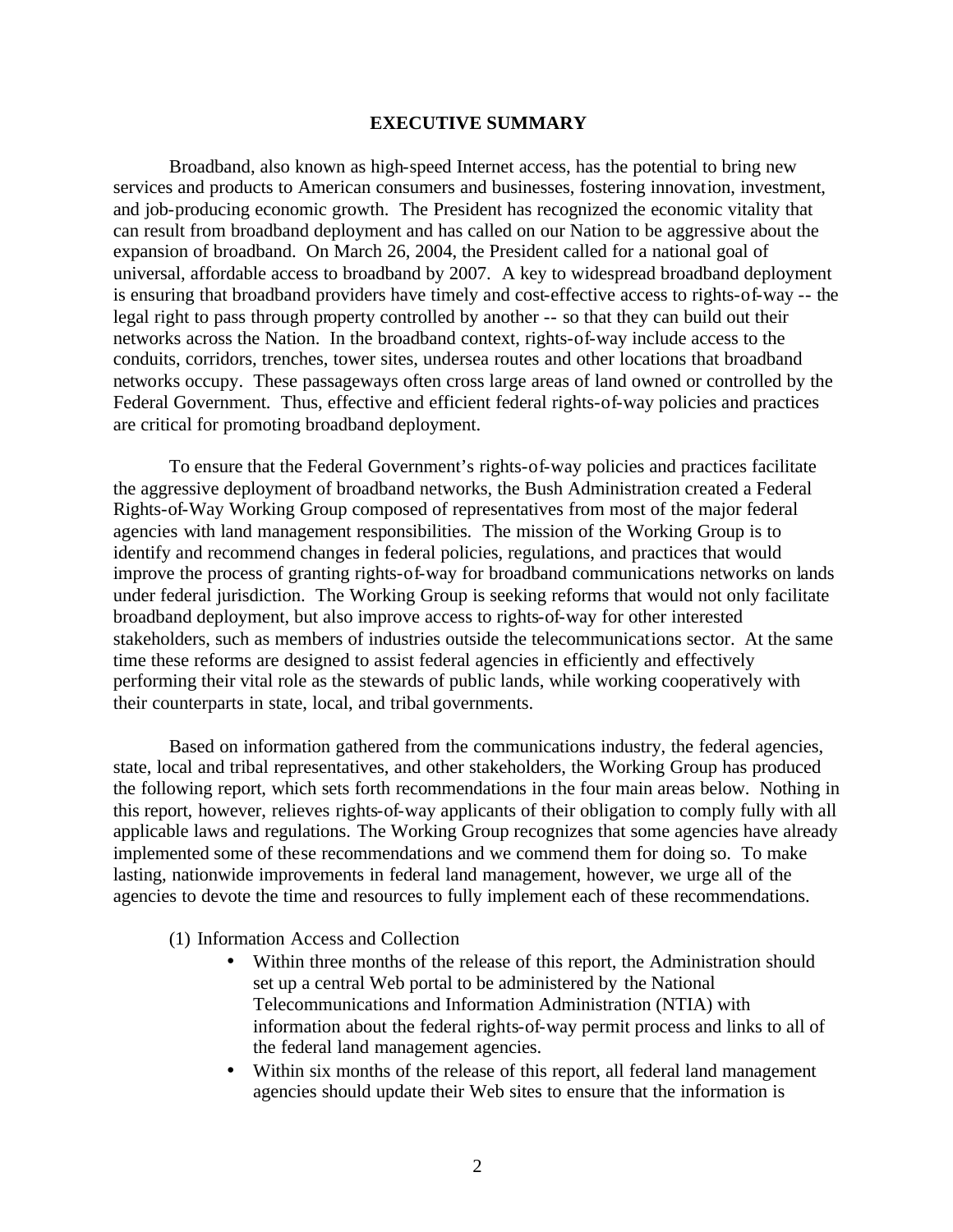centrally located on a prominently displayed rights-of-way home page with agency contact information.

- By August 2004, all federal land management agencies should institute preapplication meetings with potential rights-of-way applicants. These meetings, which will occur before an applicant files its application, are designed to promote an early exchange of information between applicant and agency, resulting in better-prepared applications and more timely processing.
- By December 2004, all federal land management agencies should use a common application form (the existing Standard Form 299) as a way to streamline and standardize applications to save time and reduce costs.
- (2) Timely Process
	- To prevent undue delay that can increase the costs of deployment and cause deferral or even abandonment of a project, the Working Group recommends that all federal land management agencies institute, by December 2004, specific target time frames for completion of various steps involved in the rights-of-way permit process. For example, in instances where a preapplication meeting has been held, agencies should review an application and notify the applicant within 30 days as to whether the application is "complete" and accepted for formal review.
	- Federal agencies should designate a lead agency for projects involving more than one federal agency, and by December 2004, adopt internal procedures to ensure that such designations occur.
	- Federal agencies should use project managers, who are responsible for overseeing all aspects of an application's review within an agency, to help ensure timely processing of rights-of-way grants.
	- Federal agencies should encourage the telecommunications sector, state, local and tribal officials, and other stakeholders to participate in planning and coordination efforts for utility corridors and communications sites. In many cases, though not all, an applicant can save considerable time and expense by using a designated corridor or site rather than breaking new ground.
- (3) Fees and Other Charges
	- The Working Group recommends a set of principles, as well as specific techniques, for standardizing and simplifying cost recovery, fees, and rental payments. It further suggests that federal agencies initiate rulemaking proceedings, as necessary and appropriate, to develop and implement cost recovery regulations that incorporate these recommendations by December 2004.
	- For larger inter-agency projects where a lead agency has been designated, the affected federal agencies should agree on consolidating cost recovery and rental fee duties and placing them with the lead agency.
	- The Working Group recommends greater use of rental fee schedules, rather than appraisals, which should result in more efficient use of resources, a quick turnaround, and greater transparency of the process.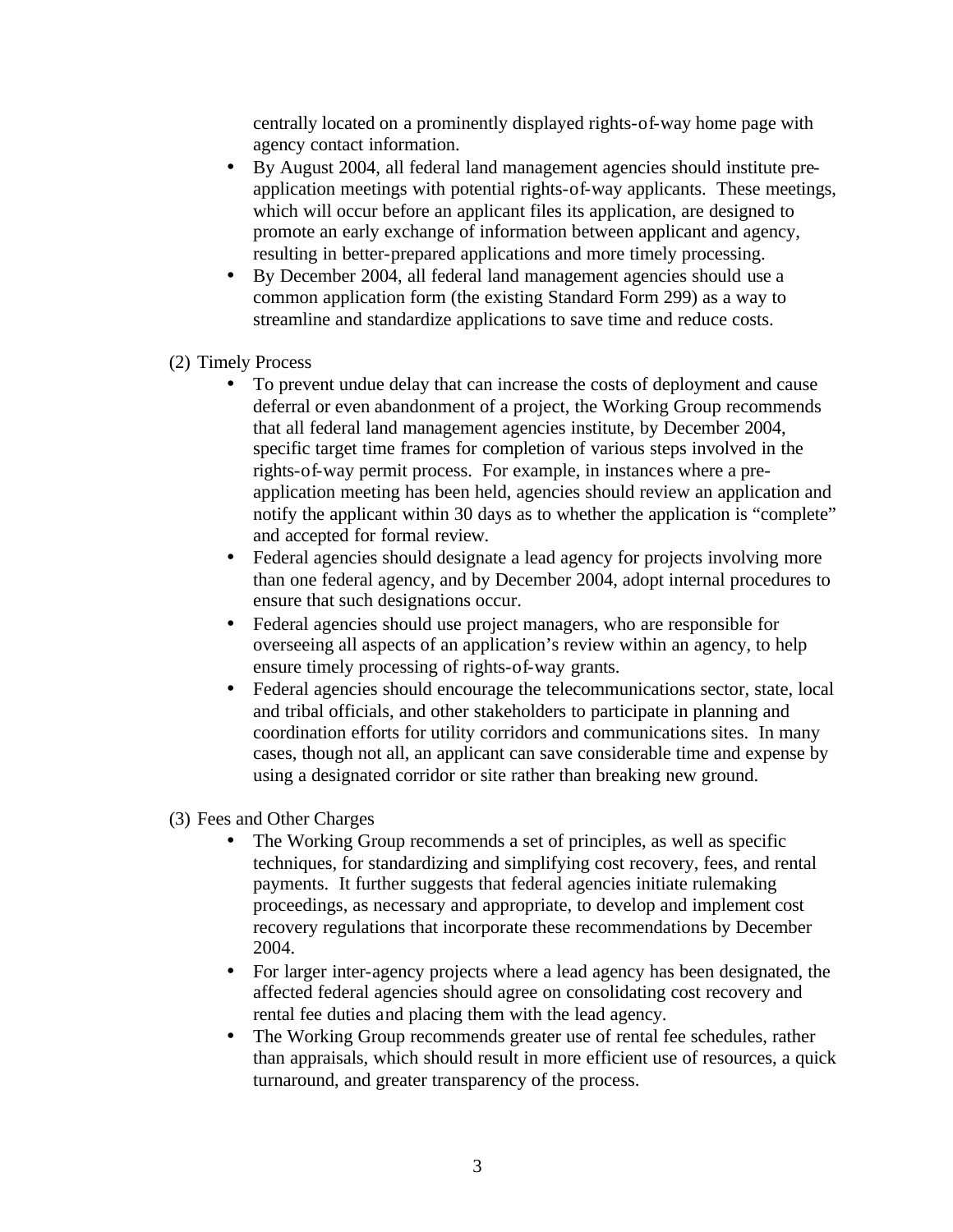- All relevant federal land management agencies that are not currently using fee schedules should commence rulemakings, as necessary and appropriate, for the purpose of greater use of fee schedules in determining rights-of-way rental payments. These agencies should initiate these rulemakings by December 2004.
- (4) Compliance
	- Federal agencies involved in granting and monitoring rights-of-way should make formal training available to their staff, and by December 2004 should establish procedures to publicize the availability of such training.
	- Federal agencies should by December 2004 begin informing grantees of the option of hiring reputable third-party contractors, who, in conjunction with agency compliance monitors, ensure that grantees properly perform planning and environmental studies, and initial phase construction work to the agency's satisfaction.
	- Federal agencies should require grantees to submit periodic compliance reports, which will facilitate necessary inspections and reduce the need for some physical monitoring. Agencies that determine a rulemaking is necessary before requiring compliance reporting should initiate such a proceeding by December 2004.
	- By December 2004, any relevant federal land management agency that does not recover its monitoring costs should commence a rulemaking, as necessary and appropriate, to implement its authority to recover such costs.
	- The Working Group recommends that, where appropriate, agencies use their authority to impose reasonable, but adequate, bonding requirements to secure fulfillment of a grantee's compliance obligations, and initiate any rulemaking necessary to implement such a requirement by December 2004.

To ensure that the Bush Administration is responsive to the needs of all stakeholders, a year after the release of this report, each of the federal agencies will submit a report to the Office of Management and Budget (OMB) describing their efforts to implement the recommendations in this report and listing any steps that still need to be taken. The improved federal land management processes that ensue from these recommendations, together with the agencies' commitment to implementation, will help the Administration take a significant step forward in meeting its goal of greater broadband deployment throughout the Nation.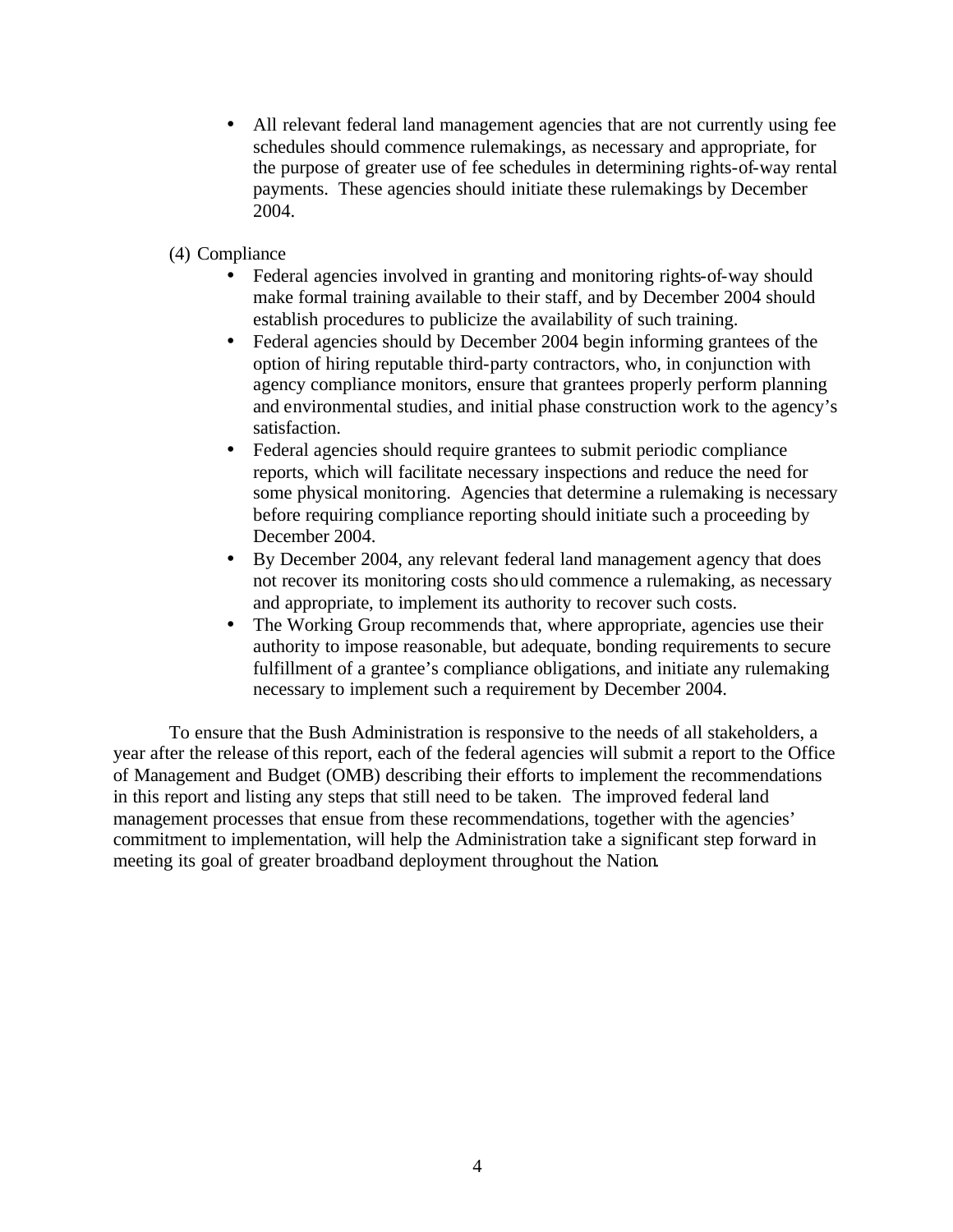#### **Introduction**

This report addresses the interaction between broadband deployment and rights-of-way management -- two seemingly unrelated issues that, when taken together, play an important role in the success of this Nation's technological and economic development. Broadband, also known as high-speed Internet access, promises great advances in commerce, education, healthcare, national security, public safety and many other areas. Access to rights-of-way -- the conduits, corridors, trenches, tower sites, undersea routes, and other physical locations that modern communications networks occupy -- is a critical ingredient for the deployment of broadband networks and services. To ensure that broadband providers are able to obtain rightsof-way in a timely and cost-effective manner, the Bush Administration formed a Federal Rightsof-Way Working Group to assess the management of rights-of-way over lands under federal jurisdiction. The following report contains the Working Group's findings and recommendations for how the Federal Government can reform its approach to rights-of-way management to help bring the promise of broadband to all Americans, while ensuring that federal land managers fulfill their important roles as stewards of our Nation's public property.

Broadband communications networks enable the transmission of vast amounts of information over great distances in a short period of time. In addition to browsing the World Wide Web at high speeds, broadband opens new opportunities for telemedicine, access to libraries and research facilities, the provision of entertainment services, and countless other services that can boost our economy, improve our productivity, and enhance our lives. Highspeed lines connecting homes and businesses to the Internet increased by 18% during the first half of 2003, from 19.9 million to 23.5 million lines.<sup>1</sup> Nevertheless, broadband technologies are unavailable to some Americans. Accordingly, the President announced on March 26, 2004 a national goal of universal, affordable access to broadband technology by  $2007<sup>2</sup>$ .

In addition to his most recent comments, President Bush has emphasized, "[i]n order to make sure the economy grows, we must bring the promise of broadband technology to millions of Americans."<sup>3</sup> The President noted that "[t]he private sector will deploy broadband. But government at all levels should remove hurdles that slow the pace of deployment."<sup>4</sup> The

<sup>&</sup>lt;sup>1</sup> Federal Communications Commission, *High-Speed Services for Internet Access: Status as of June 30, 2003* at 1 *at* http://www.fcc.gov/Bureaus/Common\_Carrier/Reports/FCC-State\_Link/IAD/hspd1203.pdf (December 2003). The FCC defines "high-speed lines" as those that "provide the subscriber with transmissions at a speed exceeding 200 kilobits per second (kbs) in at least one direction."

<sup>2</sup> President George W. Bush, Remarks on Home Ownership at Expo New Mexico, *at* ( http://www.whitehouse.gov/news/releases/2004/03/20040326-9.html (March 26, 2004).

<sup>3</sup> President George W. Bush, Remarks at the Waco Economic Forum Plenary Session, *at*  http://www.whitehouse.gov/news/releases/2002/08/20020813-5.html (August 13, 2002).

<sup>4</sup>  *Id.*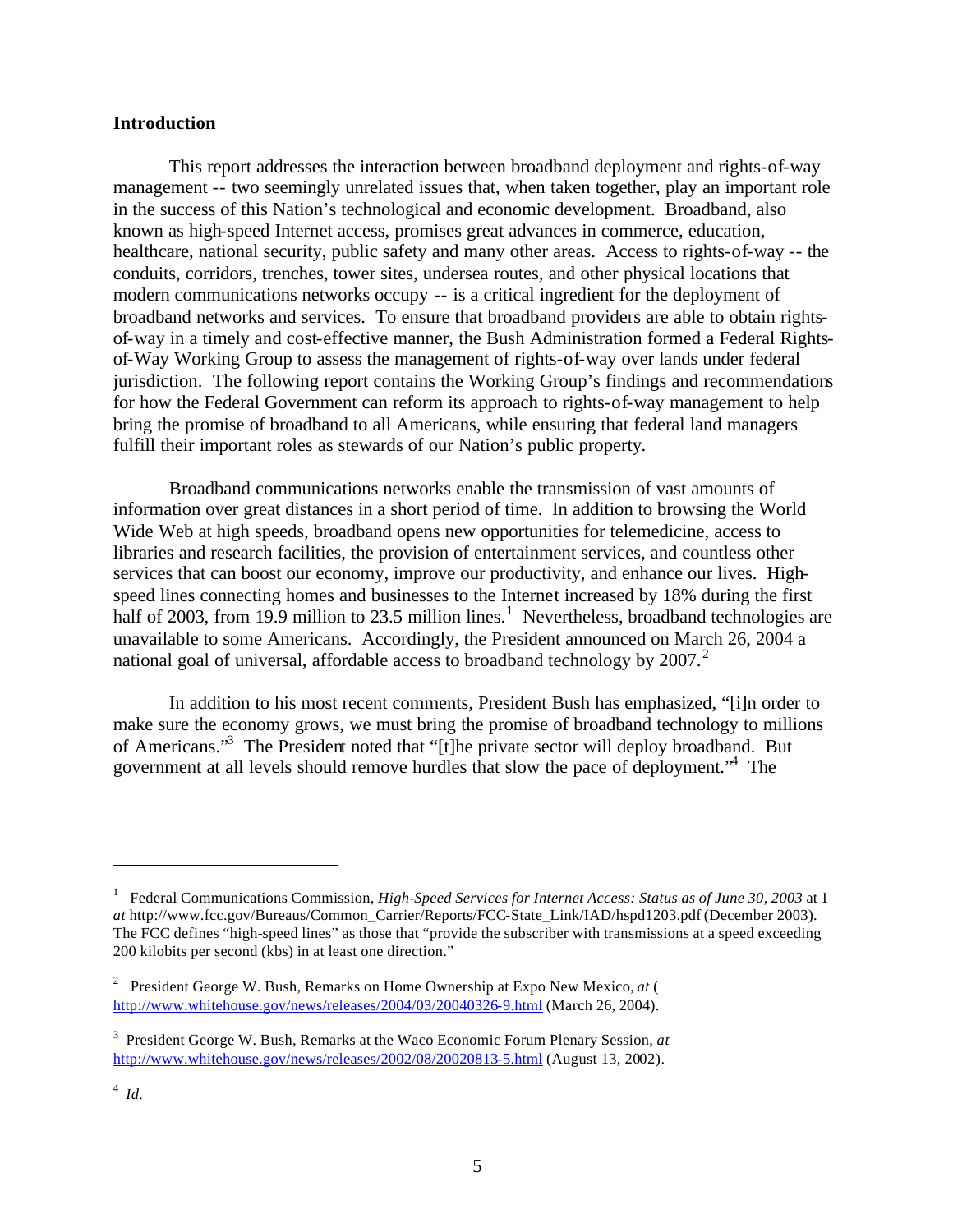President's Council of Advisors on Science and Technology<sup>5</sup> (PCAST) examined broadband, holding hearings and issuing a report setting forth steps that could be taken to facilitate deployment.<sup>6</sup> Among other suggestions, PCAST highlighted rights-of-way management as a critical component of broadband deployment. PCAST noted that:

> If [rights-of-way] access is unfairly denied, delayed, or burdened with unjustified costs, broadband deployment is slowed, and our citizens are deprived of access to vital communications facilities. . . . It should be a priority of this Administration to ensure that [rights-of-way] issues are dealt with in a balanced manner that facilitates prompt [rights-of-way] access for broadband networks while preserving legitimate government interests to protect public health, safety and welfare, and ensuring that government entities are fairly compensated for the costs of managing their rights-of-way and that disruption of rights-of-way is minimal. $<sup>7</sup>$ </sup>

To ensure that broadband providers are able to obtain rights-of-way in a timely and costeffective manner, the Administration formed a Federal Rights-of-Way Working Group in July 2002 to examine land management practices across the Federal Government. Led by the National Telecommunications and Information Administration at the Department of Commerce, the Working Group includes representatives from most of the federal agencies with major rightsof-way management responsibilities.<sup>8</sup> The primary participants in the Working Group are from the following federal agencies:

 $5$  On December 12, 2001, the President held the first meeting of PCAST. Leading private sector and academic experts composed PCAST, which was co-chaired by Presidential Science Advisor John Marburger and Floyd Kvamme.

<sup>6</sup> President's Council of Advisors on Science and Technology, *Building Out Broadband: Findings and Recommendations*, *at* http://www.ostp.gov/PCAST/FINAL Broadband Report With Letters.pdf (Dec. 13, 2002).

<sup>7</sup>  *Id.* at 9.

<sup>8</sup> Obtaining rights-of way for telecommunications projects is also an issue at the state and local levels. *See* NARUC'S Study Committee on Public Rights-of-Way, *Promoting Broadband Access Through Public Rights-of-Way and Public Lands*(presented at the 2002 NARUC Summer Meetings in Portland, Oregon on July 31, 2002); Christopher R. Day, *The Concrete Barrier at the End of the Information Superhighway: Why Lack of Local Rightsof-Way Access is Killing Competitive Local Exchange Carriers*, 54 FED. COMM. L.J. 461 (2002); William Malone, *Access to Local Rights-of-Way: A Rebuttal*, 55 FED. COMM. L.J. 251 (2003). To assist rights-of-way stakeholders in understanding and improving the authorization process for constructing new communications networks that carry broadband Internet and other communications services, NTIA released an electronic report on state and local rightsof-way. *See* http://www.ntia.doc.gov/ntiahome/staterow/statelocalrow.html (last visited March 26, 2004). Intended as a resource for state and local land managers, communications providers, and other rights-of-way stakeholders, the report provides information about the laws, regulations, policies, and practices that affect state and local management of rights-of-way. The electronic report includes a state-by-state matrix that identifies the rights-of-way laws relating to jurisdiction, compensation, timelines, nondiscrimination, mediation, and condemnation in all fifty states and the District of Columbia. The report also includes an evolving compendium of rights-of-way "success stories," explaining how industry and government have devised creative new approaches to facilitate access to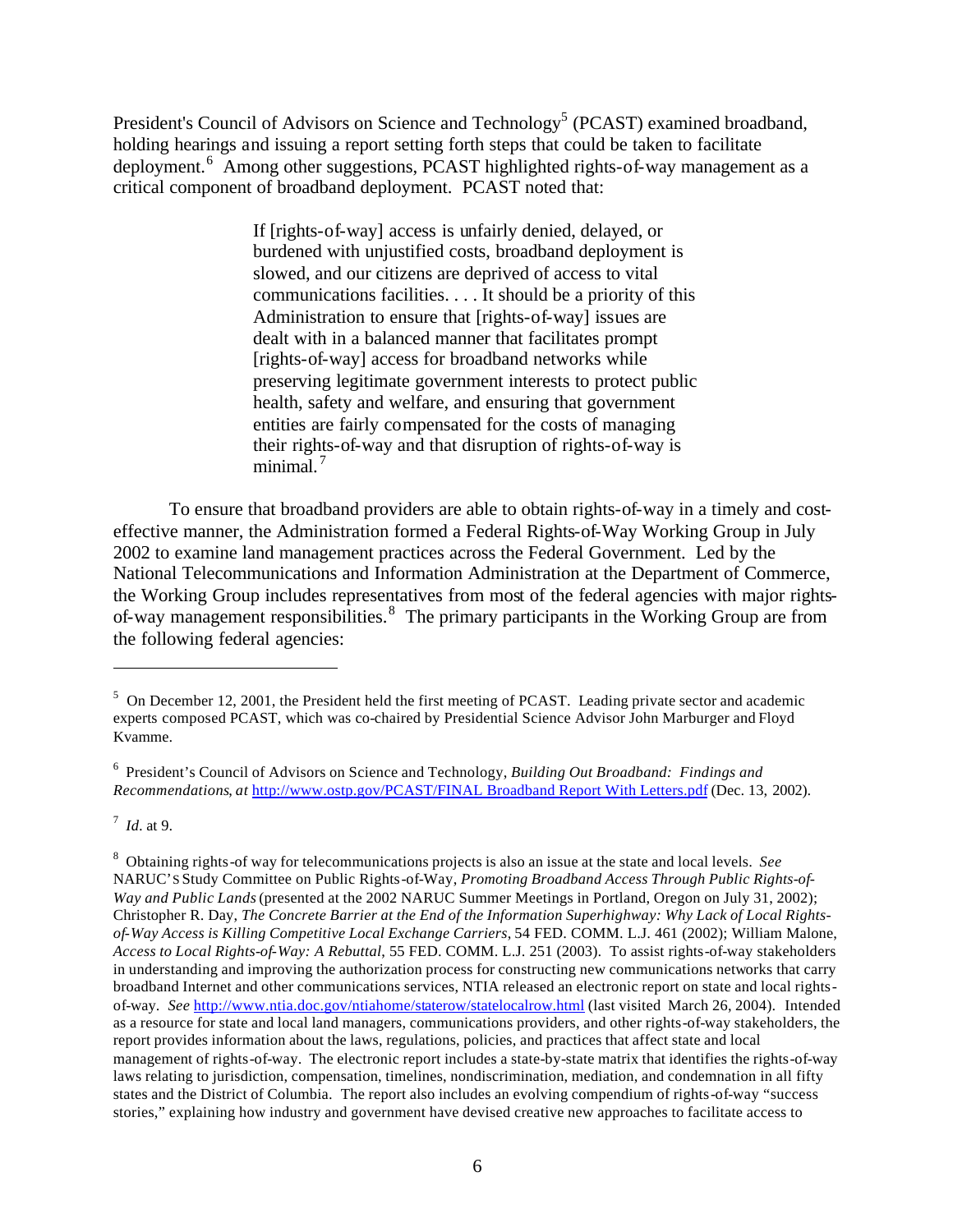## Department of Agriculture

• **Forest Service**.<sup>9</sup> The Forest Service manages public lands in national forests and grasslands, totaling approximately 192 million acres.

## Department of Commerce

- **National Oceanographic and Atmospheric Administration (NOAA)**. <sup>10</sup> NOAA promotes sustainable economic development, jobs and prosperity along the Nation's coastal areas. NOAA manages a network of 13 national marine sanctuaries.
- **National Telecommunications and Information Administration (NTIA)**. <sup>11</sup> NTIA serves as the President's principal advisor on domestic and international telecommunications and information technology policies and manages the Federal Government's use of the radio spectrum.

## Department of Defense

 $\overline{a}$ 

- **Army Corps of Engineers**. <sup>12</sup> The Army Corps of Engineers provides engineering services to the Nation, including planning, designing, building, and operating water resources and other civil works projects, such as navigation, flood control, environmental protection, and disaster response.
- **Department of the Navy.**<sup>13</sup> The Navy holds property for use in support of its military mission.

public rights-of-way. NTIA's electronic report is intended to help advance the dialogue on rights-of-way management at the state and local level, with the goal of promoting broadband deployment across the United States.

- <sup>11</sup> See http://www.ntia.doc.gov/ (last visited March 26, 2004).
- <sup>12</sup> See http://www.usace.army.mil/ (last visited March 26, 2004).
- <sup>13</sup> See http://www.navy.mil/ (last visited March 26, 2004).

<sup>&</sup>lt;sup>9</sup> See http://www.fs.fed.us/ (last visited March 26, 2004).

<sup>&</sup>lt;sup>10</sup> See http://www.noaa.gov/ (last visited March 26, 2004).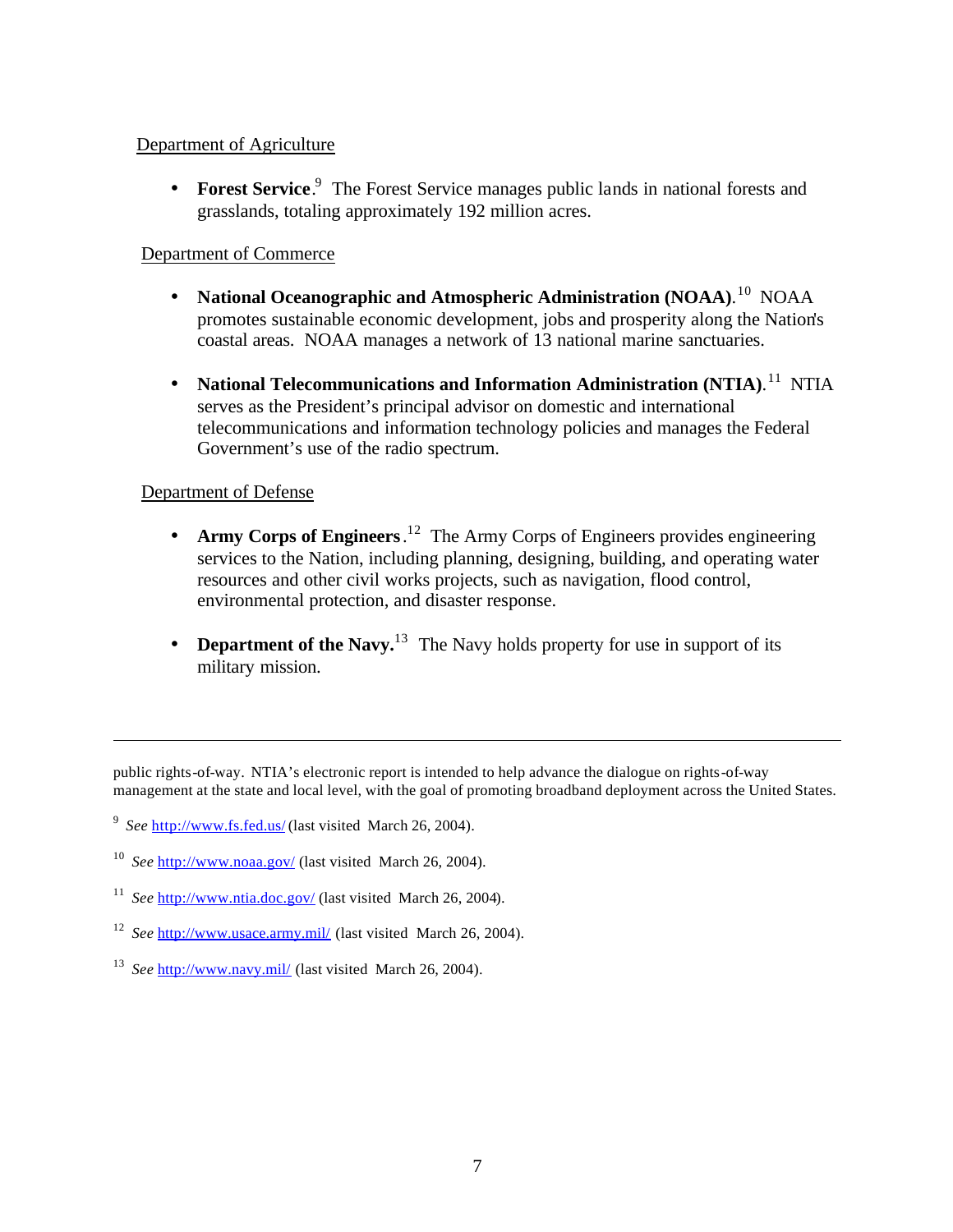## Department of the Interior  $14$

- **Bureau of Land Management (BLM).**<sup>15</sup> BLM administers 261 million acres of our Nation's public lands, located primarily in 12 western states. BLM administers approximately 85,000 rights-of-way on the public lands, including about 23,000 oil and gas pipeline and 12,000 electric transmission system rights-of-way. BLM processes over 5,500 rights-of-way actions annually.
- **National Park Service**.<sup>16</sup> The National Park Service is responsible for protecting the Nation's national parks and monuments, and conserving the scenery, natural and historic objects, and wildlife therein. The National Park System of the United States comprises 388 areas covering more than 83 million acres in 49 States, the District of Columbia, American Samoa, Guam, Puerto Rico, Saipan, and the Virgin Islands.
- **Bureau of Indian Affairs (BIA)**. <sup>17</sup> BIA is the lead federal agency responsible for improving the lives and protecting the trust assets of American Indians, Indian tribes, and Alaska natives through services and relationships. BIA grants rights-of-way over American Indian-owned lands with the consent of the Indian owner (tribal or individual).

## Department of Transportation

 $\overline{a}$ 

• **Federal Highway Administration (FHWA)**. <sup>18</sup> The Federal Highway Administration, through its Federal Lands Highway Program, provides access to and within national forests, national parks, Indian reservations, and other public lands by preparing plans, letting contracts, supervising construction facilities, and conducting bridge inspections and surveys. FHWA also provides funds for transportation projects owned and controlled by state departments of transportation, and is charged with oversight of how the monies are spent and how the resulting roadways are maintained and operated. Increasingly, these operational needs involve more use of fiber optics for intelligent transportation systems and other capacity-improving activities.

<sup>&</sup>lt;sup>14</sup> The U.S. Fish and Wildlife Service (FWS) is an agency of the Department of the Interior, but did not participate in the Working Group. FWS is the principal federal agency responsible for conserving, protecting, and enhancing fish, wildlife and plants and their habitats for the continuing benefit of the American people. The Service manages the 95-million-acre National Wildlife Refuge System, which encompasses 544 national wildlife refuges, thousands of small wetlands, and other special management areas. It also operates 69 national fish hatcheries, 63 Fish and Wildlife Management offices and 81 ecological services field stations.

<sup>15</sup> *See* http://www.blm.gov/nhp/ (last visited March 26, 2004)

<sup>&</sup>lt;sup>16</sup> See http://www.nps.gov/ (last visited March 26, 2004).

<sup>&</sup>lt;sup>17</sup> See http://www.doi.gov/bureau-indian-affairs.html (The site <www.bia.gov >is temporarily unavailable due to the Corbell litigation, *see infra* fn. 49) (last visited March 26, 2004).

<sup>&</sup>lt;sup>18</sup> See http://www.fhwa.dot.gov/ (last visited March 26, 2004).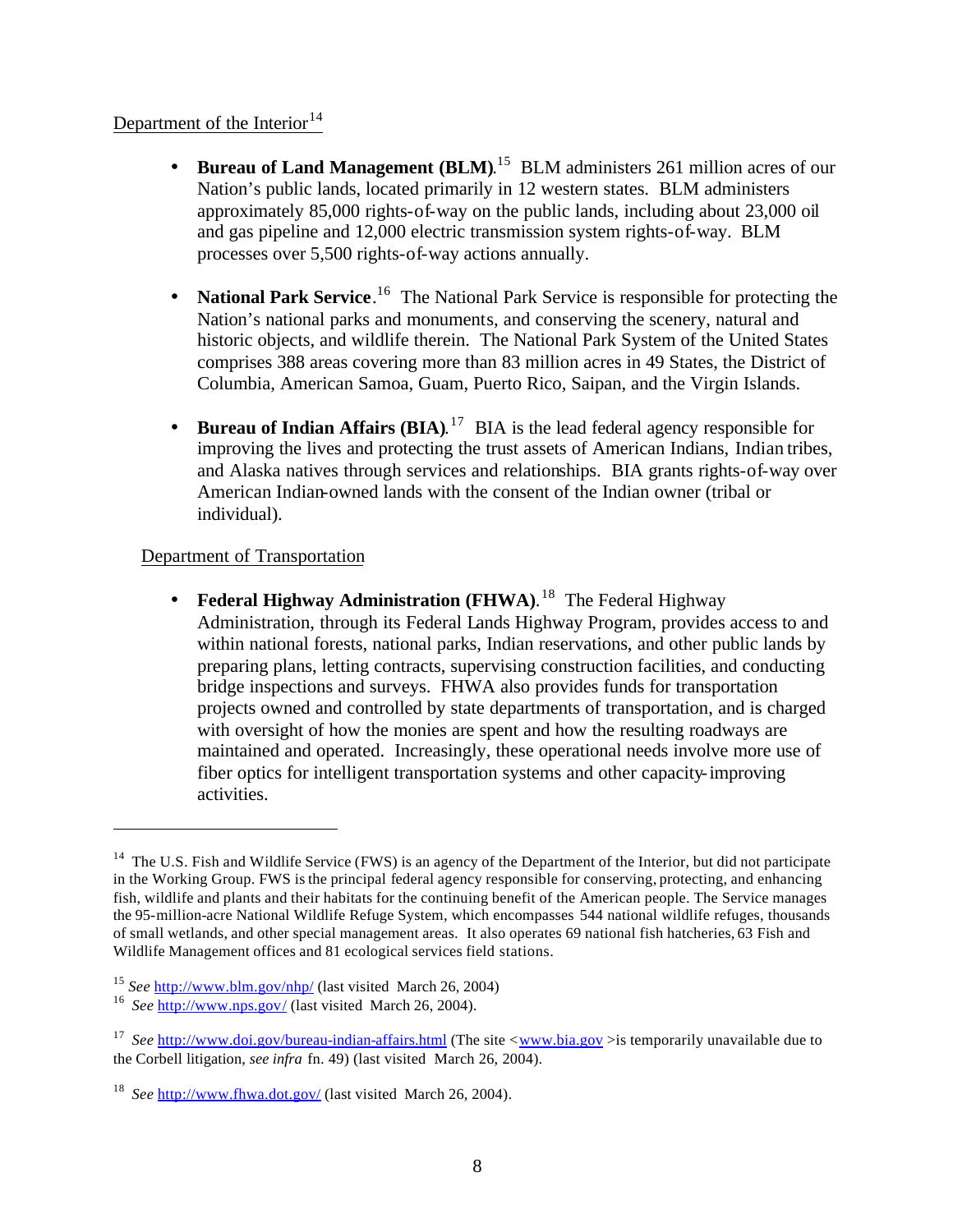### Independent Agencies

• **General Services Administration (GSA)**. <sup>19</sup> GSA obtains the buildings, products, technology, and other essentials that federal agencies need. GSA provides services to over one million federal workers located in 8,300 government-owned and government-leased buildings nationwide.

The Working Group brought together most of the major federal land management agencies to conduct a comprehensive review of federal rights-of-way policies and practices. The Working Group focused on streamlining and simplifying rights-of-way management processes, where possible and appropriate, to meet the needs of communications providers, as well as stakeholders from other industries seeking rights-of-way access. At the same time, the Working Group recognized the vital role that the federal agencies play as stewards of public property, and the Working Group attempted to improve the federal agencies' abilities to carry out their missions in an efficient manner. The overarching goal of this endeavor is to ensure that federal rights-of-way policies and practices serve to promote broadband deployment for the benefit of all Americans.

This report reflects many hours of discussion and consensus building by members of the Working Group. While some of these discussions led to new approaches to rights-of-way management, we also substantially built upon the significant efforts and collaboration that BLM and the Forest Service have already undertaken to build consistency within their rights-of-way programs and to implement management practices that work well, result in a better use of agency resources, and are supported by industry. Part I of this report describes the scope of the Working Group's mission and activities. Part II briefly discusses the major federal statutes that govern rights-of-way management. Part III delineates the issues that the Working Group addressed and provides the Working Group's recommendations, together with suggested implementation strategies.

## **Part I: Scope of the Working Group's Mission and Activities**

## A. Mission

 $\overline{a}$ 

The mission of the Working Group is to identify and recommend changes in federal laws, regulations, policies, and practices that would improve the process for obtaining rights-of-way for the deployment of broadband networks on federally-owned or federally-controlled real property. In fulfilling this mission, the Working Group attempted to strike an appropriate

<sup>&</sup>lt;sup>19</sup> See http://www.gsa.gov/Portal/gsa/ep/home.do?tabId=0 (last visited March 26, 2004). The U.S. General Services Administration (GSA) is a major federal landholding agency that manages Federal real property. It is not, however, a federal land managing agency responsible for overseeing tracts of public lands. While GSA's portfolio contains various types of real property, including unimproved real property over which it may grant rights-of-way, easements, or leaseholds, most of the portfolio consists of federally-owned and leased office buildings and warehouse space in urban and suburban areas. Accordingly, this report's recommendations are generally inapplicable to GSA, except for those related to linking the rights-of-way portal that NTIA will develop to the Firstgov website that GSA administers.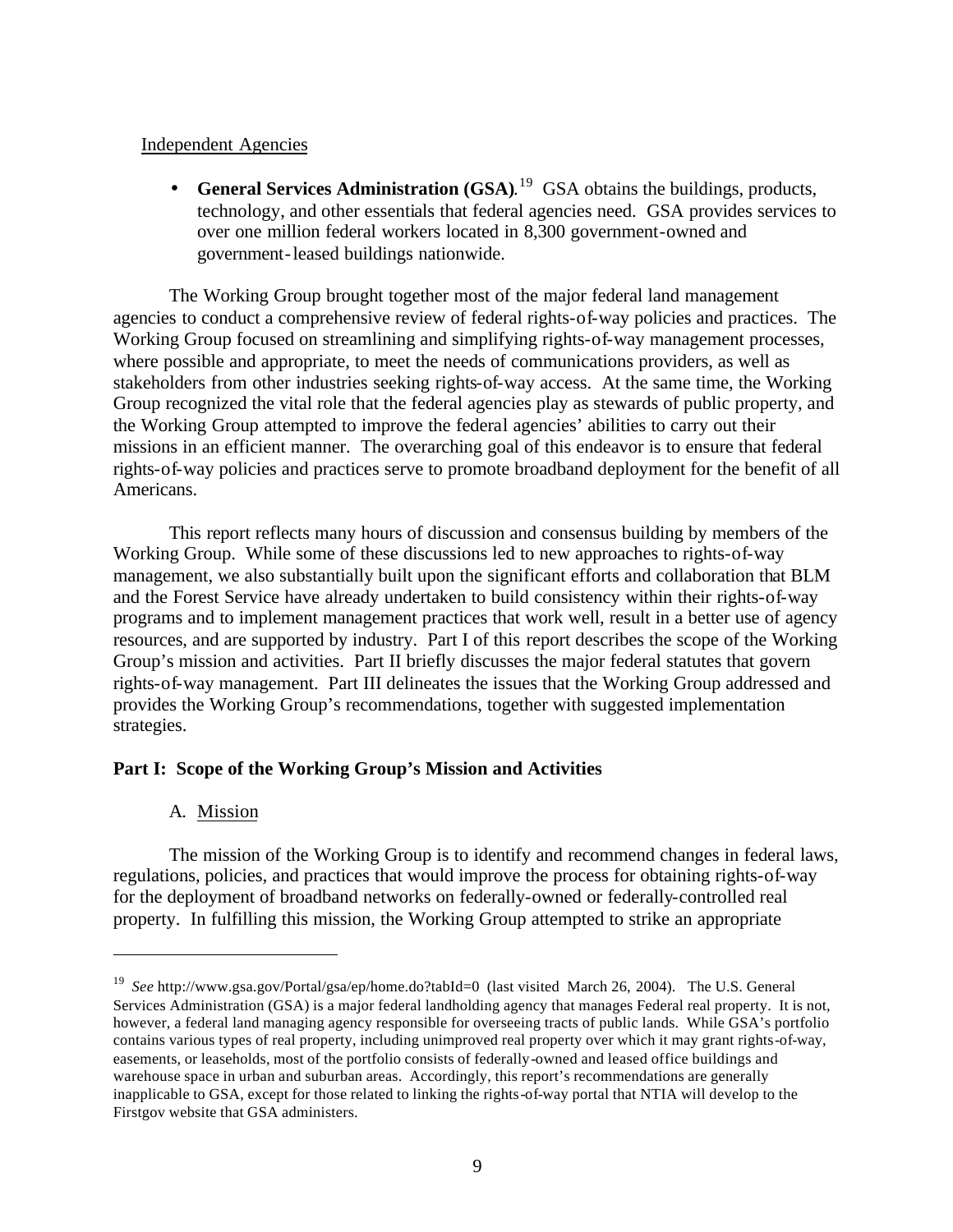balance between two sometimes competing interests: (1) the telecommunications industry's desire to build out broadband networks in a timely and cost-effective manner; and (2) the federal land managers' responsibility to ensure appropriate use of public land.In balancing these interests, the Working Group sought reforms that would provide industry with a more customer service oriented experience while concurrently allowing federal land managers to operate more effectively and efficiently. In general, the se reforms are aimed at streamlining, standardizing, and simplifying rights-of-way management across all of the relevant federal agencies. When implemented by the agencies, the Working Group expects the reforms to reduce burdens on industry, shorten construction time on projects, allow agencies to use their resources more efficiently, and facilitate the delivery of more broadband services to American consumers and businesses.

Although the Working Group focused on reforms aimed at promoting broadband deployment, the Working Group expects that our recommendations will improve rights-of-way management for the telecommunications industry as a whole, as well as other industries that require access to rights-of-way on federal lands, such as the energy industry. Indeed, the majority of the Working Group's recommendations are designed to improve rights-of-way policies, procedures, and practices that should benefit all rights-of-way stakeholders.

## B. Activities

 $\overline{a}$ 

As part of its research and policy development, the Working Group conducted a series of outreach meetings and informal discussions with stakeholders. <sup>20</sup> Specifically, the Working Group met with the following stakeholders:

- Industry representatives, including incumbent local exchange carriers, competitive local exchange carriers, telephone cooperatives, wireless providers, satellite companies, cable companies, trade associations, the TelROW Coalition, and the International Rights of Way Association;
- State, local, and tribal officials and associations, including the National Association of Regulatory Utility Commissioners (NARUC), National Association of Telecommunications Officers and Advisors (NATOA), National League of Cities, National Association of Counties, U.S. Conference of Mayors, Local and State Government Advisory Committee, American Association of State Highway and Transportation Officials (AASHTO), American Public Works Association (APWA),

<sup>&</sup>lt;sup>20</sup> As part of its larger and ongoing efforts to promote broadband deployment, on October 12, 2001, NTIA held informal public discussions with telecommunications companies and other stakeholders to gather information about the status of broadband deployment in the United States. The participants discussed cable open access, broadband deployment in underserved rural areas, demand and supply for advanced services, technical and economic roadblocks to broadband deployment, and regulatory methods for stimulating supply and demand. In November 2001, NTIA issued a Request for Comments on these and related issues. *See Deployment of Broadband Networks and Advanced Telecommunications*, NTIA Docket No. 011109273-1273-01, RIN 0660-XX13, *at* http://www.ntia.doc.gov/ntiahome/broadband/ (last visited March 26, 2004).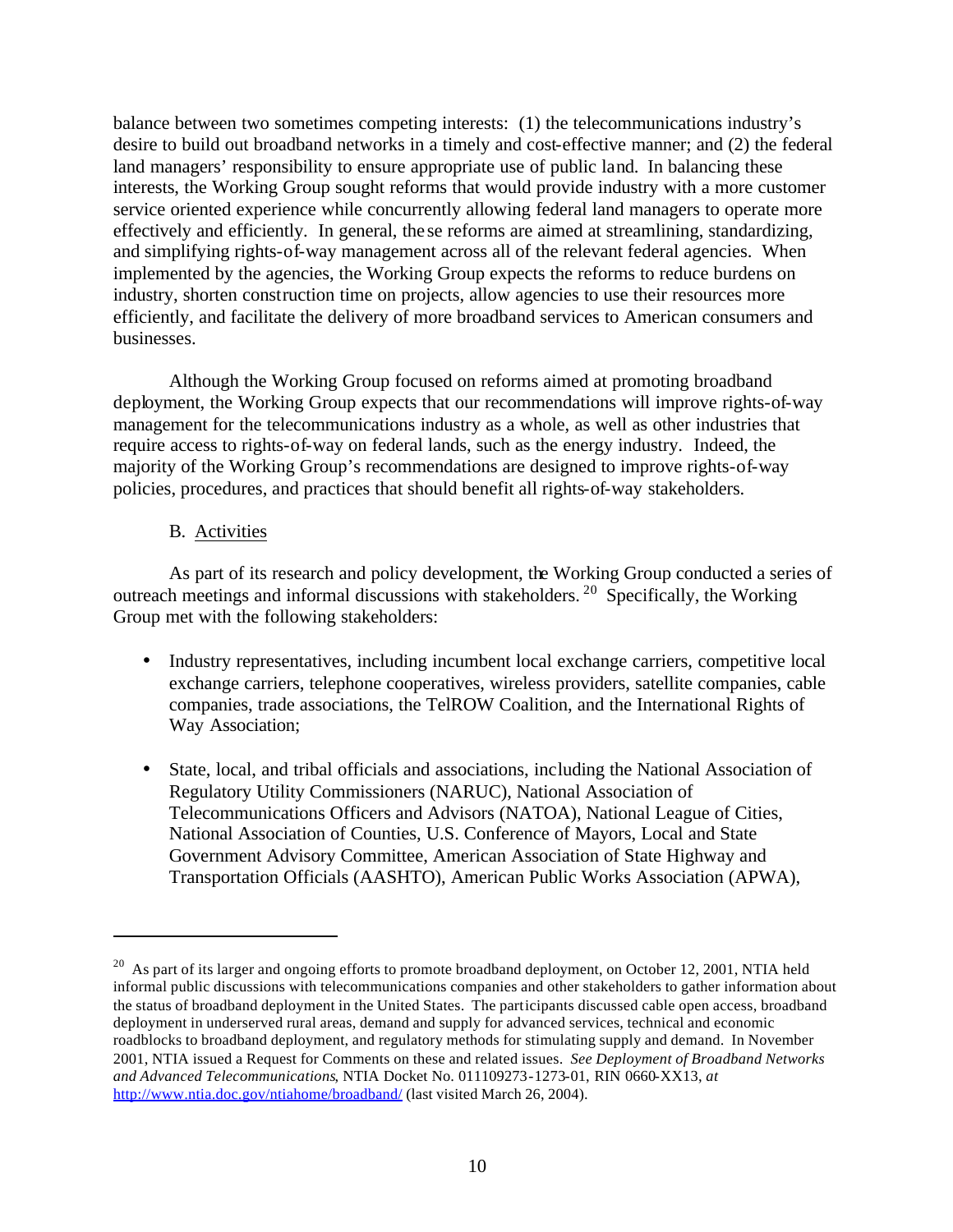Coastal States Organization, representatives of state public utility commissions, and representatives of the Navajo Nation; and

• Environmental protection, historic preservation, and other stakeholder groups.

Based on information gathered from all of these stakeholders, as well as our own research, the Working Group focused its efforts in four basic areas:

- (1) Information Access and Collection: Broadband providers operating across multiple jurisdictions are often required to supply the same information in different applications to numerous permitting authorities. The Working Group looked for ways to streamline and standardize applications to save time and reduce costs.
- (2) Timely Process: Broadband providers have an important need to obtain rights-of-way permits on a timely basis. Otherwise, undue delay can increase the costs of deployment and can sometimes prevent deployment altogether. The Working Group examined practices that could ensure timely and appropriate action on rights-of-way applications.
- (3) Fees: The nature and amount of fees charged to broadband providers vary widely across different agencies. The Working Group scrutinized various fee structures, looking for approaches that are appropriate and reasonable, and that do not unfairly impede the deployment of broadband networks.
- (4) Compliance: Rights-of-way managers have a legitimate interest in ensuring that broadband providers take appropriate action to plan, permit, construct, operate, and maintain the rights-of-way. The Working Group looked for examples of remediation and maintenance requirements that accomplish those important objectives without placing undue burdens on broadband providers.

The Working Group divided itself into the following three committees to tackle the issues: the information collection and timely process committee, the fees committee, and the compliance committee. Each committee closely examined current federal rights-of-way practices and policies, and looked for ways to improve those practices and policies. The Working Group placed great emphasis on reaching consensus wherever possible on our recommendations, which are set forth in Part III below.

The Working Group recognized that some stakeholders suggested additional rights-ofway issues for our consideration, such as compliance with environmental and historic preservation laws, known as the National Environmental Policy Act  $(NEPA)^{21}$  and the National Historic Preservation Act (NHPA).<sup>22</sup> Although these issues are important, they are beyond the scope of this report, and the Working Group addresses them only to the extent that they relate to

<sup>21</sup> National Environmental Policy Act of 1969, as amended, 42 U.S.C. § 4321 *et seq.*

<sup>22</sup> National Historic Preservation Act of 1966, as amended, 16 U.S.C. § 470 *et seq.*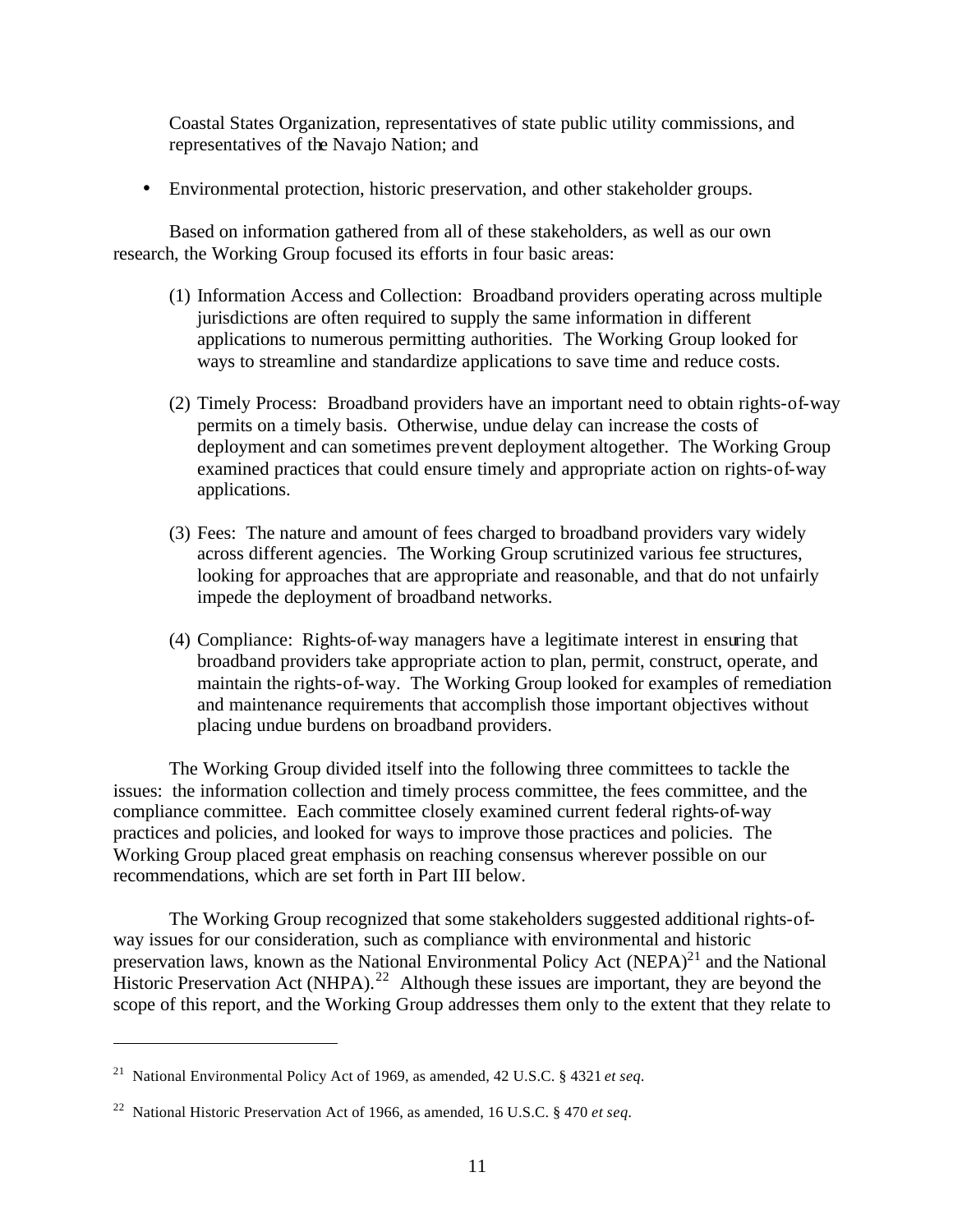the four general issue areas described above. The Working Group also observes that other expert stakeholders are actively engaged in addressing NEPA and NHPA issues. For example, the White House Council on Environmental Quality (CEQ) has established a special NEPA Task Force. Created on May 20, 2002, the NEPA Task Force reviewed the current NEPA implementation practices and procedures in a variety of areas and made recommendations to the CEQ for improving the NEPA process based upon the information collected and the public comments received.<sup>23</sup> The recommendations are posted on the NEPA Task Force's Web site.<sup>24</sup> The Task Force intends to publish a separate report presenting best practices based on the case studies it evaluated. $25$ 

## **Part II: Laws Governing Rights-of-Way on Federal Lands**

A variety of laws govern rights-of-way on federal lands. Several laws specifically authorize Federal Government agencies to approve private parties' access to federal lands for a wide range of purposes. Other laws contain environmental protection, historic preservation, and other requirements that impact rights-of-way on federal lands. In order to provide context for the recommendations in Part III of this report, we offer the following overview of the major laws governing rights-of-way on federal lands.

## A. Laws Authorizing Rights-of-Way Grants

By virtue of the almost one-half billion acres of public and forest lands that it governs, the Federal Land Policy Management Act of 1976 (FLPMA) is the most significant of the laws authorizing federal agencies to grant easements and other rights-of way.<sup>26</sup> The FLPMA empowers the Secretary of the Interior, for "public lands," $2^7$  and the Secretary of Agriculture, for National Forest System lands, to grant, issue, or renew rights-of way for a variety of facilities, including "systems for transmission or reception of radio, television, telephone, telegraph, and

25 *Id.* at *vii.*

 $\overline{a}$ 

 $27$  The FLPMA defines "public lands" as

<sup>23</sup> All public comments submitted to the task force are posted on the CEQ Web site, *at*  http://ceq.eh.doe.gov/ntf/comments/comments.html (last visited March 26, 2004).

<sup>24</sup> *See* The NEPA Task Force Report to the Council on Environmental Quality, *Modernizing NEPA Implementation, at,*http://ceq.eh.doe.gov/ntf/report/index.html (last visited March 5, 2004).

<sup>26</sup> 43 U.S.C. § 1701 *et seq.* FLPMA does not apply to Indian land, however. The Secretary of Interior grants rightsof-way over Indian land under the Act of February 5, 1948, 25 U.S.C. §§ 323-328, and the Indian Land Consolidation Act, 25 U.S.C. § 2218. Similarly, FLMPA does not govern rights-of-way in national parks. Sections 5 and 79 of the United States Code and applicable regulations control such rights-of-way grants.

any land and interest in land owned by the United States within the several States and administered by the Secretary of the Interior through the Bureau of Land Management, without regard to how the United States acquired ownership, except – (1) lands located on the Outer Continental Shelf; and (2) lands held for the benefit of Indians, Aleuts, and Eskimos." 43 U.S.C. § 1702.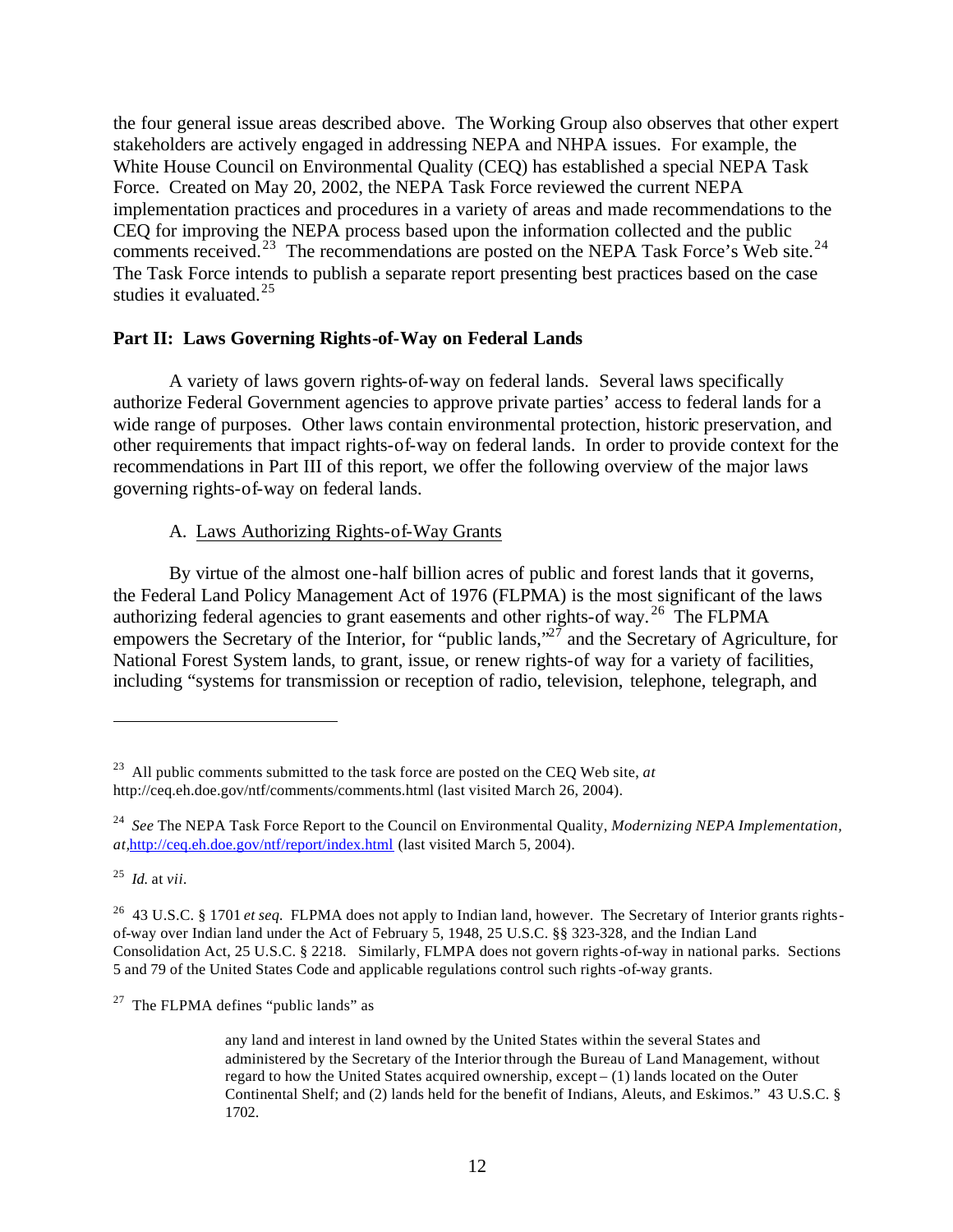other electronic signals, and other means of communication."<sup>28</sup> The Act requires that each rightof-way grant contain terms and conditions that will, among other things, "minimize damage to scenic and esthetic values and fish and wildlife habitat and otherwise protect the environment."<sup>29</sup> The Secretaries of these agencies may also impose such terms and conditions deemed necessary to "protect Federal property and economic interests."<sup>30</sup> Other provisions of FLPMA describe the Secretaries' ability to: promulgate regulations; require advance rental payments; and impose bonding requirements, among other duties. $31$ 

For federal lands not covered by FLPMA, Congress has also provided executive branch agencies with authority to grant rights-of-way on federal lands within their control. Specifically, Public Law No. 87-852,  $32$  as recodified in Public Law No. 107-217,  $33$  gives executive branch agency heads the authority to grant for real property controlled by his or her agency:

> an easement that the head of the agency decides will not be adverse to the interests of the Government, subject to *reservations, exceptions, limitations, benefits, burdens, terms, or conditions* that the head of the agency considers necessary to protect the interests of the Government  $\ldots$   $34$

Significantly, the law specifically grants executive branch agency heads the discretion to impose terms, conditions, or even burdens on the easements, if such measures are necessary to project government interests. The statutory subtitle that includes Public Law 87-852, as codified, states that one of its purposes is to provide the Federal Government withan "economical and

31 *Id.* at §1764.

 $\overline{a}$ 

 $32$  The General Services Administration requested this legislation, which vested in all executive agency heads the authority to grant easements similar to that which previously only the Secretaries of the military departments, the Atomic Energy Commission, the Administrator of Veterans Affairs, and the Attorney General enjoyed. S. REP. 87- 1364 (1962), 1962 U.S.C.C.A.N. 3870 at 3871. The Senate Report notes that the new law would "improve the . . . Government procedures for granting of easements. At present these procedures are unrealistic and result in undue delay to both the Federal Government and those dealing with it. Enactment of this bill [H.R. 8355] will provide effective procedures in dealing with requests for easements . . . . " *Id.* at 3872.

<sup>33</sup> Public Law 107-217 revised, codified, and enacted without substantive change certain general and permanent laws, including Public L 87-852, as title 40, United States Code, 'Public Buildings, Property, and Works.' H.R. REP. 107-479 (2002), 2002 U.S.C.C.A.N. 827. Public Law 107-217 is codified at 40 U.S.C. § 101 *et seq.*

<sup>34</sup> 40 U.S.C. § 1314(b) 2002 Supp. (emphasis added) (see Appendix A for text of entire provision). This provision excludes rights-of-way on public lands and National Forest system lands in accordance with the repeal of its predecessor, Public Law 87-852, under Section 706 (a) of FLPMA. *See* 90 Stat. 2743, 2793.

 $^{28}$  43 U.S.C. § 1761(a)(5).

<sup>&</sup>lt;sup>29</sup> *Id.* at § 1765(a)(ii).

<sup>30</sup> *Id.* at §1765(b)(i).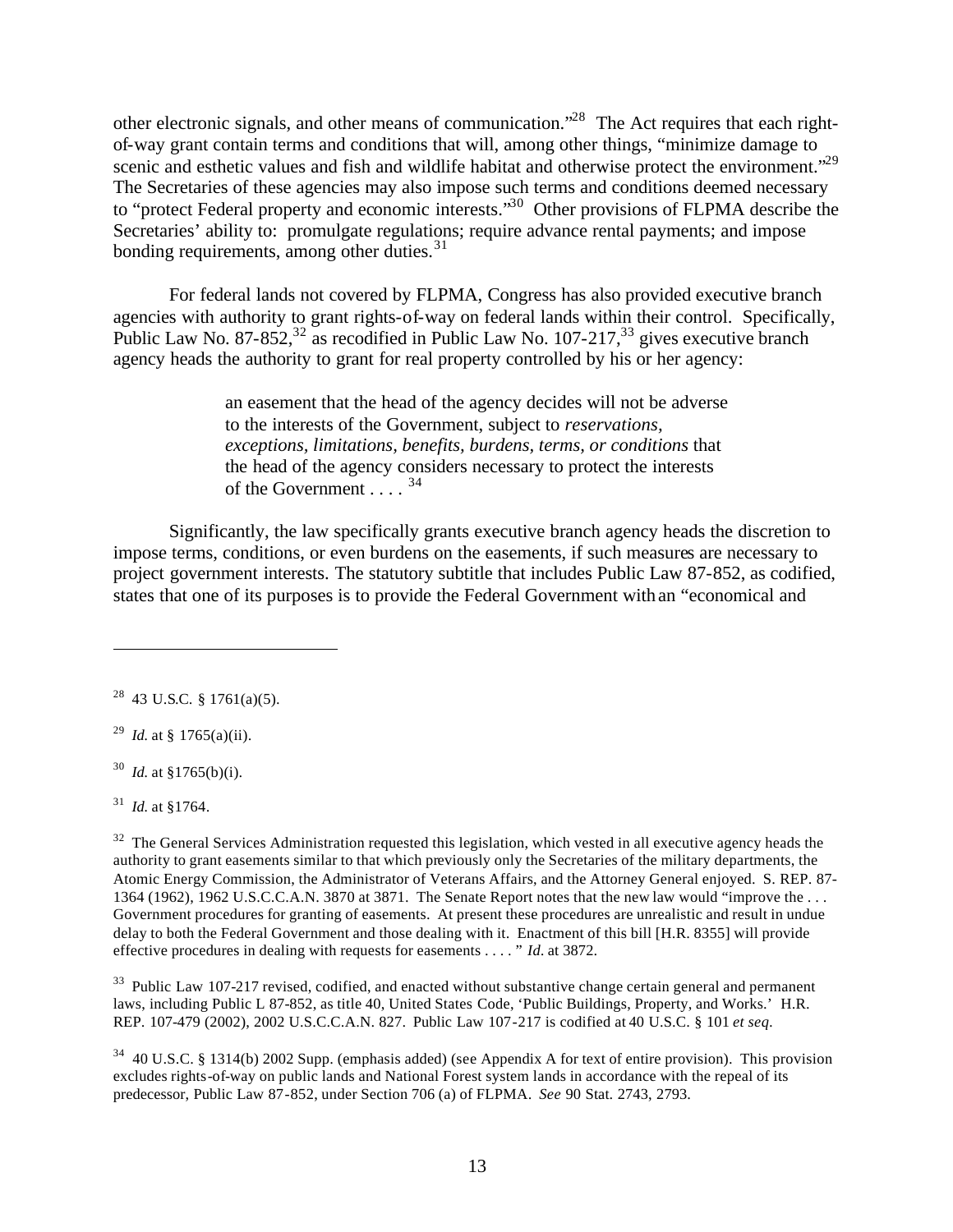efficient system for . . . [u]sing available property."<sup>35</sup> Except as restricted by limitations not relevant here, the statute supplements executive branch agencies' powers under other laws.<sup>36</sup>

In addition to FLPMA and Public Law No. 87-852, other more specific laws may provide rights-of-way authority to a particular agency. For example, the National Marine Sanctuaries  $Act^{37}$  allows NOAA to issue special use permits for specific activities in a national marine sanctuary if the Secretary of Commerce determines authorization is necessary to "establish conditions of access to and use of any sanctuary resource.<sup>38</sup> The Secretary may assess fees for such special permits,<sup>39</sup> as well as suspend or revoke permits, and assess civil penalties for violations of any term or condition of the grant.<sup>40</sup> This Act also requires permit holders to submit to the Secretary annual reports describing the activities conducted under the permit and the revenues derived from such activities.

## B. Laws Affecting Rights-of-Way

Although not directly authorizing federal agencies to grant rights-of-way, laws such as the National Environmental Policy Act (NEPA),<sup>41</sup> the National Historic Preservation Act  $(NHPA)$ ,<sup>42</sup> and the Endangered Species Act  $(ESA)$ <sup>43</sup> affect whether rights-of-way are granted and may require that specific conditions or limitations be included in the grant of a particular right-of-way. Congress enacted NEPA:

> To declare a national policy which will encourage productive and enjoyable harmony between man and his environment; to promote efforts which will prevent or eliminate damage to the environment and biosphere and stimulate the health and welfare of man; to enrich the understanding of the ecological systems and natural resources important to the Nation; and to establish a Council on Environmental Quality.<sup>44</sup>

 $\overline{a}$ 

- <sup>38</sup> *Id.* at § 1441(a)(1).
- $39$  *Id.* at § 1441(d).
- <sup>40</sup> *Id.* at § 1441(e).
- <sup>41</sup> 42 U.S.C. § 4321 *et seq*.
- <sup>42</sup> 16 U.S.C. § 470 *et seq.*
- <sup>43</sup> 16 U.S.C. § 1531 *et seq.*

<sup>44</sup> 42 U.S.C. § 4321.

 $35$  40 U.S.C. § 101(2).

 $36$  *Id*. at § 113. "Except as otherwise provided in this section, the authority conferred by this subtitle is in addition to any other authority conferred by law and is not subject to any inconsistent provision of law." *Id.* at § 113(a).

<sup>37</sup> 16 U.S.C. § 1431 *et seq.*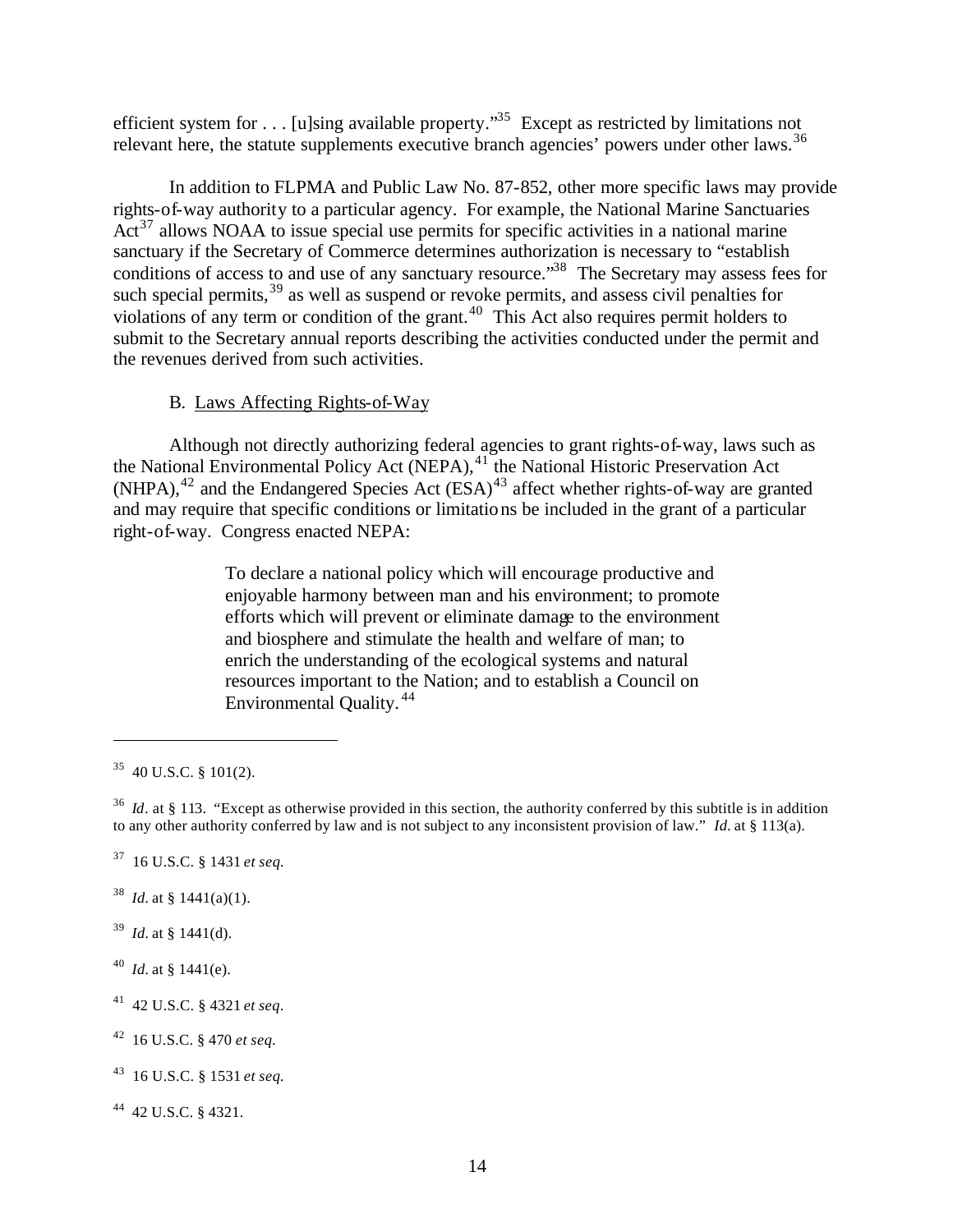This law requires federal agencies to study the environmental effects of their actions through an interdisciplinary planning process that integrates environmental and economic issues. In cases where the environmental effects may be significant, the NEPA process informs and seeks input from the public, tribes, states, and local agencies, as well as other federal agencies.

Under NHPA, the Federal Government provides leadership for preservation efforts and fosters conditions to facilitate the harmonious existence in modern society of prehistoric and historic resources. As amended in 1992, Section 110 of the Act outlines a broad range of responsibilities for federal agencies. Among other responsibilities, the provision calls for federal agencies to establish preservation programs commensurate with their mission, and to designate qualified Federal Preservation Officers to coordinate their historic preservation activities.<sup>45</sup>

In 1973, Congress passed the ESA to conserve the ecosystems that sustain endangered and threatened species. Congress considered such fish, wildlife, and plant species to be "of aesthetic, ecological, educational, historical, recreational, and scientific value to the Nation and its people."<sup>46</sup> Therefore, Congress established a policy requiring all federal agencies and departments to seek to conserve these species and to support the Act's purposes. The Interior Department's Fish and Wildlife Service and the Commerce Department's National Marine Fisheries Service administer the law. Section 7 of the ESA directs all federal agencies to use their existing authorities to conserve threatened and endangered species and in consultation with the U.S. Fish and Wildlife Service, to ensure that their actions do not jeopardize listed species or destroy or adversely impact critical habitat. Section 7 applies to management of federal lands as well as other federal actions that may affect listed species, such as the issuance of permits, licenses, or other actions authorizing private activities. NEPA, NHPA, ESA and other laws may impose additional responsibilities on right-of-way grantees that may impact their ability to use public lands for the desired commercial purposes. <sup>47</sup>

#### **Part III: Issues and Recommendations**

In discussions with stakeholders and federal agency staff, the Working Group discovered that rights-of-way concerns generally fall into the following four main categories: (a) information access and collection, (b) timely process, (c) fees, and (d) compliance**.** In each of the main categories, the Working Group examined a variety of individual, yet related issues. Below, the Working Group discusses these issues, offers its recommendations, and presents a roadmap for implementation of the recommendations.Nothing in this report, however, relieves

 $^{45}$  16 U.S.C. § 470h-2(a)(2).

 $^{46}$  16 U.S.C. § 1531 (a)(2)-(a)(3).

 $^{47}$  Other examp les of such laws include: National Wildlife Refuge System Administration Act of 1966, as amended, (16 U.S.C. §§ 668dd -668ee); the Coastal Zone Management Act of 1972, as amended (16 U.S.C. § 1451 *et seq.*); the Archaeological and Historic Preservation Act of 1974, as amended (16 U.S.C. § 469 *et seq*.); Section 404 of the Federal Water Pollution Control Act (Clean Water Act), as amended (33 U.S.C. § 1344); Section 10 of the Rivers and Harbors Act of 1899, as amended (33 U.S.C. § 403); and the Comprehensive Environmental Response, Compensation, and Liability Act of 1980, as amended (42 U.S.C. § 9601 *et seq*.).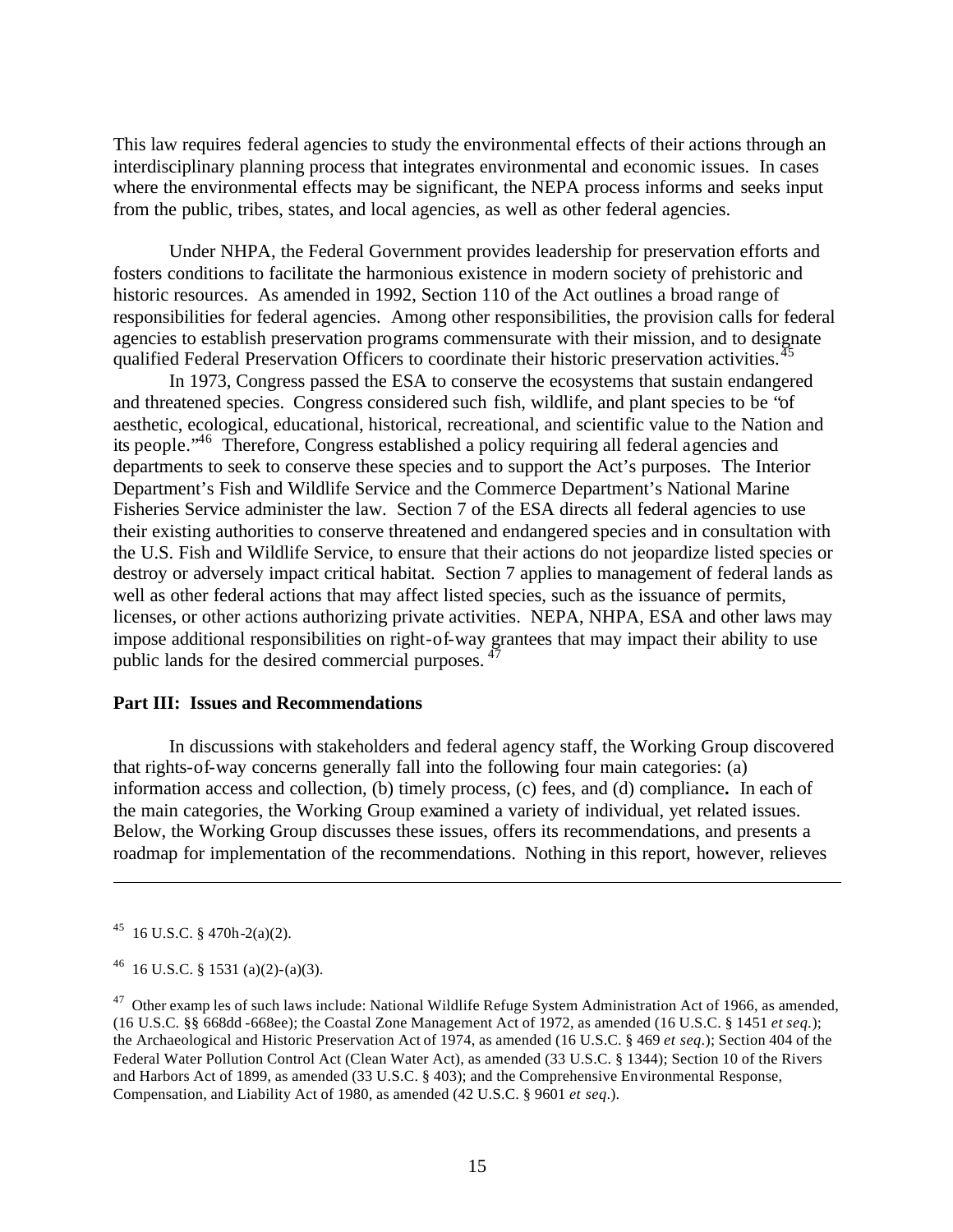rights-of-way applicants of their obligation to comply fully with all applicable laws and regulations.

## A. Information Access and Collection

A potential applicant for a rights-of-way permit and the affected agency(ies) confront several issues related to accessing and collecting information. First, the applicant needs access to general information about how to obtain a permit. Second, the applicant must interact with the appropriate agencies so that they are advised early in the application process of potential issues, concerns, and information requirements that may be needed by the agencies to evaluate the applicant's request for a right-of-way. In this section, the Working Group offers recommendations for improving the accessibility and quality of general information available to applicants for rights-of-way permits. The Working Group also offers recommendations for streamlining and simplifying the process for agencies to collect information from applicants. In both instances, the Working Group's recommendations are designed to reduce burdens on applicants and to allow agencies to make better use of their limited resources.

## 1. Information about Obtaining a Right-of-Way over Federal Lands

*Issue:* To prepare an application for a rights-of-way permit, a potential applicant typically needs information about agency personnel contacts, application forms, fees, and other planning and permitting requirements. While some federal agencies provide excellent, easy-tofind information about their rights-of-way processes,<sup>48</sup> other federal agencies have significant room for improvement. Indeed, the Working Group's research has shown that few federal agencies have a clearly identifiable rights-of-way section on their Web sites, complete with an application form, delineated steps to follow in the rights-of-way process, and agency contacts. Instead of obtaining a clear roadmap for how to obtain a rights-of-way permit, the potential applicant often gets lost in a maze of confusing regulations and policies, incomplete information, and receives no contact information for asking directions. The resulting uncertainty causes delays, drives up costs, and slows deployment of networks.

*Recommendation:* The Working Group believes that the Internet provides the most cost effective and most easily accessible means to disseminate information about the rights-of-way permit process to potential applicants. Accordingly, the Working Group offers two recommendations: (1) establish a central federal Web portal for rights-of-way information; and (2) update individual agency Web sites and link them to the central Web portal.

*Central Web Portal*. The Working Group recommends that the Administration create a central Web portal with information about the rights-of-way permit process for federal lands. The Web portal would contain general information about obtaining a rights-of-way permit over federally-owned or federally-controlled real property. This central Web portal also would list and link to the appropriate, updated Web sites for each federal agency with authority to grant rights-of-way permits on federal lands (see below). The Working Group recommends that

<sup>48</sup> *See, e.g.,* BLM's Web site, *at* http://www.blm.gov/nhp/what/lands/realty/row.htm (last visited March 26, 2004).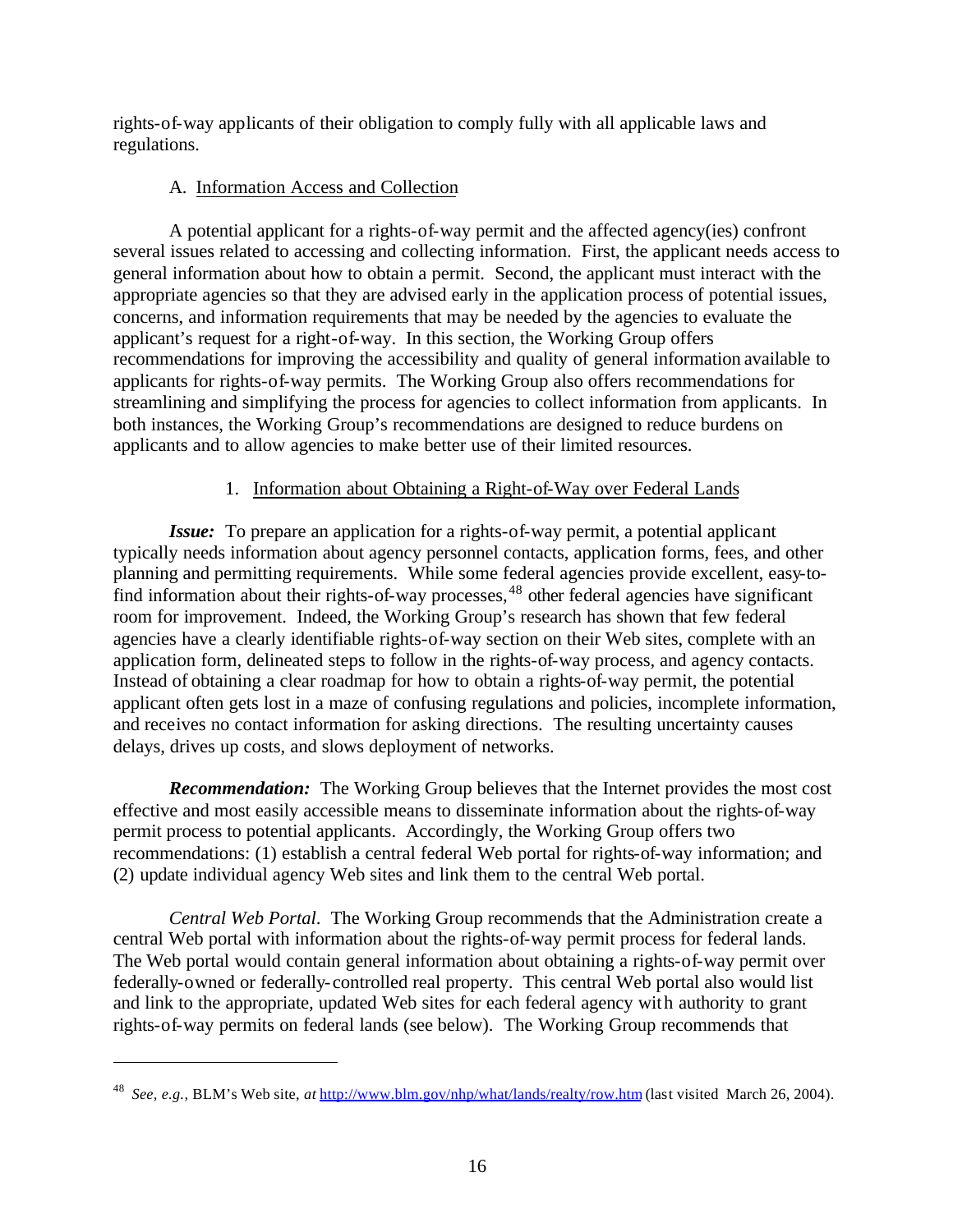NTIA, as the lead agency in the Working Group, host and maintain the central Web portal. To draw attention to the Web portal, the Working Group also recommends that a referral Web page be established in the business gateway section of the FirstGov.gov Web site,  $49$  which is the official U.S. gateway to all government information.

After the central Web portal is established, the Working Group recommends that NTIA investigate the feasibility of employing more advanced, automated services on the central Web portal. For example, the central Web portal could engage a potential applicant in a series of questions about the type, scope, and location of the project. In turn, the Web portal could employ software that would take this information and give the potential applicant the relevant contact information of the federal agencies likely to have jurisdiction over their application, a copy of a rights-of-way application, and information about environmental protection, historic preservation, endangered and threatened species, and other issues that would need to be addressed as part of the rights-of-way application process. The information entered by the potential applicant could also generate an e-mail alert to each relevant agency, noting that an application request had been made.

*Updated Agency Web sites*. The Working Group also recommends that individual land management agencies update their Web sites to ensure they meet the following criteria: <sup>50</sup>

- Information is centrally located on a prominently displayed rights-of-way home page with appropriate links to sub-pages.
- All information is up-to-date.
- All information is organized in a logical, user-friendly format.
- Agency contact information (including e-mail addresses) is current and easily accessible on the Web site.

*Implementation:* In consultation with the Working Group, NTIA should take the lead in creating a central Web portal for information on federal rights-of-way on the existing NTIA Web site. This new portal should be created within three months of the release of this report. NTIA should work with GSA, which maintains the FirstGov.gov Web site, to establish a referral Web page directing federal rights-of-way inquiries to the NTIA Web portal. Other federal agencies with land management responsibilities should also update their Web sites according to the criteria above within six months of the release of this report.

2. Pre-application Meeting

<sup>&</sup>lt;sup>49</sup> See http://www.firstgov.gov/Business/Business\_Gateway.shtml (last visited March 26, 2004).

<sup>&</sup>lt;sup>50</sup> The Working Group recognizes that the Bureau of Indian Affairs does not currently have a presence on the Internet. Specifically, the Bureau of Indian Affairs was disconnected from the Internet in December 2001, by order of U.S. District Court Judge Royce Lamberth, who cited security concerns and the need to protect data maintained under the Trust Asset and Accounting Management System. *See* Randall Edwards, *Interior shuffles BIA, adds tech division*, FEDERAL COMPUTER WEEK, June 30, 2003, at 12, *at* http://www.fcw.com/fcw/articles/2003/0630/newsbia-06-30-03.asp. Upon re -establishment of the Bureau's Internet presence, the Working Group recommends that the Bureau update its Web site as described above.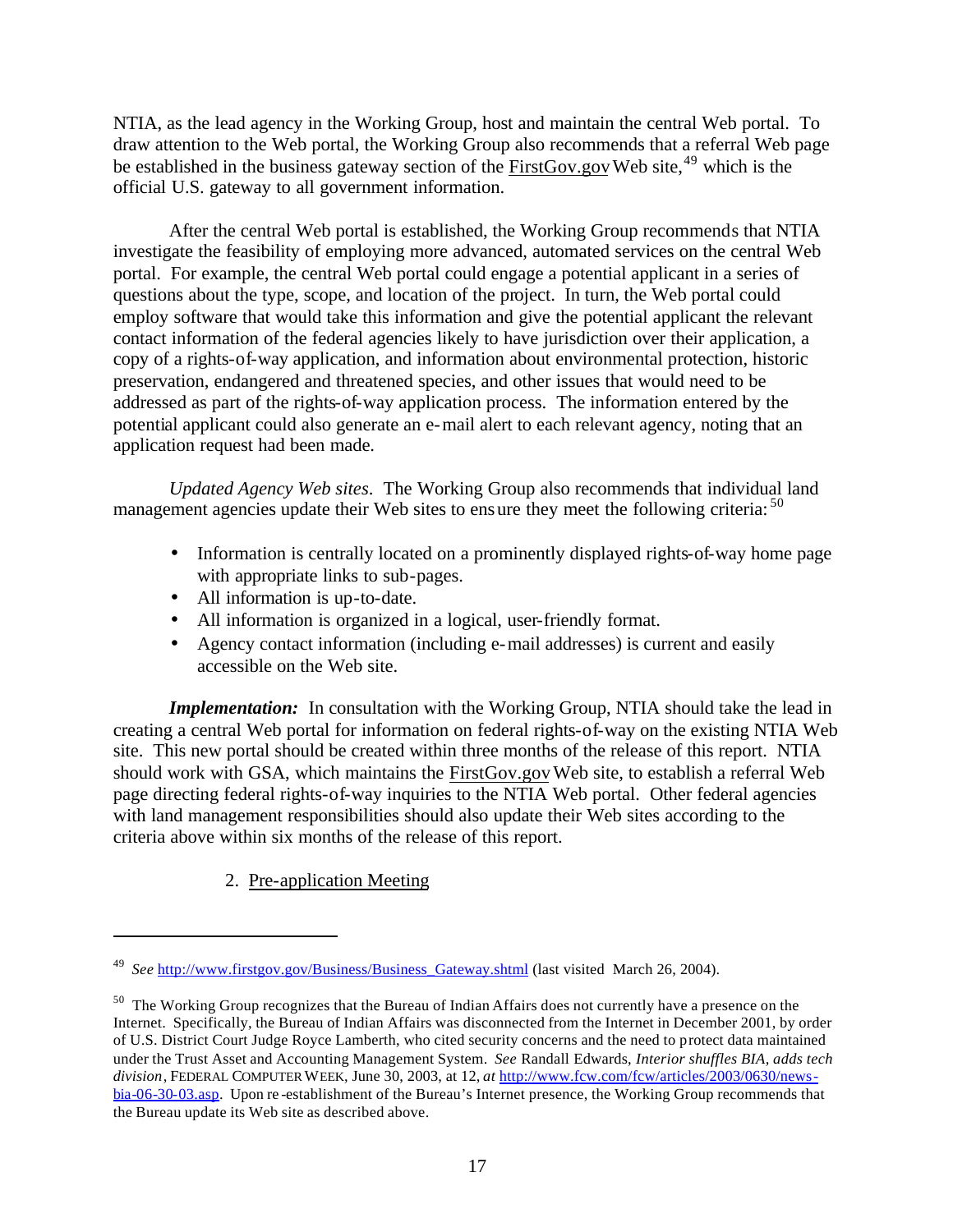*Issue:* As part of their responsibility to administer rights-of-way, federal agencies are often required to review and evaluate a variety of factors regarding an applicant's proposed use of federal land, such as whether: (1) the proposal is consistent with the stated purpose for which the public lands are managed; (2) the proposal is in the public interest; (3) the applicant is technically or financially capable of accomplishing the project; (4) the proposal is consistent with applicable federal, state, local, or tribal laws; and  $(5)$  the applicant is able to mitigate any adverse environmental consequences resulting from the proposal. In addition, some federal applications may require coordination with state, local, or tribal governments. Due to the potential complexity of this review, applicants for rights-of-way permits often lack a good understanding of the potential issues that their applications may raise, the impacts to government agency resources that may be needed to evaluate the application, and the information needed by those government agencies in order to effectively evaluate the applications pursuant to the laws, regulations, and policies governing these types of requests. As a result, federal agencies frequently ask applicants to provide additional information before applications are accepted. This situation causes delays and additional costs for applicants and is an inefficient use of scarce agency resources.

*Recommendation:* To ensure that applicants are fully aware of all of the approval criteria and the process by which their applications will be evaluated and to ensure that all relevant government entities are properly engaged in the review process, the Working Group strongly recommends that a pre-application meeting occur between the applicant and the relevant agencies. Knowing the specific details of a project and engaging in an early and candid discussion with the relevant federal, state, local, and/or tribal officials *before the application is filed* can facilitate a more efficient processing of the rights-of-way application. Such a meeting will enable the government representatives to identify issues regarding land management consistency and/or constraints; potential or alternative route selection; cost recovery; rental or land use payments; NEPA requirements, including any studies that may be needed to comply with NHPA and ESA; cultural site considerations; work schedules; safety; remediation; and compliance. During the pre-application meeting, agency personnel will examine the proposed right-of-way to determine whether it could fit in an existing rights-of-way utility corridor or communications site (see discussion below). Applicants should be advised to bring a map of the project area to the pre-application meeting.<sup>51</sup> By establishing a dialogue between the applicant and all of the affected government entities, the pre-application meeting has the potential to save time and money for all parties.Adoption of this recommendation should not impose any additional burden on agencies' resources because existing staff would attend the pre-application meetings.

The Working Group recommends that the federal agencies post clear instructions for a potential applicant on their Web sites, noting that the burden is on the applicant to contact all potentially relevant federal agencies and to request a pre-application meeting. Once a potential applicant has made a request for a pre-application meeting, however, each of the agencies should work cooperatively to facilitate the meeting. A potential applicant should consider inviting the appropriate state, local, and tribal officials, if applicable. Federal agencies should strive to

 $51$  A map is requested as part of the application form.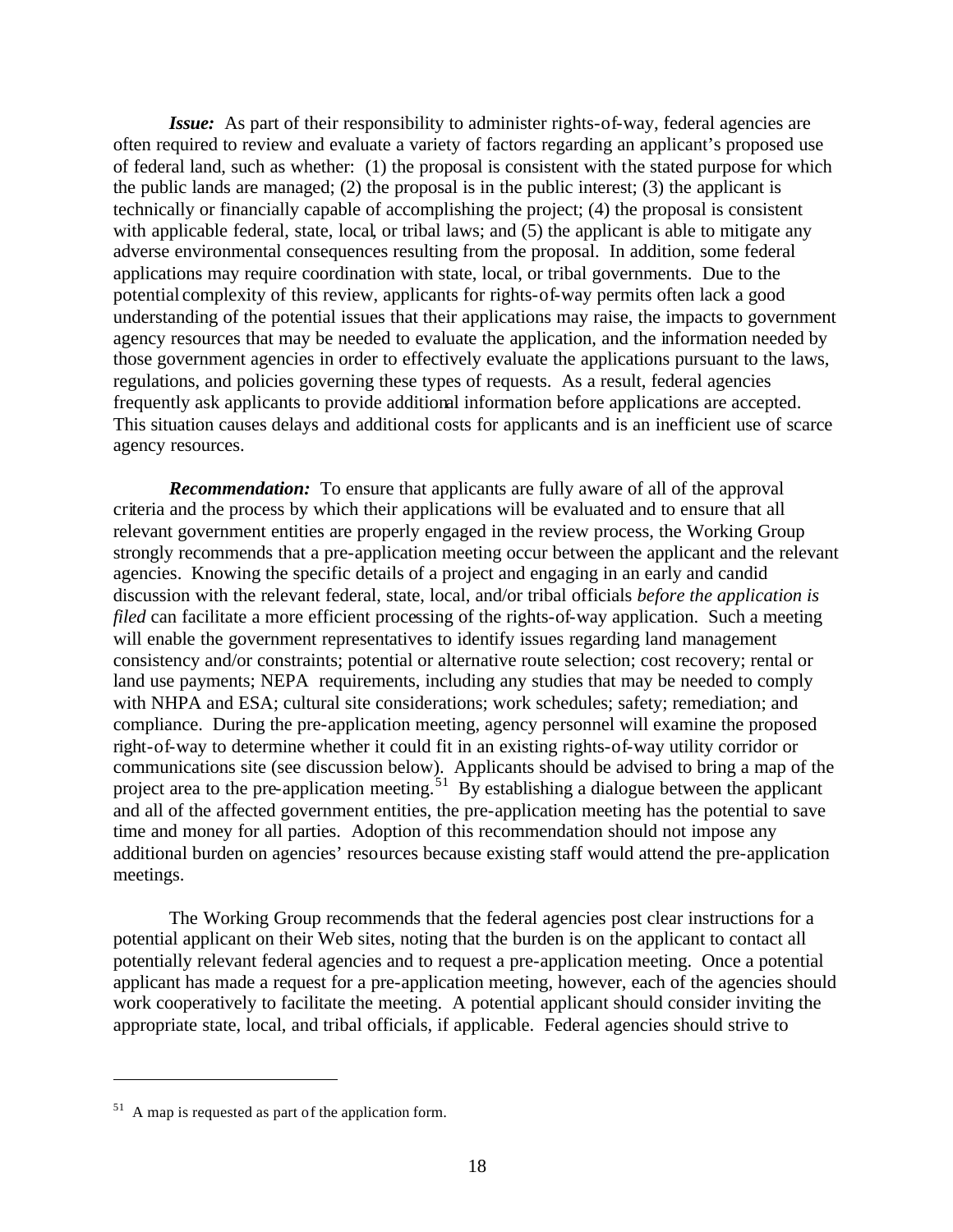schedule a pre-application meeting within 30 days of receiving a request from a potential applicant for such a meeting.

*Implementation:* By August 2004, each federal agency with rights-of-way responsibilities should post on their Web sites, and add to any applicable practice manuals, clearly articulated information for a potential rights-of-way applicant on the importance of a preapplication meeting and the steps that a potential applicant should take to set up that preapplication meeting.

## 3. A Single, Standardized Rights-of-Way Application

*Issue:* Although most federal agencies require a relatively similar body of information from rights-of-way applicants, their methods for collecting that information vary widely among agencies. Some agencies, such as BLM and the Forest Service, use a common application form; others such as the Navy or NOAA do not, just requiring similar information in whatever manner the applicant wishes to present it so long as it satisfies agency guidelines. As a result, applicants often submit the same information in different formats for different federal agencies, even when the agencies are collaborating on the review of the same project. This situation causes applicants to expend unnecessary time and resources to satisfy duplicative requirements. In contrast, where agencies such as BLM and the Forest Service have used a single common application form, industry stakeholders have noted the benefits from standardizing the information collection.

*Recommendation:* The Working Group recommends that all agencies with rights-of-way responsibilities for federal lands adopt a single, standardized form for rights-of-way applications. A single, standardized form will reduce filing burdens on applicants and will provide a consistent source of information for affected federal agencies. Specifically, the Working Group recommends that all federal agencies adopt the Standard Form 299 (SF-299) for use beginning no later than December 2004. (See Appendix B for a copy of Standard Form 299, currently in use by BLM and the Forest Service.)

The SF-299 requests information about the type of project proposed by the applicant. This information includes the project's location; the applicant's technical and financial capability to construct, operate, maintain and terminate the project; the applicant's need for the particular right-of-way; and the general environmental impact of the proposed project.

The SF-299 provides much of the basis for obtaining information to determine if the applicant is qualified and the project is viable. Use of the SF-299 is intended to simplify information collection for both the applicant and the federal agencies. There are unique parts of each federal agency's mission, however, that cannot be captured in a standardized form and that may require particular information from an applicant in order for a federal agency to assess whether to grant a right-of-way. Thus, later in the process, a federal agency may need to request further information specific to the project or an agency's mission.<sup>52</sup> Accordingly, the filing of an

<sup>&</sup>lt;sup>52</sup> The Working Group notes that applicants should continue to be responsible for providing information to the federal agencies for NEPA analyses, NHPA requirements, threatened and endangered species inventories, and any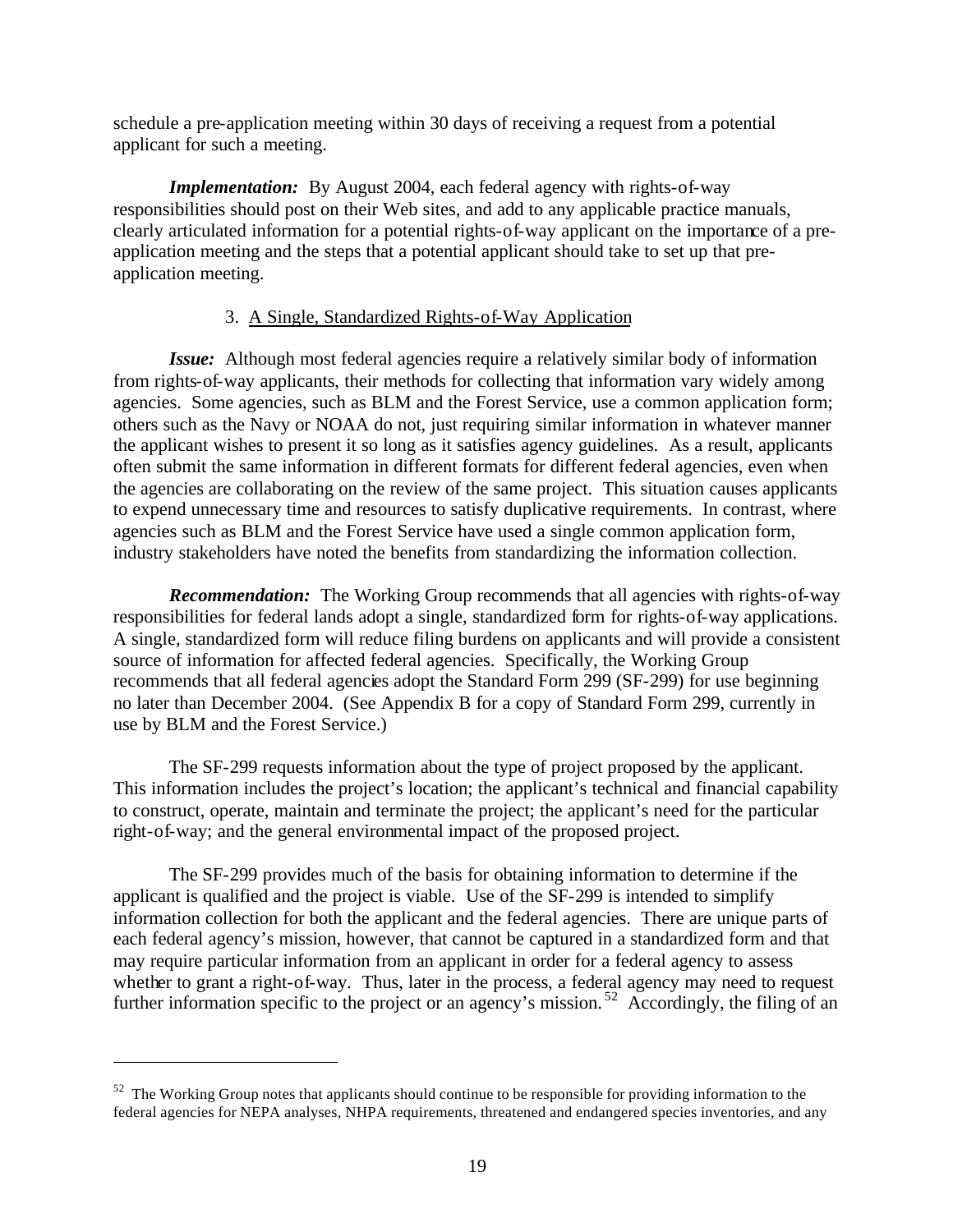SF-299 does not preclude an agency from requesting additional information from the applicant. However, use of a common application form, coupled with a pre-application meeting, should reduce duplication and delays based on information solicitation.

The process of developing the SF-299 involved more than 20 federal agencies and the general public. The current version, first issued in 1999, resulted from consultation among the Forest Service, Bureau of Land Management, Fish and Wildlife Service, National Park Service, U.S. Department of the Interior Solicitor's Offic e, U.S. Department of Agriculture Office of General Counsel, Department of Transportation Office of Surface Transportation, and Department of Transportation Federal Aviation Administration.

The SF-299 is available in an electronic format so an applicant can download the form from the Internet, complete the application, and submit it via U.S. mail. After full implementation of OMB's e-gov initiative, the Working Group expects that applicants will be permitted to file the SF-299 electronically. The submitted SF-299, together with the appropriate cost recovery fees and a NEPA/NHPA checklist,  $53$  if applicable, should provide all the basic information necessary for a federal agency to complete its initial screening of the proposed permit (see below). The Working Group recognizes, however, that the complexity of the project under review, determines the extent of any additional information needed to complete the SF-299. Use of the SF-299 can provide applicants with useful guidance about the type of information that federal agencies require in their decision-making and can help to expedite the agency's initial review process.

*Implementation:* Each federal land management agency that does not currently use the SF-299 should initiate any agency action necessary, including rulemaking, to adopt the SF-299 as its primary means of collecting information from rights-of-way applicants. The Working Group recommends that such rulemakings commence immediately upon release of this report so that all federal land management agencies could begin using the SF-299 by December 2004. Once an agency formally adopts the SF-299 for use, that agency should post the SF-299 on its Web site. While electronic filing of the SF-299 is not currently available, the federal agencies

 $\overline{a}$ 

<sup>53</sup> The NEPA/NHPA checklist lets the applicant know early in the process what environmental and historical preservation concerns need to be addressed before the rights-of-way permit will be granted. For sample NEPA compliance checklists, please see NOAA's checklist, *at* http://www.ecs.noaa.gov/documents/nepaChecklist.html (last visited March 26, 2004) and the U.S. Fish and Wildlife Service's checklist, *at*  http://training.fws.gov/fedaid/toolkit/3-2185.pdf (last visited March 26, 2004). Information on compliance with the NHPA is available from the Advisory Council on Historic Preservation, *at* http://www.achp.gov (last visited March 26, 2004). Typically, when it is determined that a federal undertaking will have an adverse effect on a property listed or eligible for listing in the National Register of Historic Places, the federal agency and the applicant enter into a Memorandum of Agreement (MOA) with the State Historic Preservation Officer and other consulting parties setting forth agreed-upon mitigation measures. Sample MOAs that have been signed by the FCC's Wireless Telecommunications Bureau are available online, *at* http://wireless.fcc.gov/siting/environ-nhpa-agreement.html (last visited March 26, 2004).

other clearances that may be required. The Working Group recommends that the federal agencies allow applicants to provide this information using experts from their own companies or expert third-party contractors.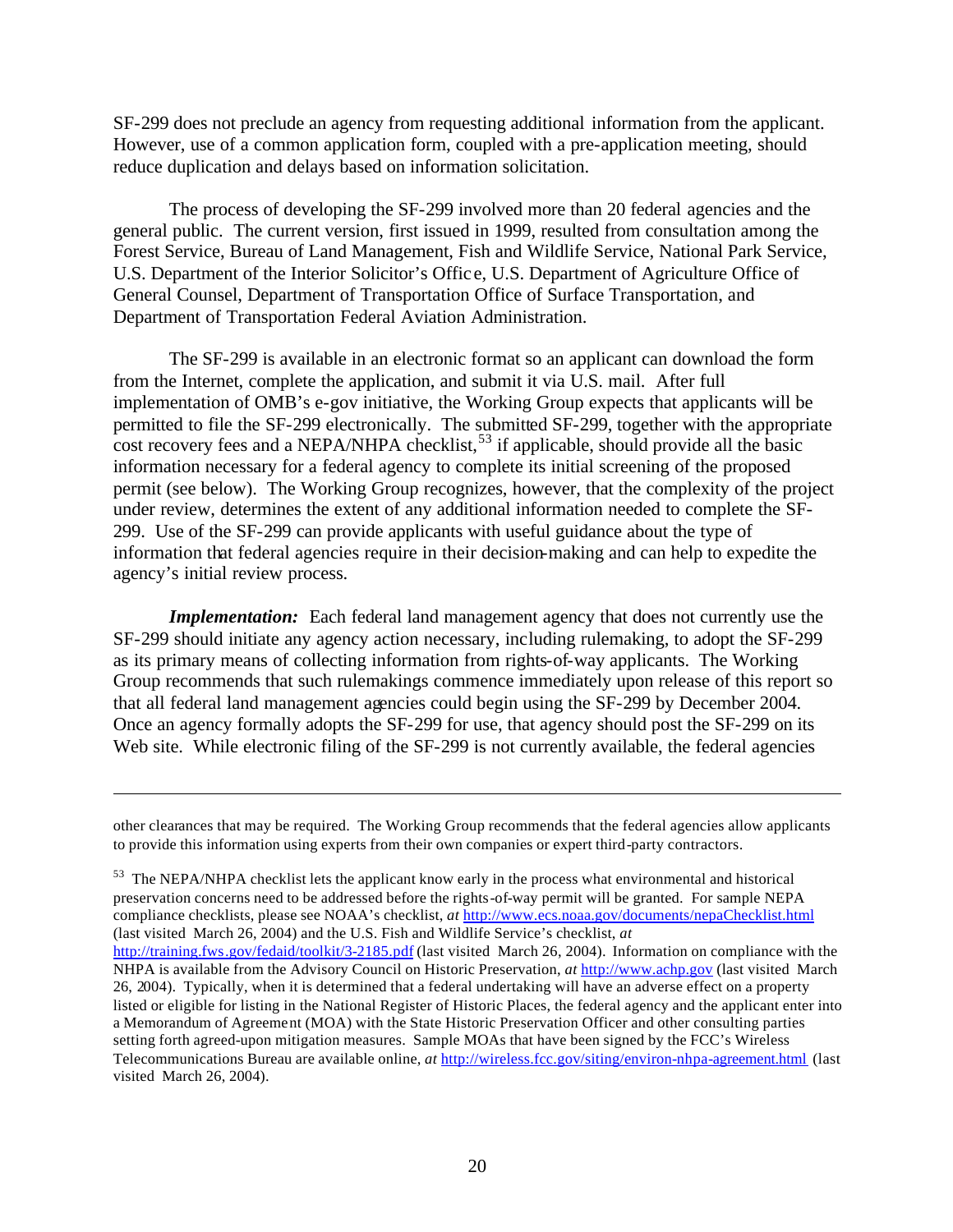should work with OMB to enable electronic filing of this document by applicants as soon as possible.

## B. Timely Processing

*Issue:* In order to construct their networks in a cost-effective manner, broadband providers, like other rights-of-way users, need timely decisions from land managers. Lengthy delays can add tremendous costs to a broadband project, cause companies to lose their funding, delay expansion into a particular market or community, and/or result in the deferral or abandonment of a broadband project. In outreach meetings with representatives from all sectors of the telecommunications industry, company representatives voiced many complaints about the length of time that rights-of-way applications take in federal agencies' land management processes. The Working Group found that delays result from a variety of causes, including limited funds, inadequate staffing, a lack of skills and expertise, meeting environmental planning, approval and permitting requirements, the absence of time frames for processing applications, or no enforcement of such time frames. The reassignment of staff to handle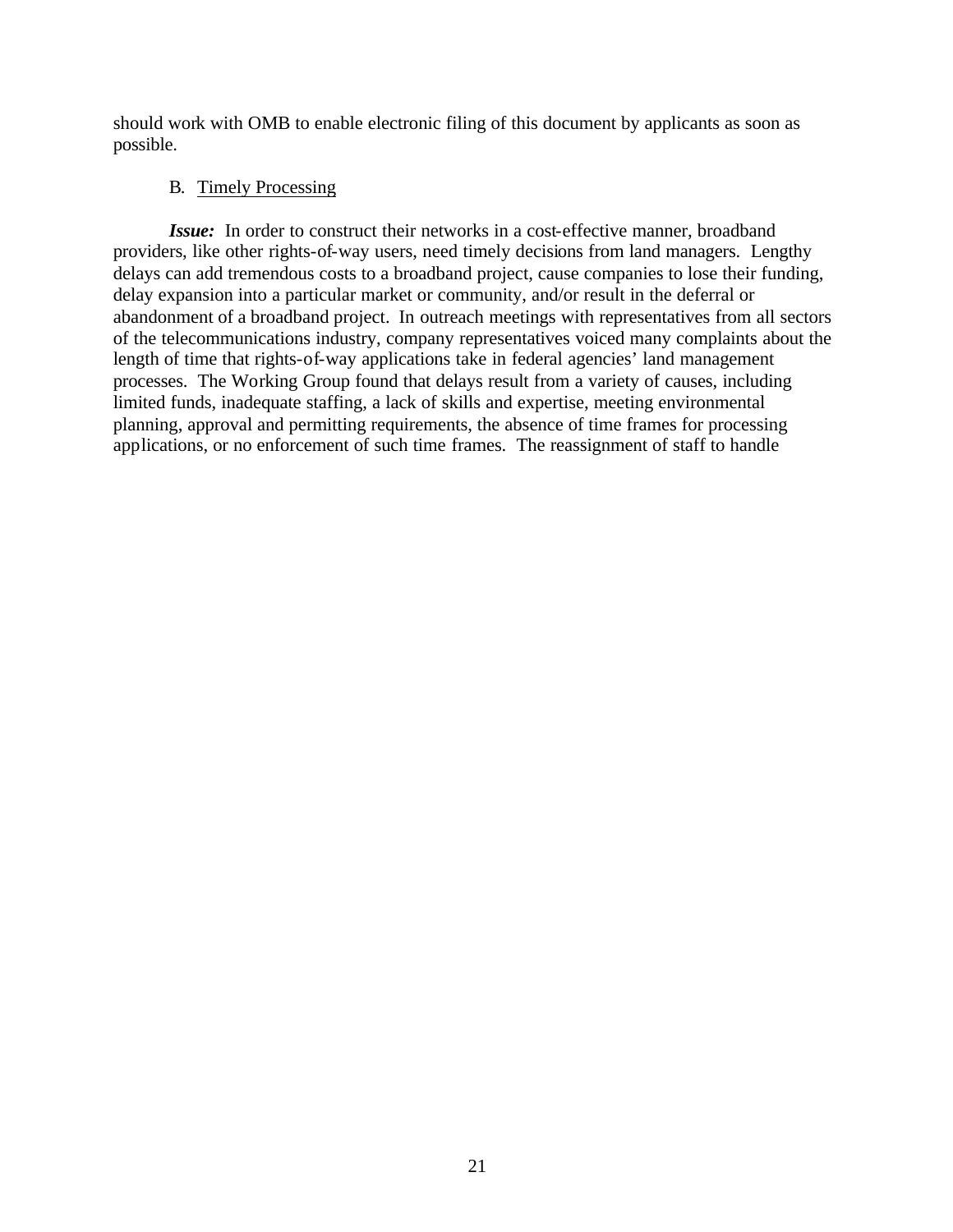national emergencies (*e.g*., wildfires) can also result in lengthy delays. Although some of these issues are beyond the Working Group's ability to address, we believe that the recommendations below can substantially improve an agency's ability to process an application in a timely fashion.

## 1. Time Frames

 $\overline{a}$ 

*Issue:* A rights-of-way applicant often has little information about when an agency will complete its review of the application and issue a permit, or even complete various steps along the way. The lack of clear time frames often frustrates applicants who are trying to coordinate funding, construction, and other aspect of a project. Uncertainty can derail and even defeat the deployment of broadband networks.

*Recommendation:* The Working Group recommends that, during or shortly after the preapplication meeting, the affected agencies identify all steps and decisions that need to be made by each agency relative to processing a right-of-way and establish an estimated time frame for the review process. Early designation of a lead agency and project managers would facilitate the development of such a time frame and its timely execution. (See discussion below regarding lead agency and project managers.) The Working Group recommends the use of specific target time frames for various steps of the rights-of-way process. Time frames would help to expedite processing, provide predictability to the applicant, and provide agencies with a way to measure their performance. Some federal agencies already strive to meet the target time frames set out below. For purposes of establishing time frames, a proposal will be accepted as an application when the lead or responsible agency determines that the proposal provides the information necessary to evaluate it pursuant to NEPA, and meet any other applicable environmental requirements as needed by the agency(ies) having jurisdiction to approve the project. The Working Group recommends that all federal land management agencies establish the following time frames for processing rights-of-way permits:

- Target Time Frames for Initial Screening and Response for All Projects
	- o For applicants that have participated in a pre-application meeting, agencies should review the initial application (the SF-299) and notify the applicant within 30 calendar days whether the application is "complete" and ready for formal review, or whether the application is incomplete and must be revised or supplemented.
	- o For applicants that have not arranged for and participated in a pre-application meeting, then the agencies should review the application and notify the applicant within 60 days as to whether the application is complete.<sup>54</sup>

<sup>54</sup> This time frame is consistent with existing processing standards of BLM and the Forest Service. *See* BLM Manual 2801, R/W Management and Handbook H-2801-1 and FSH 2709.11, Special Use Handbook, Chapter 10.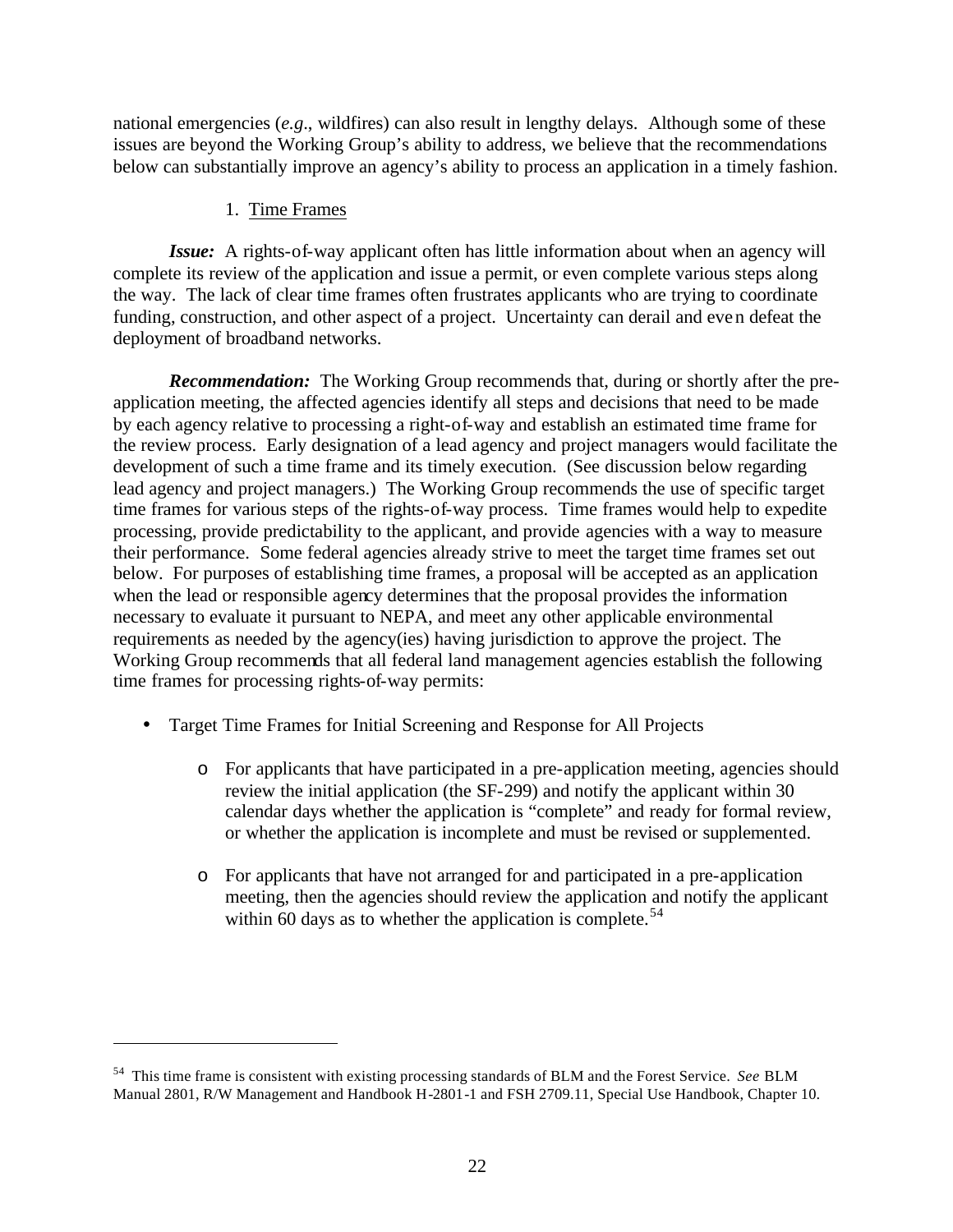- Target Time Frame for Final Decisions on Small, Uncomplicated Projects<sup>55</sup>
	- o For small, uncomplicated rights-of-way projects, agencies should strive to grant or deny a proposal within 60 days of receiving a complete application. <sup>56</sup>
- Target Time Frame for Final Decisions on Large, Complex Projects
	- o For larger, complex projects, the agency(ies), in consultation with the applicant and other affected parties, should establish a schedule of processing time frames and notify the applicant of that schedule within 60 days after the application is deemed complete.

*Implementation:* By August 2004, every federal agency with land management responsibilities should implement the target time frames as part of their internal practices for processing rights-of-way applications. To help ensure that agencies meet these targets, agencies should report to their respective Secretaries, or his/her designee, on an annual basis, with the first report due December 31, 2004, regarding the number of permits or easements that were issued within the targets and the number of permits or easements that were issued outside the targets. If applicable, the report should also explain why the target time frames were not met and should contain recommendations for improving timeliness in the future. By incorporating an annual reporting requirement, these target time frames will benefit not only rights-of-way applicants, but also agency personnel by providing an opportunity to demonstrate success and/or the need for additional information or resources.

## 2. Identification of Lead Federal Agency

*Issue:* Applicants also voiced the concern that, when projects affect more than one federal agency, coordination between agencies is often unpredictable. Varying local priorities, agency requirements, staffing levels, funding, and land-use planning decisions complicate agency cooperation and coordination. A lack of coordination between federal agencies often results in delays and imposes unnecessary costs on the applicant.

*Recommendation:* The Working Group recommends that, for rights-of-way projects that involve more than one federal agency, the agencies involved should designate a lead agency immediately following the pre-application meeting described above and before an application is filed. Agencies should use the following factors in the selection of a lead agency: (1) amount of land crossed, the difficulty of crossing certain land, and the impact to the land and resources; (2) the personnel and financial resources available to process expeditiously the rights-of-way application; (3) the expertise of the various agencies; and (4) the agency that manages the federal

<sup>&</sup>lt;sup>55</sup> The determination of whether a project is small and uncomplicated or large and complex depends on a variety of factors, such as the number of agencies involved, the type of geographic area covered, and the extent of environmental impact, among other considerations. This is an area of federal agency discretion.

<sup>56</sup> *See e.g*., BLM Manual 2801, R/W Management and Handbook H-2801-1.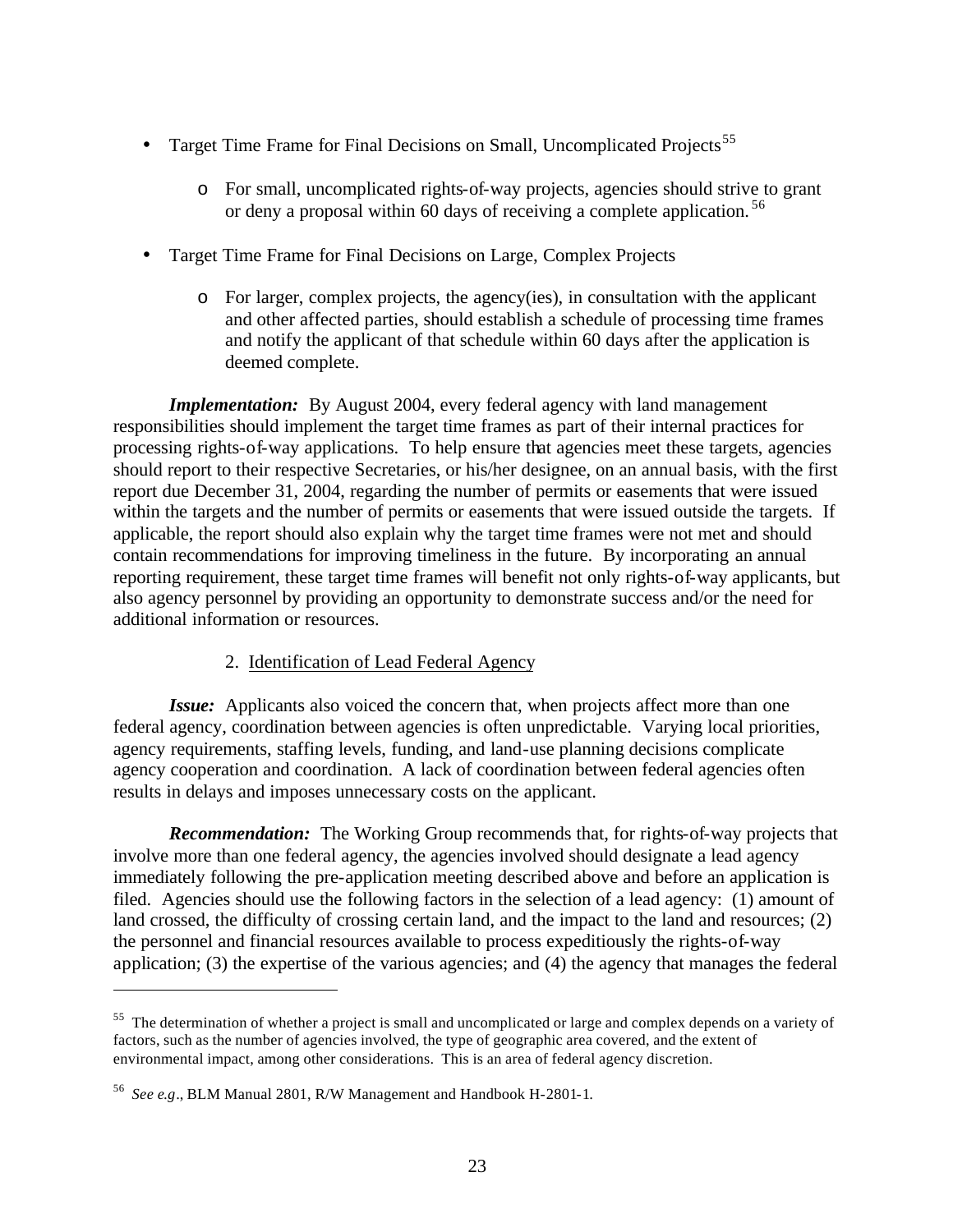land over which there is the greatest degree of controversy or concern with respect to the proposed project. The responsibilities of the lead federal agency would include managing communications with all affected government agencies; managing the budget and personnel resources devoted to an application; ensuring that deadlines are met; and coordinating with all the other federal, state, local, and tribal agencies involved in the project with respect to related processes, approvals, and permits. One of the most important responsibilities of the lead agency is to serve as the primary contact for the applicant, who should work directly with the lead agency.

*Implementation:* The Working Group recommends that by August 2004, federal land management agencies adopt internal operating practices to ensure that a lead agency is designated for multi-agency projects. For most projects, these operating practices need not be extensive and should not require the adoption of any new rules. On particularly complex projects, agencies may wish to set forth the details of the responsibilities of the lead federal agency in a letter, memorandum of understanding, or other document mutually agreed to by all the affected federal agencies.<sup>57</sup>

#### 3. Project Managers

 $\overline{a}$ 

*Issue:* Stakeholders also have noted that the rights-of-way process within a federal agency is slowed when several people at the agency have responsibility for different parts of the process, but there is no clear leader on the project. Consequently, delays occur because of a lack of coordination and communication. The applicant in such cases often must deal with multiple agency personnel, with resulting inefficiencies for both the applicant and the agency. The lack of clear leadership on a given project within an agency makes inter-agency coordination more difficult as well.

*Recommendation:* To improve timeliness, the Working Group recommends the use of project managers by federal agencies. The responsibilities of the project manager would include managing the budget and personnel resources devoted to processing an application and facilitating the permit's issuance; ensuring that target time frames are met; coordinating with all other federal, state, local, and tribal agencies involved in the project; and serving as the primary point of contact for industry, contractors, and other government entities. Project managers can provide skills and expertise with respect to regulations, requirements, and contacts that are usually not retained at every field office. Project managers are also extremely useful for agencies that are involved in multi-agency projects, as they can improve and simplify interagency coordination. As with lead agencies, applicants should avail themselves of the benefits of the single contact point that project managers provide. BLM has successfully utilized national project managers who coordinate large/complex project proposals, and other agencies may benefit from consulting with BLM about its experience.

<sup>&</sup>lt;sup>57</sup> When the Federal Energy Regulatory Commission (FERC) licenses large energy projects that involve several federal agencies, FERC often puts together a communications protocol so that all agencies and the permittee have a common understanding of how various communications are to occur between interested parties. *See, e.g.,* Appendix C, Federal Energy Regulatory Commission, *Communications Protocol: Lake Chelan Hydroelectric Project*, FERC NO. 637 (May 1, 1998; revised March 6, 2001).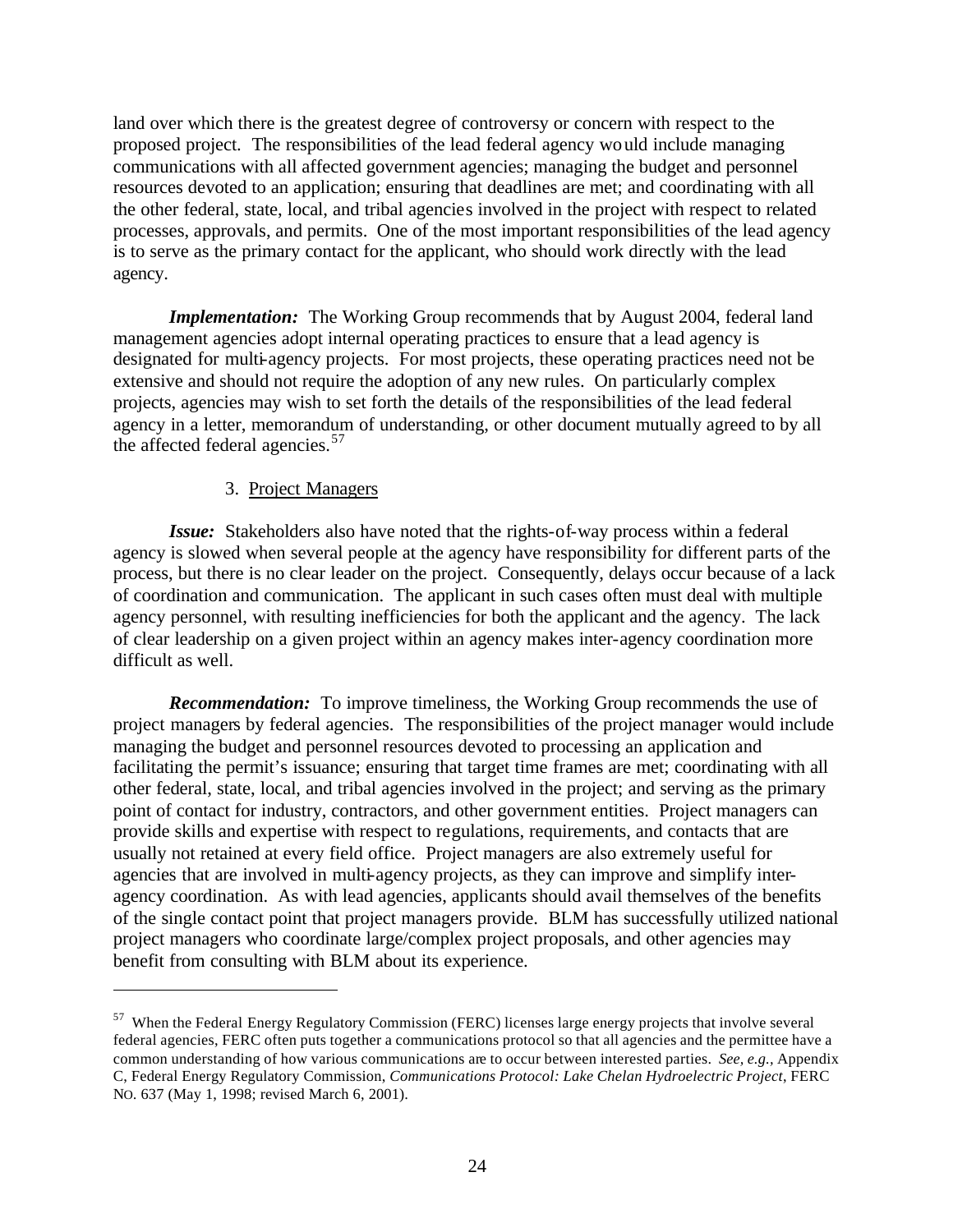*Implementation:* All federal agencies with land management responsibilities should (1) implement the use of the project manager approach for large, complex projects; and (2) designate project manager responsibilities, where appropriate, in employees' work plans. Federal agencies should provide training for personnel, if necessary, to carry out the duties of a project manager.

### 4. Utility Corridor Planning

*Issue:* In constructing their networks, broadband providers are often confronted with the challenge of finding suitable, cost-effective routes for laying fiber optic cables, or other linear communications media, while minimizing any potential environmental or historic preservation impacts that may slow an agency's review process. Energy companies have faced similar issues in laying pipelines, and many of those companies have embraced the use of utility corridors as the most optimal solution.<sup>58</sup>

*Recommendation:* As a way to help streamline the rights-of-way process for broadband companies, the Working Group recommends that companies take advantage of previously designated rights-of-way utility corridors when possible. Congress addressed the issue of rightsof-way utility corridors in Section 503 of the FLPMA. Section 503 states that the Secretary of the Interior shall designate corridors to minimize adverse environmental impacts and the proliferation of separate rights-of-way. <sup>59</sup> In addition, the National Energy Policy and Executive Order 13213 requires BLM to emphasize rights-of-way planning and corridor designations.<sup>60</sup> Since 1979, the Western Utility Group<sup>61</sup> and others have worked in cooperation with BLM and the Forest Service to identify and designate corridors in their land management plans.<sup>62</sup>

In recognition of the benefits of utility corridor designation, the Working Group recommends that the federal land management agencies encourage the telecommunications sector, agencies with environmental and regulatory responsibilities, state transportation department officials, and state historic preservation officials to participate in the land and resource planning processes and proceedings that federal agencies use to designate utility corridors. The Working Group suggests that federal agencies reach out to telecommunications entities in their utility corridor designation process. Utility corridors provide a way for various

<sup>58</sup> A utility corridor is "a parcel of land either linear or aerial in character that has been identified by law, Secretarial Order, the land-use planning process, or by other management decision, as being a preferred location for existing and future rights-of-way grants and suitable to accommodate more than 1 type of right-of-way or more rights-ofway which are similar, identical or compatible." Western Governors' Association, *Briefing Paper on Utility Corridors*, at 2-3, http://www.westgov.org/wieb/electric/Transmission%20Protocol/SSG-WI/util\_corr.pdf (last visited March 26, 2004).

<sup>59</sup> 43 U.S.C. § 1763.

 $^{60}$  Implementation guidance for this action is articulated in Instruction Memorandum No. 2002-196 (June 25, 2002).

 $61$  The Western Utility Group is an industry group.

<sup>62</sup> *See* Western Utility Group, *Western Regional Corridor Study* (1993).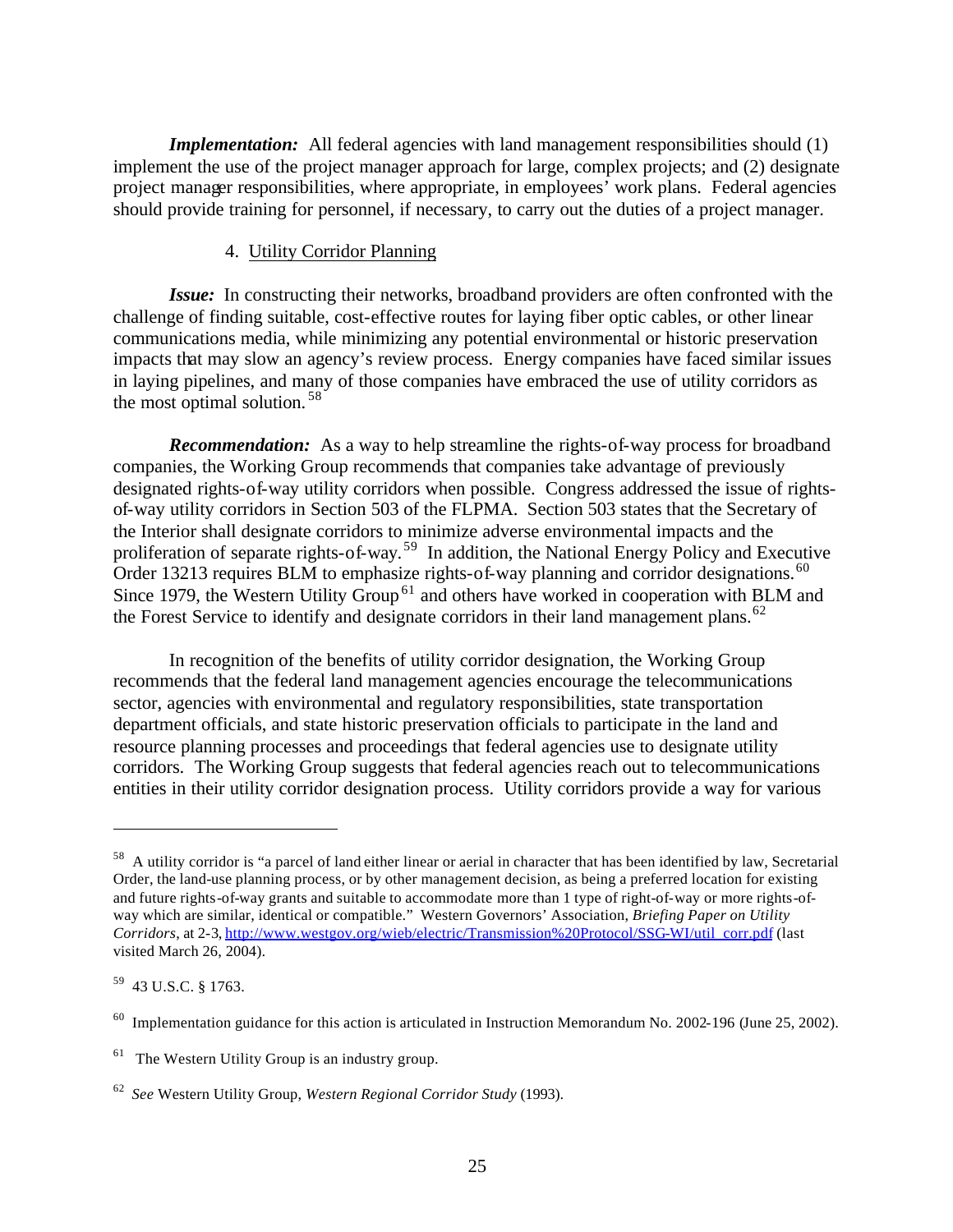stakeholders to work together to identify rights-of-way across federal lands that may be used by more than one company. In many instances, using a designated utility corridor can significantly expedite the processing of rights-of-way for new telecommunication transmission facilities by eliminating the need to do extensive environmental and other impact studies required for new sites, and thereby result in time and financial savings for the applicant. The Working Group recognizes that utility corridors may not always present the most efficient or cost-effective route for rights-of-way applicants and these applicants should retain the flexibility to apply for other routes. Nonetheless, the Working Group encourages applicants to use utility corridors wherever practicable.

*Implementation:* The federal agencies should promote the use of designated utility corridors to all potential applicants by means of public awareness through postings on their Web sites,<sup>63</sup> as well as information provided to applicants at the pre-application meeting. Postings on agency Web sites could include a fact sheet that includes maps and descriptions about the location of existing and planned utility corridors and provide information about how interested telecommunications companies and other stakeholders can get involved in these federal land management planning processes. While BLM and the Forest Service already actively participate in the Western Utility Group's current *Western Regional Corridor Study*, other Federal land management agencies should also become more active participants*.*

#### 5. Communications Site Plans

*Issue:* In addition to employing linear facilities that may stretch for tens or hundreds of miles, such as fiber optic cables, communications providers also rely on facilities located at a single geographic point. These facilities may include buildings or towers that house or support communications equipment. These physical structures are also known as communications sites.<sup>64</sup> A communications site plan, developed by an agency, sets forth the conditions for multiple tenants' use of such a facility.

Communication sites are critical for the wireless industry, which has a growing need for additional antenna sites, including in remote communities once considered too isolated for the investment of infrastructure capital. <sup>65</sup> However, to avoid congestion as well as to address aesthetic concerns, agencies desire to limit the number of communications sites. Most federal agencies advocate maximizing an existing communications site to reduce the proliferation of sites and ensure compatibility among communications uses.

In the past two years, BLM has completed site management plans on over 60 mountain tops. BLM uses in-house land surveyors and geographic information system (GIS) mapping specialists to perform the site survey and to prepare detailed site maps of the mountain tops.

65 *Id.*

 $63$  Agencies should post information within six months of the release of this report.

<sup>64</sup> Forest Service, FSH 2709.11: Special Uses Handbook (October 2002).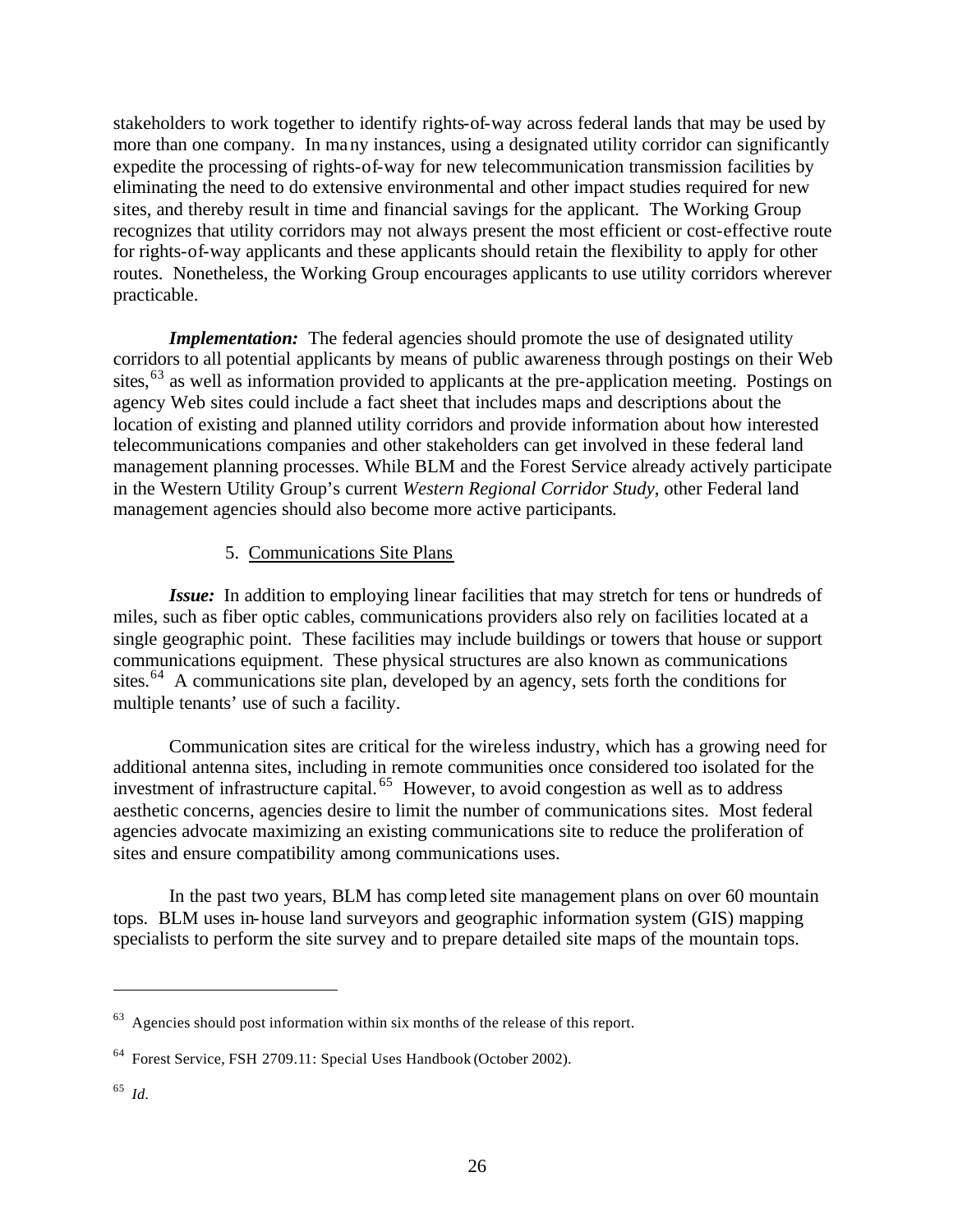*Recommendation:* The Working Group recommends that federal land management agencies encourage co-location of communications facilities on existing designated communications sites, where feasible for the agency and the applicant, similar to the practice currently employed by BLM and the Forest Service. The advantage for rights-of-way applicants is that co-location on an existing communications site allows a potential tenant to co-locate in a private facility without agency review, when the facility owner determines that the proposed use is compatible with the site plan and existing communications uses at the site.<sup>66</sup> The Working Group encourages federal agencies to continue using communications site plans that facilitate appropriate access to federal property for the siting of mobile service antennas. Agencies should give special consideration to potential broadband use for extending service to rural communities. Agencies must retain the discretion to reject inappropriate siting requests, ensure protection of public property, and ensure timely removal of equipment and structures at the end of service.<sup>67</sup>

*Implementation:* All relevant federal land management agencies should continue to prepare and maintain a communications site plan for each designated communications site. The federal agencies should explore the option of obtaining fee retention authority, similar to that given to BLM, for use in establishing communications site planning programs. In addition, the federal agencies should work closely with industry and other users to ensure that the communications site plans remain effective and inclusive of all needs of both industry and the Federal Government. The federal land management agencies should promote private sector awareness of these communications sites and should include maps on their Web sites showing the location of existing communications sites.<sup>68</sup> NTIA should post a fact sheet on the central federal rights-of-way Web site that (1) explains the current status of the Federal Government's communication site plans, (2) includes maps showing the location of existing or planned communications sites, and (3) provides information about the potential role for interested telecommunications companies and other stakeholders.

#### C. Fees and Other Charges

 $\overline{a}$ 

As an applicant goes through the rights-of-way process, the applicant generally encounters two types of fees: (1) the recovery of costs incurred by federal agencies in processing and monitoring rights-of-way, and (2) the assessment of rental payments or other compensation

<sup>66</sup> Forest Service, FSH 2709.11: Special Uses Handbook (October 2002).

 $67$  See, GSA Bulletin FPMR D-242, Placement of Commercial Antennas on Federal Property, 62 Fed. Reg. 32,611 (1997). GSA Bulletin FMPR-D-242, Supplement 1, 64 Fed. Reg. 30523 (1999), extended the bulletin's expiration date indefinitely.

<sup>&</sup>lt;sup>68</sup> The Working Group recognizes that many agencies have important security concerns. Consequently, such concerns may inhibit agencies that maintain communication sites co-located with, or comprising, critical infrastructure from broadly disseminating the location of such sites on a public Web site. In such instances, agencies should post on their Web site contact information for staff who can assist interested parties in identifying sites where they might co-locate their communications facilities. Agencies should do updates within six months of the release of this report.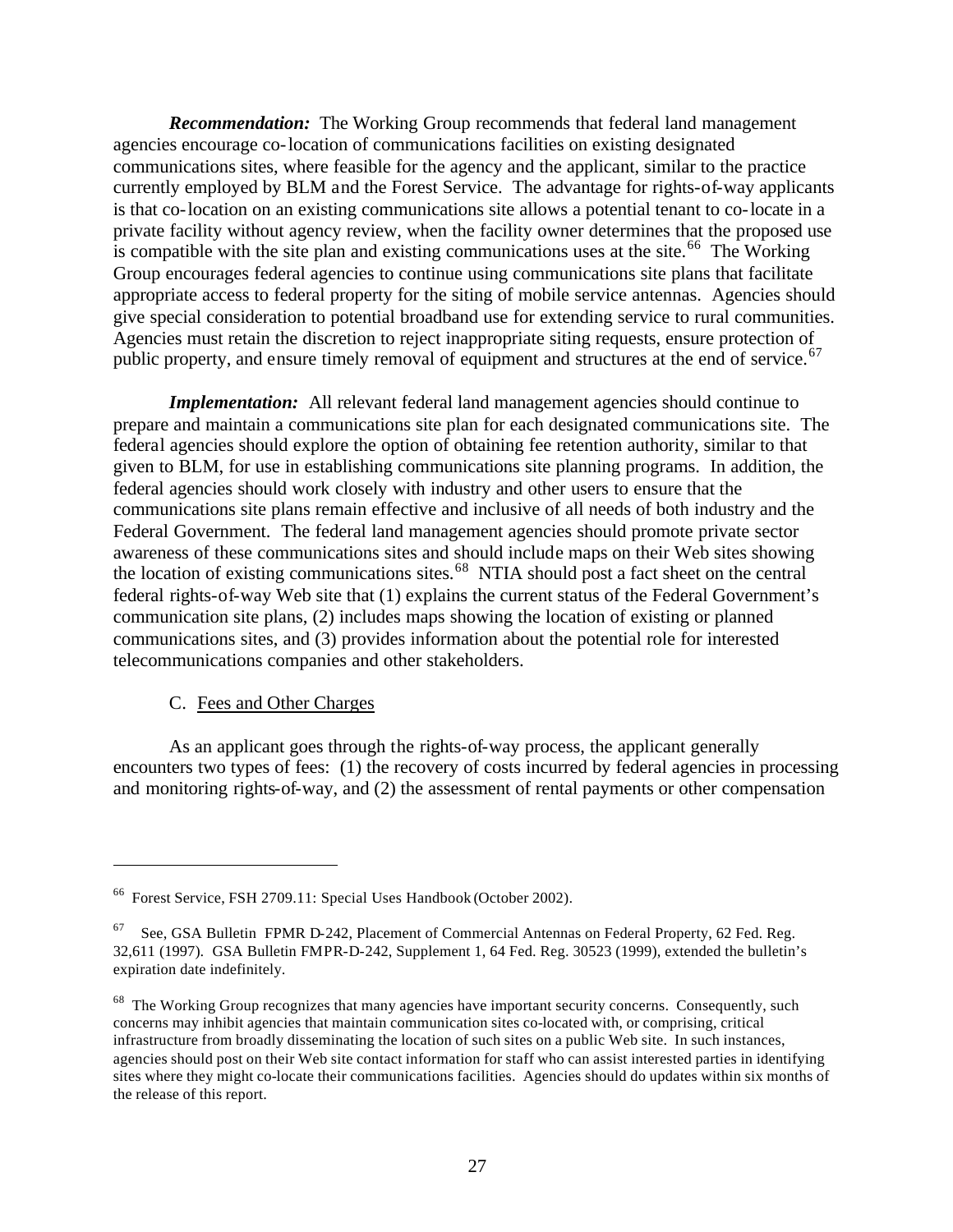for the applicant's use of federal land.<sup>69</sup> In reviewing current procedures used by federal rightsof-way managers, the Working Group identified areas where federal agencies should streamline their practices, improve processes with respect to calculating reasonable fees, provide information in a more customer-friendly way, and promote predictability and accountability. These issues are discussed below.

## 1. Cost Recovery

*Issue:* By statute and administrative directive, federal agencies are required to recover the cost of providing goods, services, or resources to the public, including permits for rights-ofway. Specifically, Title V of the Independent Offices Appropriations Act of 1952 allows federal agencies to recoup costs from identifiable "special beneficiaries" where the services benefited particular recipients as compared to the general public.<sup>70</sup> OMB Circular No. A-25 establishes federal policy regarding fees assessed for government services and for sale or use of government goods or resources.<sup>71</sup> For cost recovery for rights-of-way uses, the circular requires that federal agencies assess and collect user charges that will be sufficient to recover the full cost to the Federal Government of providing a good, service, or resource. This recovery may include a variety of costs, such as those for verifying and evaluating information submitted by the applicant, inspecting and monitoring installation and maintenance, and conducting environmental and engineering studies. In most cases, federal agencies calculate and recover these costs separately from a land use fee, also known as a rental fee, or some other consideration given in exchange for use of the rights-of-way.

In practice, federal agencies have widely divergent policies and procedures for assessing, collecting, and spending cost recovery fees associated with rights-of-way management.<sup>72</sup> For example, BLM has detailed regulations on the use of cost recovery schedules for smaller projects, and case-specific cost recovery procedures for larger projects. The Forest Service currently collects processing and monitoring fees on a voluntary basis from applicants and

 $69$  Certain applicants are exempt from some fees. Telephone local exchange carriers that apply for a right-of-way permit for facilities that are eligible for Rural Utilities Service financing are exempt from paying rights-of-way rents on any federal lands that are subject to § 504(g) of FLPMA, 43 U.S.C. § 1764(g). *(footnote continued on next page)* This exemption applies to any eligible facility, regardless of whether the applicant is a non-profit or for-profit telephone local exchange carrier. The exemption applies only to rental fees, so the applicant would still be subject to permit processing fees.

<sup>70</sup> 31 U.S.C. §§ 9701 and 1111.

<sup>71</sup> *See* Appendix D for a copy of OMB Circular No. A-25. OMB Circular No. A-25 provides all executive departments in the Federal Government with administrative direction in implementing the authority to recover costs as set forth in Title V of the Independent Offices Appropriations Act of 1952, 31 U.S.C. §§ 9701 and 1111, and Executive Order Nos. 8248 and 11,541.

 $72$  Concerning building access, GSA does not charge telecommunications vendors for the agency personnel's time or effort in working with them, but GSA does expect these vendors to cover a variety of ancillary costs, such as utility expenses, equipment room build outs, security clearances, radio emissions safety assurance, confirmation of no interference with electronic equipment operating in or near the building, and changes to the installation "blueprint" based upon structural impediments, aesthetic issues, or tenant concerns.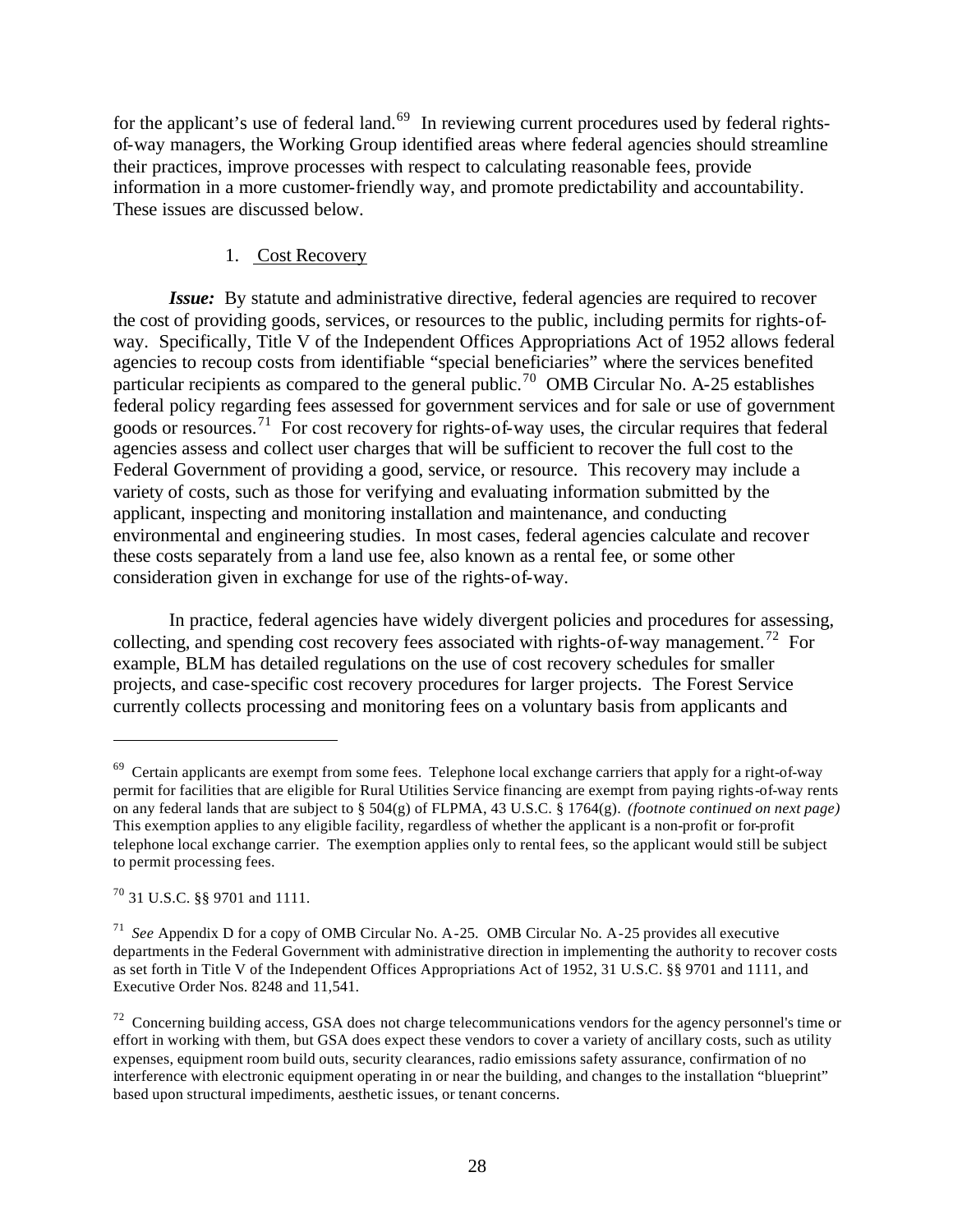permit holders, but by the end of fiscal year 2004, it intends to finalize a set of cost recovery regulations and fee schedules concurrently with BLM's pending revisions to its long-standing regulations and procedures. The end product will be a higher degree of consistency in the assessment of processing and monitoring fees between these two agencies.

Other agencies use a variety of different approaches. For example, an applicant for an easement on military lands pays cost recovery, although the Navy must recover its costs in the fiscal year in which the costs are incurred. In the case of the Army Corps of Engineers, customers pay according to an established fee schedule, although the Army Corps of Engineers permits deviations from the schedule in certain circumstances. If NOAA chooses to assess a special use permit fee under the National Marine Sanctuaries Act, it must include assessments for administrative costs, monitoring costs and fair market value. The National Park Service provides local offices with the discretion to determine their own cost recovery fee rates based on actual costs incurred. BIA does not currently recover costs related to rights-of-way on Indian lands, although it has the authority to do so under 25 U.S.C. §413.

As the preceding examples demonstrate, federal agencies have adopted a variety of approaches to implementing cost recovery. In the Working Group's discussions with stakeholders, many applicants -- particularly those dealing with multiple agencies -- viewed the varied approaches to be inefficient, confusing, and frustrating. In response to these concerns regarding cost recovery, the Working Group sets forth three recommendations. The recommendations address the following three aspects of cost recovery: (1) the entity responsible for cost recovery; (2) general principles applicable to cost recovery; and (3) specific techniques for standardizing and simplifying cost recovery. <sup>73</sup>

*Recommendation #1:* First, the Working Group has identified the need to clarify which federal agency will be responsible for cost recovery on projects involving more than one agency. The Working Group's recommendation is that for small, uncomplicated projects, individual agencies should continue to be responsible for recovering their own costs, subject to the principles and techniques discussed below. For larger inter-agency projects,  $^{74}$  improved efficiency may result from the lead agency performing cost recovery on behalf of all affected federal agencies (see discussion above). By sharing resources and simplifying cost recovery procedures where multiple federal land management agencies are involved, federal agencies can better use their skilled staff, reduce duplication, and make communications easier for applicants, who would benefit from a single point of contact for the federal agencies.

*Implementation:* For larger inter-agency projects where the federal agencies have designated a lead agency, the affected federal agencies should agree on consolidating cost

<sup>73</sup> As noted earlier, (*see supra* fn.19) the issue of access to federal buildings is outside the scope of this report. We refer to the "telecommunications-in-buildings" approach of the GSA, however, as part of the Working Group's description in two specific areas: cost recovery and also rental fees (see below).

 $74$  As an example of the demarcation between small, uncomplicated rights-of-way ("minor") projects and large, complex interagency ("major") rights-of-way projects, BLM since the 1970s has used a threshold of 50 hours. In this context "hours" refers to the time needed by agency personnel to process applications and monitor authorizations.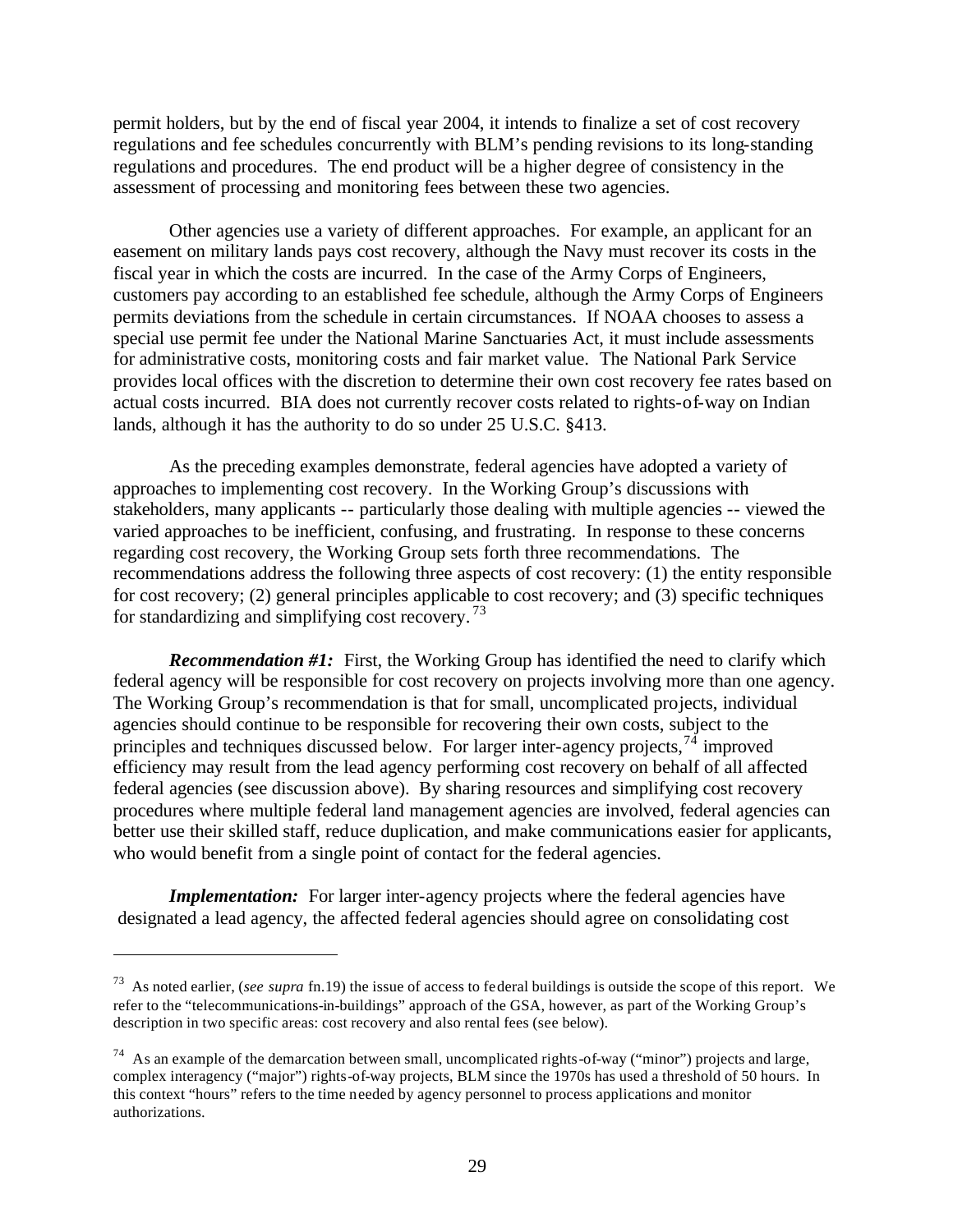recovery duties and placing them with the lead agency. Federal agencies should develop a standard inter-agency agreement or memorandum of understanding regarding inter-agency cost recovery procedures that will apply in most cases, unless there are unique aspects to the project that require changes to the standard inter-agency agreement. The significantly different statutory missions of some federal agencies, such as BIA and NOAA, may require specific provisions in the inter-agency agreements that take into account the agency(ies)' different approaches to cost recovery.

*Recommendation #2:* Second, the Working Group recommends that the federal agencies act in accordance with a set of general principles applicable to cost recovery pertaining to rightsof-way management. Specifically, the Working Group recommends that these agencies develop and implement regulations that result in a cost recovery process that meets the following criteria:

- Promote predictability and consistency.
- Are based on a transparent and reliable cost recovery system that helps ensure accountability.
- Feature reasonable fees that reflect an agency's costs and efficiency.
- Afford ease of use by the customer (*e.g.*, a ready contact; provides for a lead agency approach where multiple jurisdictions are affected; a clear published explanation of the process).
- Foster ease of use by the agency (simple formula for implementation).

*Implementation:* All relevant federal land management agencies should commence rulemakings, as necessary and appropriate, for the purpose of developing and implementing regulations for rights-of-way cost recovery processes that incorporate the above criteria. These agencies should initiate these rulemakings by December 2004.

*Recommendation #3*: Third, the Working Group recommends specific techniques for standardizing and simplifying cost recovery relating to rights-of-way management. In particular, applicable agencies should implement the following practices and procedures:

- An activities-based costing system using accepted accounting principles. Such a formal, reliable cost-accounting system would promote accountability and confidence for both agencies and applicants. Adopting this system across the various rights-of-way agencies would foster a similar costing basis, thereby minimizing distortions and unjustified differentials.
- Fee schedules<sup>75</sup> for small, uncomplicated projects. Establishment of such schedules would enhance predictability and ease of use by agencies and their customers, reducing the number of complaints.

<sup>&</sup>lt;sup>75</sup> For an explanation of "fee schedules" please see the section on Rental Payments/Compensation.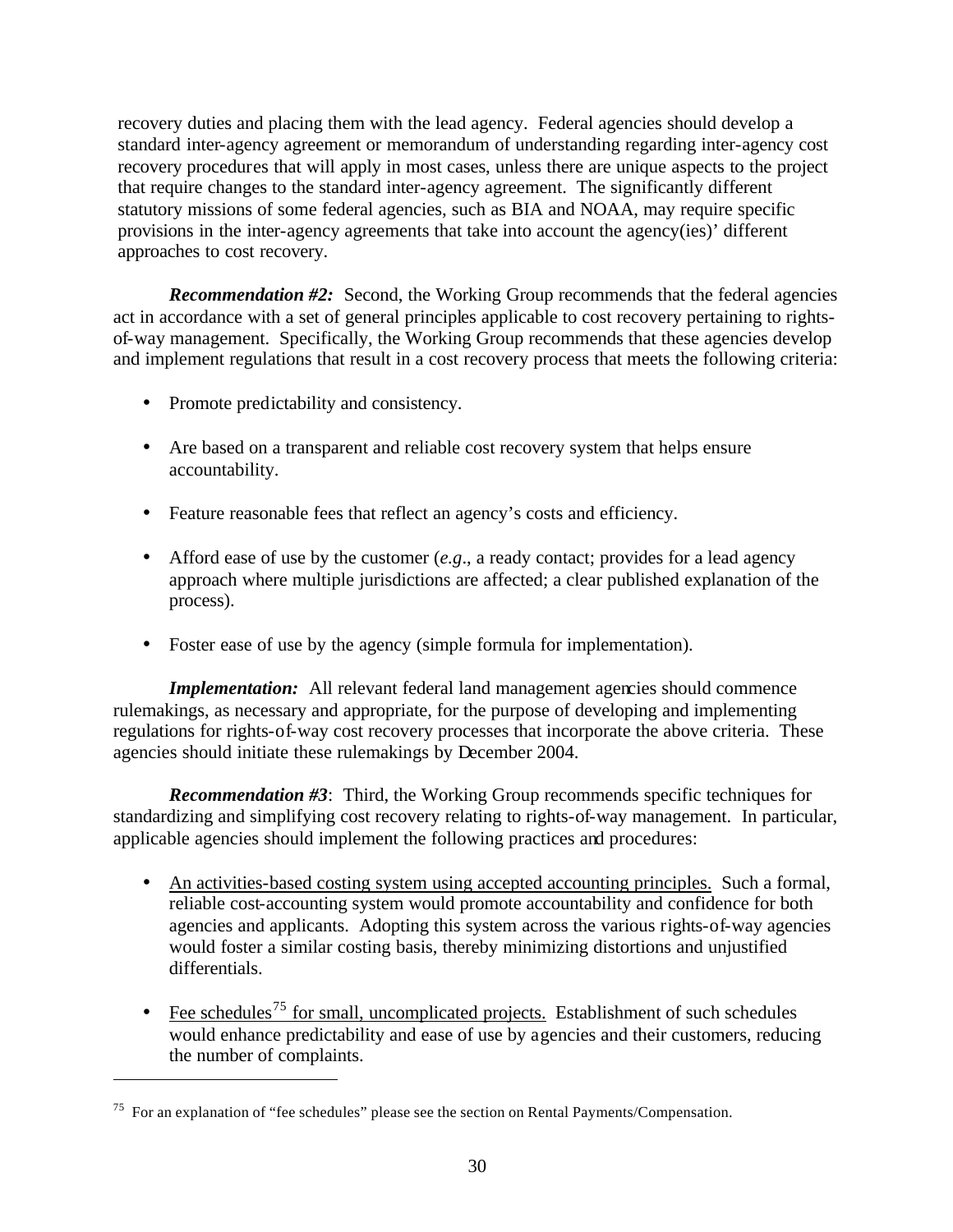- Case-specific cost estimates and assessments for large, complex projects. Working Group members generally agreed that the agencies' need for flexibility and specificity in estimating the costs of such diverse projects should be paramount; fee schedules would be easier to use but would not accommodate the need for costing accuracy and flexibility in large-scale projects. Drawing costs for large, complex projects from a transparent and reliable cost recovery system would instill confidence in applicants and agencies alike.
- A readily accessible source of information (*e.g*., Web site), describing for applicants the agency's cost recovery regulations, policies, and procedures. This transparency would inform and reassure applicants, particularly those new to the federal rights-of-way process. Agencies, too, would benefit from enhanced efficiency in their operations, as well as greater ease of use and improved relations with their applicants.
- A specific list of costs to be recovered that will include, but not be limited to, an agency's costs for the following activities:
	- (1) Verifying information submitted on the application.
	- (2) Reviewing plans, conducting field reviews, and collecting data.
	- (3) Conducting environmental and engineering studies.
	- (4) Mitigating impacts to federal lands, facilities, and resources.
	- (5) Amending resource management plans.
	- (6) Inspecting and monitoring installation, maintenance, construction, and restoration.

This list should reside in the respective agencies' rules and be posted on their Web sites. Identifying specific types of costs in advance would help applicants in planning projects and also save time and effort for affected agencies.

*Implementation:* All relevant federal land management agencies should commence rulemakings, as necessary and appropriate, for the purpose of standardizing and simplifying rights-of-way cost recovery, incorporating the practices and procedures set forth in the recommendation above. These agencies should initiate such rulemakings by December 2004.

2. Rental Payments/Compensation

 $\overline{a}$ 

*Issue:*In addition to cost recovery fees, rights-of-way applicants also encounter other land use fees, such as rental fees. Specifically, a variety of statutes and regulations direct federal agencies to assess and collect rent, or obtain consideration for, the use of federal lands, including for rights-of-way.<sup>76</sup> As a starting point for calculating rental payments, most statutes embrace

 $76$  Most of these statutes and their associated regulations provide agencies with the discretion to waive all or part of a rental fee, pursuant to specific fee waiver criteria. Other statutes may also exempt rental fees for certain uses or rights-holders. The Army Corps of Engineers, for example, does not collect periodic rental payments for the grant of an easement. 31 U.S.C. § 9701. The General Services Administration may grant an easement without consideration, or with monetary or other consideration, or with exceptions if the head of the agency considers this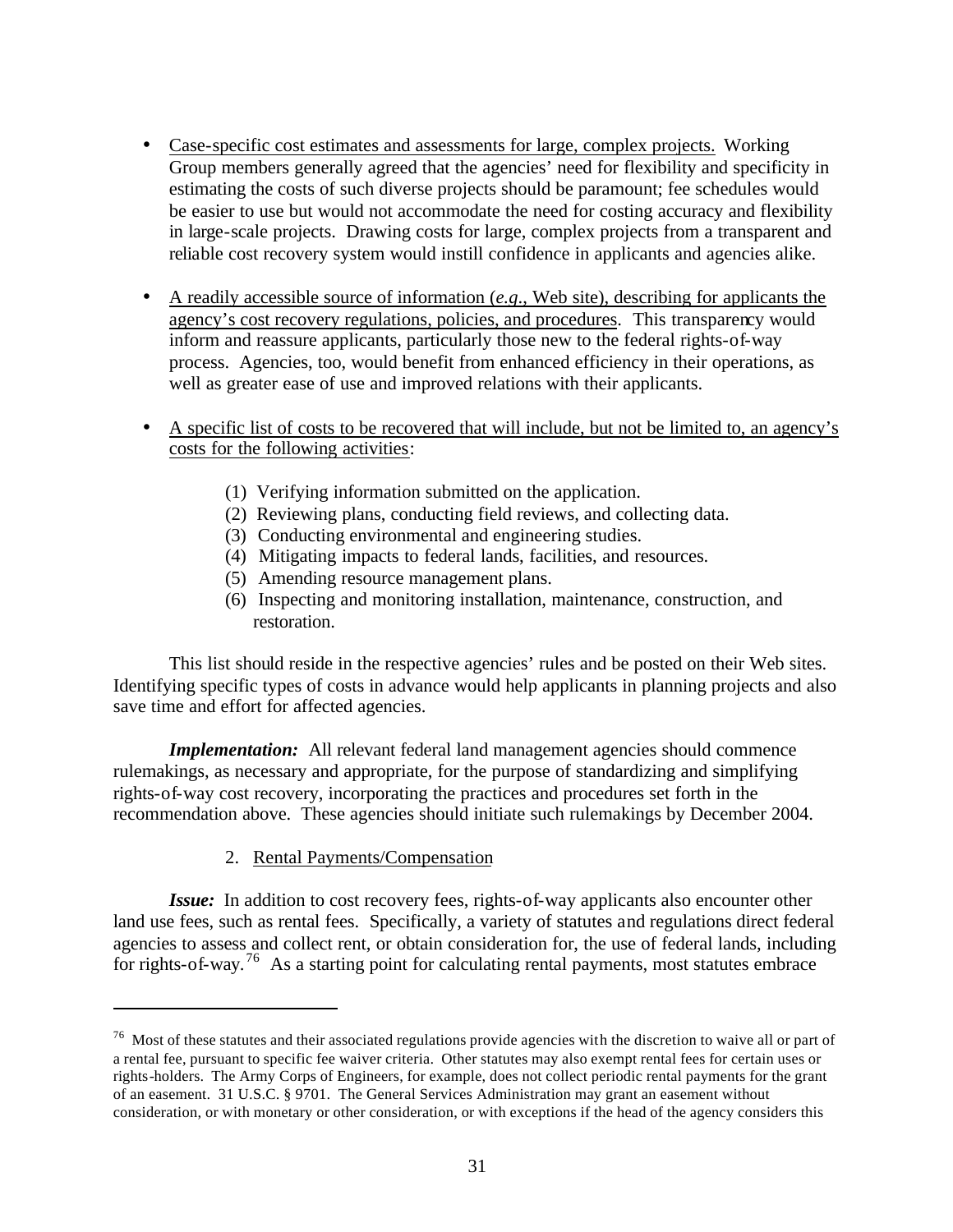the principle of fair market value. For example, the statutes applicable to BLM and the Forest Service require that rent for the use of public land and national forest system land be based on "fair market value, as determined by the Secretary."<sup>77</sup> Other agencies have different, but similar, legal authority. OMB Circular A-25 provides guidance as well, requiring "user charges based on market prices . . . that need not be limited to the recovery of full cost and may yield net revenues."<sup>78</sup> 

In practice, there are several approaches to establishing fair market value that government agencies commonly use in rights-of-way management.<sup>79</sup> The two primary ways of calculating rental payments are (1) rental fee schedules and (2) real estate appraisals. BLM and the Forest Service rely primarily on regulatory rental fee schedules to set annual rental payments for linear applications and communications sites. In general, the communications industry has expressed few problems with the linear rental fee schedules used by BLM and the Forest Service, but the annual rates in those schedules are currently out-of-date. BLM and the Forest Service currently update rates based on the annualized change in Implicit Price Deflator-Gross Domestic Product  $(IPD-GDP)$ <sup>80</sup>. However, efforts to update the rental fee schedules during the last four years have raised concerns about the level of and the basis for the rates. $81$  The communications industry also has generally supported the Forest Service/BLM rental schedule for communications sites

necessary to protect the interests of the federal government. 40 U.S.C. § 1314. For American Indian-owned land subject to BIA approval, rights-of-way are acquired via easements involving a one-time payment. 25 C.F.R. § 169.

 $\overline{a}$ 

 $77$  The primary statutory authority for the two agencies with respect to telecommunications and fiber optics for the granting of rights-of-way over National Forest System and BLM-administered public lands is Title V of the FLPMA, 43 U.S.C. § 1764.

<sup>78</sup> Requests for exceptions to this requirement can be made to OMB. Please see Appendix D for a copy of OMB Circular A-25.

 $79$  For a basic discussion of four general approaches to rights-of-way valuation, with particular emphasis on fiber optics easements, *see* Chapter III, "Valuing Rights of Way," National Oceanic and Atmospheric Administration, *Fair Market Value Analysis for a Fiber Optic Cable Permit in National Marine Sanctuaries*, August 2002. It is noteworthy that GSA takes a different approach to determine rental payments for building access than for rights-ofway access to federal lands. GSA is authorized to negotiate reasonable compensation for accessing federallyowned buildings. For rooftop antenna placements, the amounts charged typically take into account such factors as building location, height, population served, and line of sight. Insofar as the placement of antennas by GSA customers (*i.e.,* other federal agencies) is concerned, GSA charges for rooftop and other space needed based upon prevailing commercial rates. GSA also requires a written agreement, which specifies the terms and conditions under which customers will access the building and install and maintain the telecommunications equipment. *See* GSA Bulletin FPMR D-242, Placement of Commercial Antennas on Federal Property, 62 Fed. Reg. 32,611, 32613 (1997).

<sup>80</sup> Statisticians and economists use GDP (Gross Domestic Product) deflators to remove the influence of price changes and to record only real changes to the economy. Stated differently, this deflator is a price index that is used as a means of adjusting "nominal" (money) GDP to obtain real GDP, which represents output of physical goods and services. This replaced a similar deflator based on Gross National Product (GNP).

 $81$  The House of Representatives has passed legislation during each of the last two sessions of Congress to require that any revision of the rental schedule be similar to the current schedule, in which the annual rates are based on a percentage of the estimated fee simple value of the land being occupied.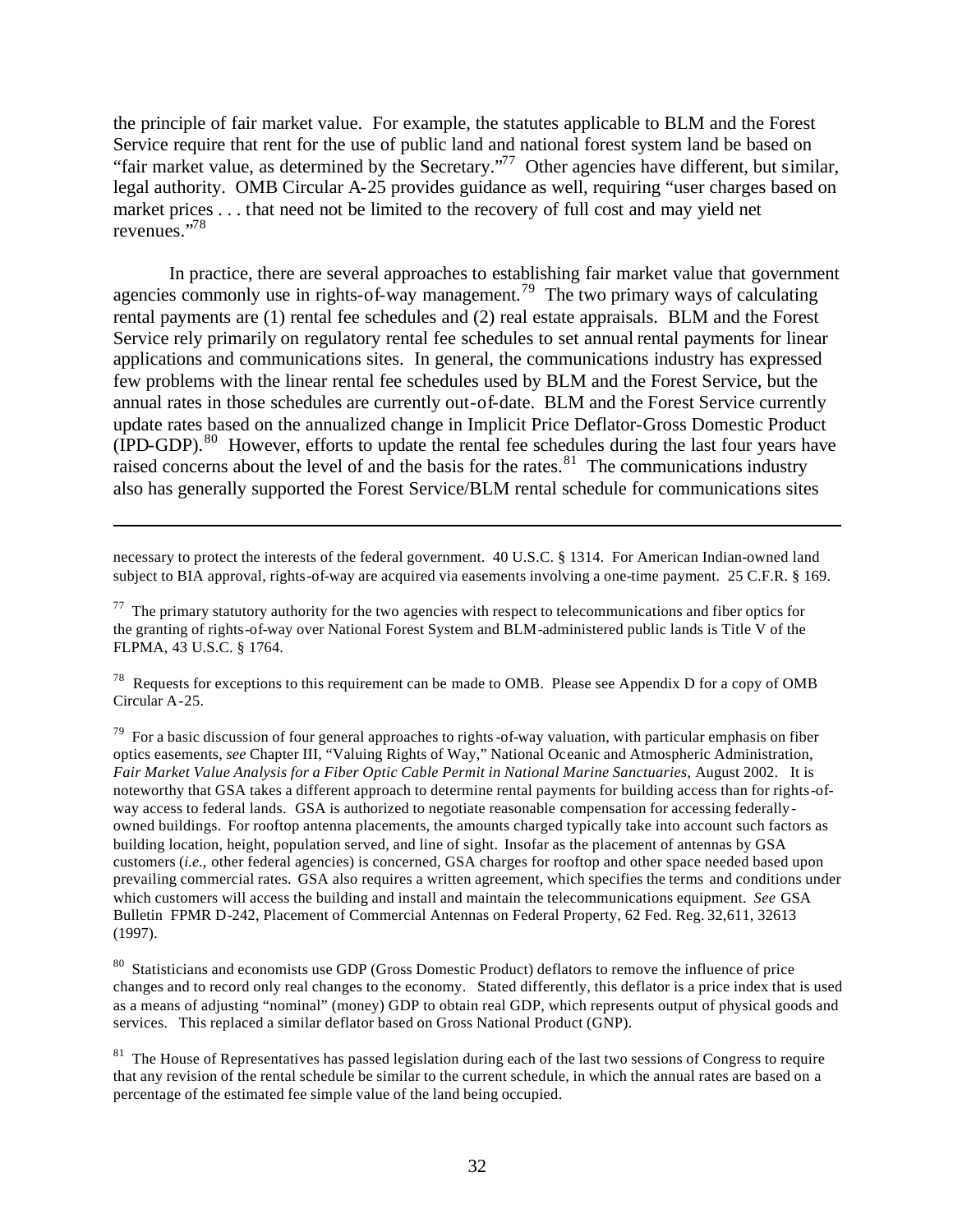(such as for wireless telecommunications uses), $82$  which is adjusted each year by the annualized change in the Consumer Price Index-Urban (CPI-U).<sup>83</sup>

In addition to employing rental fee schedules, a number of agencies routinely use real estate appraisals or nonfederal market rent studies or surveys to determine the annual land use fee for a license or permit<sup>84</sup> or the amount of consideration for the conveyance of an easement.<sup>85</sup> A few agencies, however, limit their use of real estate appraisals to establish rental fees for high value rights-of-way. Besides direct monetary payments, in-kind compensation has also been used in certain circumstances. For example, the Federal Highway Administration's state department of transportation partners have used a barter approach, in some situations receiving the use of fiber optic capacity instead of cash rents as consideration.

General rental fee schedules and individual real estate appraisals each have their strengths and weaknesses. The Working Group's discussions with stakeholders revealed that an agency's use of case-specific real estate appraisals or market rent surveys require fact-intensive inquiries, which can slow the application process and may result in value estimates significantly different than expected by a right-of-way applicant. In some cases, appraisals can be complicated by the lack of market rental data, the limited availability of appraisal expertise, and inconsistent appraisal methodologies among or within agencies, all of which can cause a wide range of outcomes for apparently similar projects. For determining the precise consideration owed for a right-of-way, however, appraisals have the potential to provide the most accurate results. By contrast, generalized rental schedules may not work as well for large, complex projects but are attractive because they are relatively easy to use and they provide greater certainty to applicants.

In addition, utility corridor rights-of-way may pose significant challenges to determining correct valuation. Recent studies in California and Arizona concluded that corridor markets are basically "immature and characterized by divergent methodologies and valuation results."<sup>86</sup> Among the problems cited: (1) confidentiality agreements inhibit the free flow of information; (2) appraisers may either be uninformed concerning telecommunications corridor rights-of-way

 $82$  For illustrative purposes, the 2003 Communications Site Fee Schedule (excerpted from Forest Service, FSH 2709.11: Special Uses Handbook, October 2002 (Chapter 30, "Fee Determination")) may be found in Appendix E.

<sup>&</sup>lt;sup>83</sup> CPI-U is an index of changes in the prices of goods and services to typical urban-based consumers and is premised upon the cost of the same goods in a base period. For linear rights-of-way rental fee rates, the Forest Service and BLM annually update those rates.

<sup>&</sup>lt;sup>84</sup> A permit is a permission granted by the property owner to use the property, subject to the terms and conditions of the permit. A permit grants no interest in the property, is nonexclusive, and is often revocable.

<sup>85</sup> An easement is an interest in land owned by another that entitles the holder to a specific limited use (*e.g.,* to cross the land). The use may be in perpetuity or for a stated period of time and usually involves the initial payment of consideration to the property owner.

<sup>86</sup> *See* C.P. Bucaria and R.G. Kuhs, *Fiber Optic Communication Corridor Right of Way Valuation Methodology*, THE APPRAISAL JOURNAL, April 2002, at 2.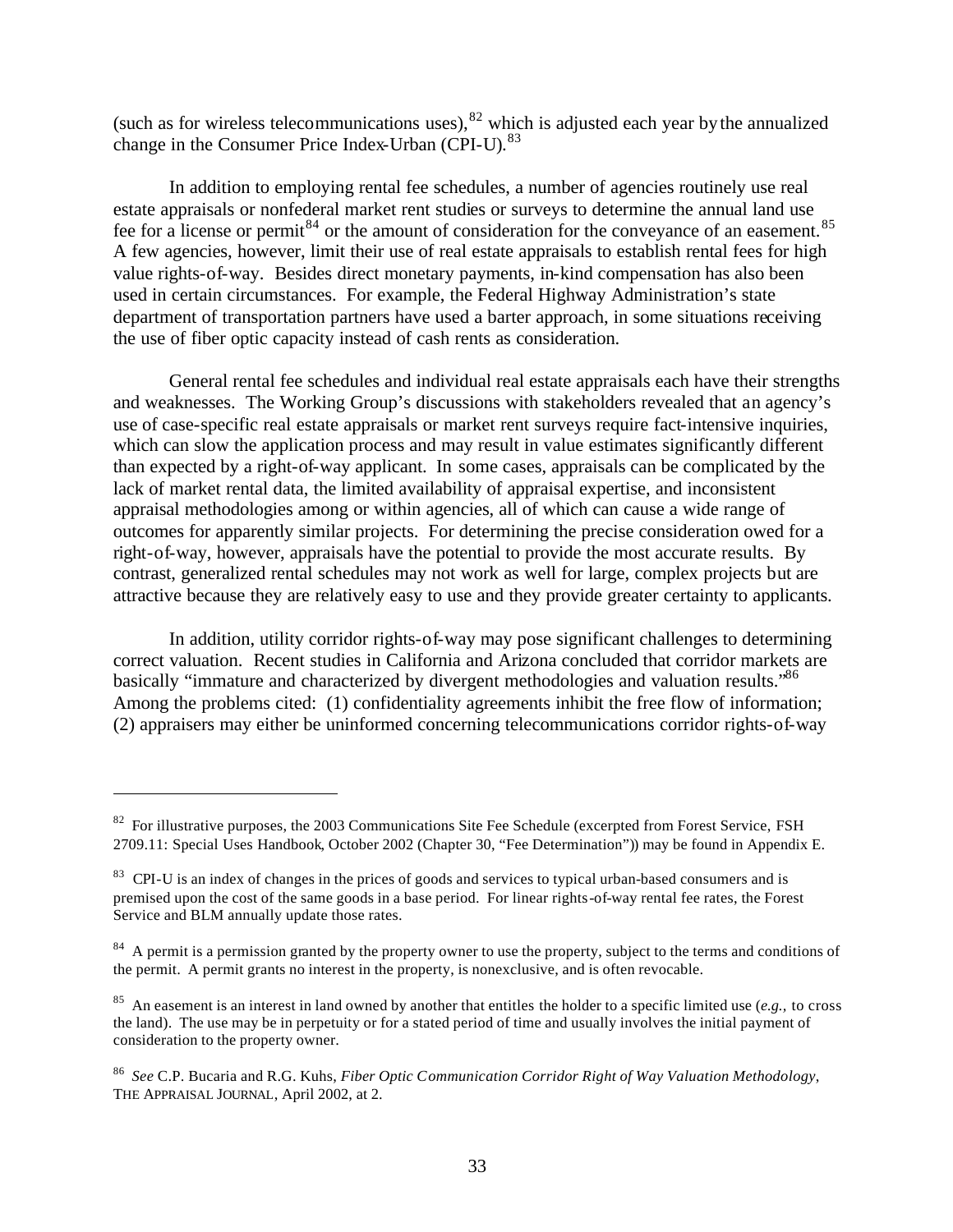or rely solely upon one method to solve all appraisal problems; and (3) valuers may rely upon local markets that may not contain information appropriate to a particular appraisal problem. <sup>87</sup>

In response to these concerns regarding rental payments, the Working Group sets forth three recommendations. The recommendations address the following three aspects of rental payments/compensation: (1) the entity responsible for rental payments; (2) general principles applicable to rental payments; and (3) specific techniques for standardizing and simplifying rental payments.

*Recommendation #1:* First, the Working Group seeks to clarify which federal agency will be responsible for rental payments on projects involving more than one agency. The Working Group's recommendation is that for small, uncomplicated inter-agency projects, individual agencies would continue to be responsible for administering rental payments, consistent with the principles and techniques discussed below. For larger inter-agency projects, improved efficiency may result from the lead agency collecting rental payments from an applicant on behalf of all affected agencies (see previous discussion on lead agency).<sup>88</sup> Implementing this recommendation will redound to the benefit of both applicants and agencies through establishment of a single point of contact, better use of agency resources, and significant time savings.

*Implementation:* For larger inter-agency projects where the federal agencies have designated a lead agency, the affected federal agencies should agree on consolidating rental payment duties and placing them with the lead agency. The details of the rental payment procedures may be set forth in a memorandum of understanding among the agencies or other appropriate inter-agency document.

*Recommendation #2:* Second, the Working Group recommends that the federal agencies act in accordance with a set of general principles applicable to rental payments. The Working Group recommends that agencies responsible for rental payment functions develop and implement regulations, or make revisions to policies and practices that result in rental payment procedures that meet the following criteria:

- Promote predictability and consistency.
- Provide for a transparent compensation system that helps ensure accountability.
- Use a reasonable market-based rights-of-way valuation approach.

<sup>87</sup> *Id.*

<sup>&</sup>lt;sup>88</sup> BIA's mission is unique among the federal land managing agencies. As the lead agency for implementing the United States' fiduciary responsibility for trust and restricted fee lands owned by Native Americans, BIA distributes all appropriate right-of-way payments to the owners whose property is being crossed in accordance with their ownership interest in the property. Therefore, it is recognized that any funds derived from Indian lands held in trust must be handled in a manner that is consistent with the federal government's fiduciary responsibilities, such as, for example, by carefully segregating trust from non-trust funds.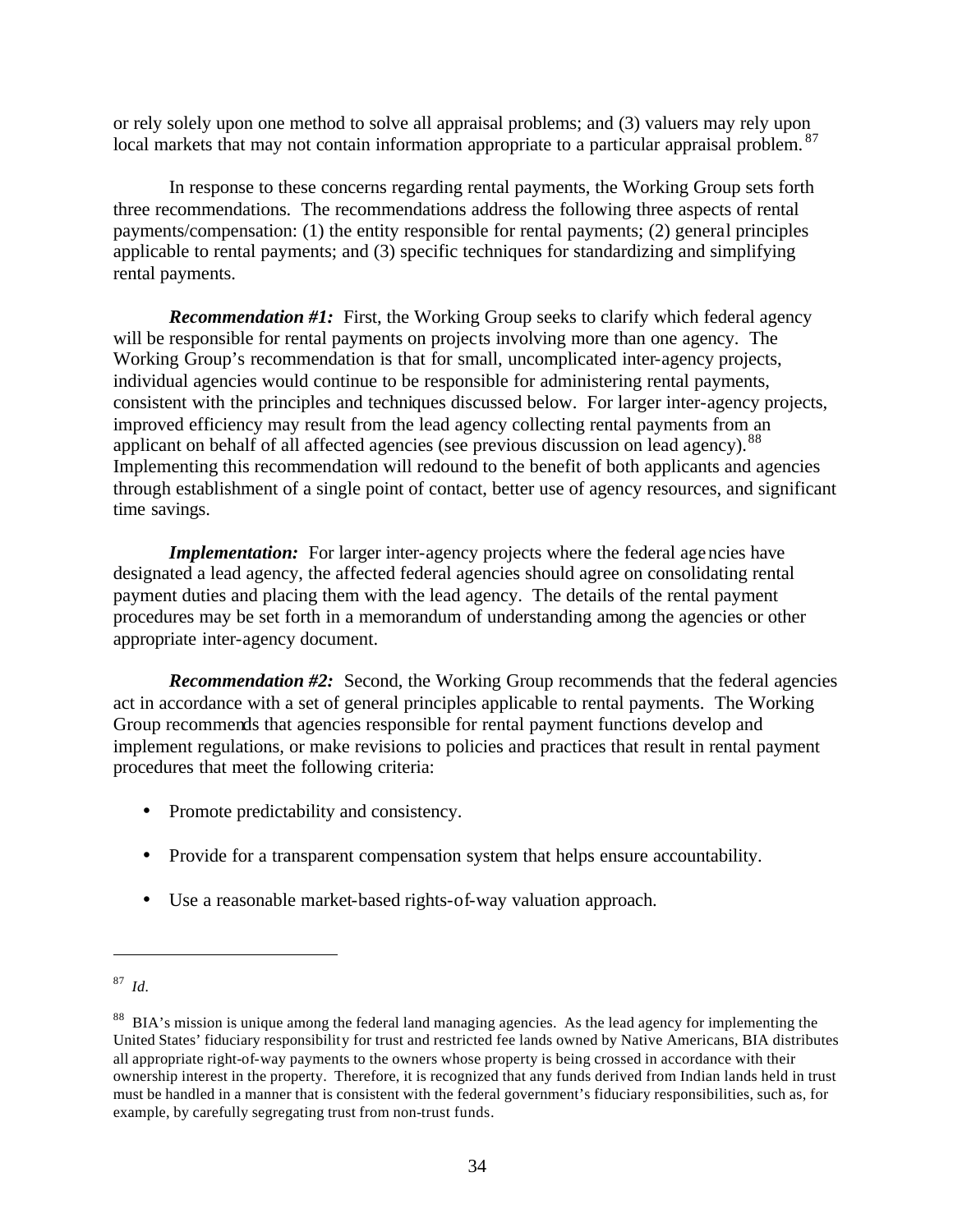- Provide for agency discretion to make adjustments to rental fees for purposes of achieving the agency's mission.
- Afford ease of use by the customer (ready contact; provides for a lead agency approach where multiple jurisdictions occur; a clear published explanation of the process).
- Foster ease of use by the agency.

*Implementation:* All relevant federal land management agencies should commence rulemakings, as necessary and appropriate, for the purpose of developing and implementing regulations for rights-of-way rental payment processes that incorporate the above criteria. These agencies should initiate these rulemakings by December 2004.

*Recommendation #3*: Third, the Working Group recommends greater use of rental fee schedules where periodic rental payments are required. Rental schedules provide a standardized mechanism for determining rental fees, thereby removing a great deal of time-consuming, subjective judgment from the valuation process. Thus, rental fee schedules can result in more efficient use of resources, timely processing of rights-of-way applications, and a more transparent process for all. However, the Working Group recognizes that greater use of fee schedules may not be appropriate for some applications, for which other valuation methods may be better suited.

More specifically:

- With respect to *linear featured broadband facilities*, all federal land management agencies should adopt, where practicable, policies and procedures for rental fees based on the fee schedule rates approach used by BLM and the Forest Service. BLM and the Forest Service should update their rental fee schedules for wireless and linear broadband equipment on federal lands.
- With respect to rental fees for *communications sites* (such as for wireless telecommunications equipment), the Working Group recommends that all federal agencies that authorize the operation of wireless telecommunications facilities on federal lands adopt a rental rate schedule based on the Forest Service/BLM schedule for communications site uses, thereby establishing an annual rental fee for use and occupancy of federal lands.
- In both cases, federal agencies should retain authority to grant an exception, as appropriate, to the use of fee schedules (*e.g.,* to perform individual appraisals or undertake agreements to receive services instead of cash) in order to foster efficiencies or other benefits (such as allowing barter for public services such as safety messages, 911, or other operational uses), or to further the agency's mission. This would not limit the existing statutory authority agencies may have to establish rental rates or the amount of consideration for conveyances of easements.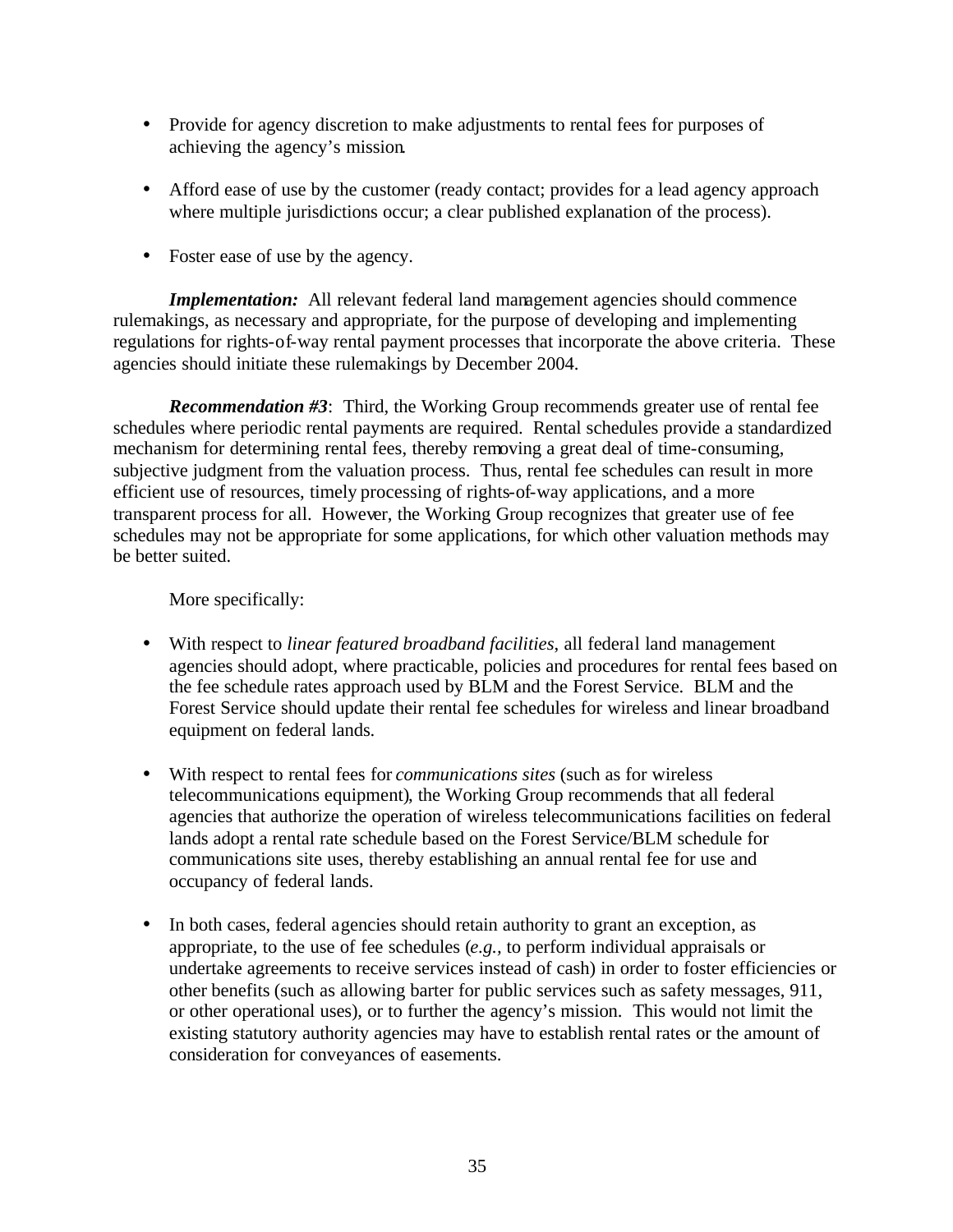- Agencies should use rental fee schedules where practicable. In addition to the above stated exceptions, however, agencies should consider obtaining an appraisal rather than refer to a rental rate schedule if the valuation problem is complex, the value of the rights to be granted is likely to substantial, or the conveyance of an easement is contemplated. <sup>89</sup>
- In order to provide consistency in rental fees and avoid duplicating efforts, federal agencies should share information about methodologies for determining fair market rental values, and other information, as they develop and update rental fee schedules and as they perform individual appraisals. Avoiding duplication should enhance efficiency in processing rents and ensure greater consistency among agencies.

*Implementation:* All relevant federal land management agencies that are not currently using fee schedules or who are using them infrequently should commence rulemakings, as necessary and appropriate, for the purpose of greater use of fee schedules in determining rightsof-way rental payments. Agencies should initiate these rulemakings by December 2004.

#### D. Compliance

 $\overline{a}$ 

As the trustee of public lands, the Federal Government is responsible for preserving, to the extent possible, the natural state of wilderness, coastal, and other protected lands,  $90$  and for sustaining the productivity of the lands' renewable and other resources.<sup>91</sup> At the same time, most federal land management agencies are obligated to optimize the lands' utility by accommodating multiple uses, including recreational and commercial uses, which benefit the Nation. <sup>92</sup> To ensure

<sup>91</sup> In contrast to other federal land managing agencies, BIA administers rights-of-way on lands owned by Indian tribes or individuals, and balances preservation of the trust resource with economic development in fulfilling its role.

 $92$  See, e.g., 16 U.S.C. §532, which provides that:

<sup>89</sup> Where an agency finds a need to use appraisals, reference to the *Uniform Appraisal Standards for Federal Land Acquisitions* (December 2000)*,* promulgated by the Interagency Acquisition Conference, may be helpful in mitigating some of the problems identified with the use of appraisals.

<sup>90</sup> *See, e.g*., 43 U.S.C. § 1701(a)(8), which sets forth a Congressional policy declaration that:

the public lands be managed in a manner that will protect the quality of scientific, scenic, historical, ecological, environmental, air and atmosphere, water resource, and archeological values; that where appropriate, will preserve and protect certain public lands in their natural condition; that will provide food and habitat for fish and wildlife and domestic animals; and that will provide for outdoor recreation and human occupancy and use.

The Congress hereby finds and declares that the construction of an adequate system of roads and trails within and near the national forests and other lands administered by the Forest Service is essential if increasing demands for timber, recreation, and other uses of such lands are to be met . . . and that such a system is essential to enable the Secretary of Agriculture to provide for intensive use, protection, development, and management of these lands under principles of multiple use and sustained yields of products and services.

However, some federal agencies have a narrower mission. The National Park Service's establishing legislation instructs that agency to "conserve the scenery and the natural and *(footnote continued on next page)*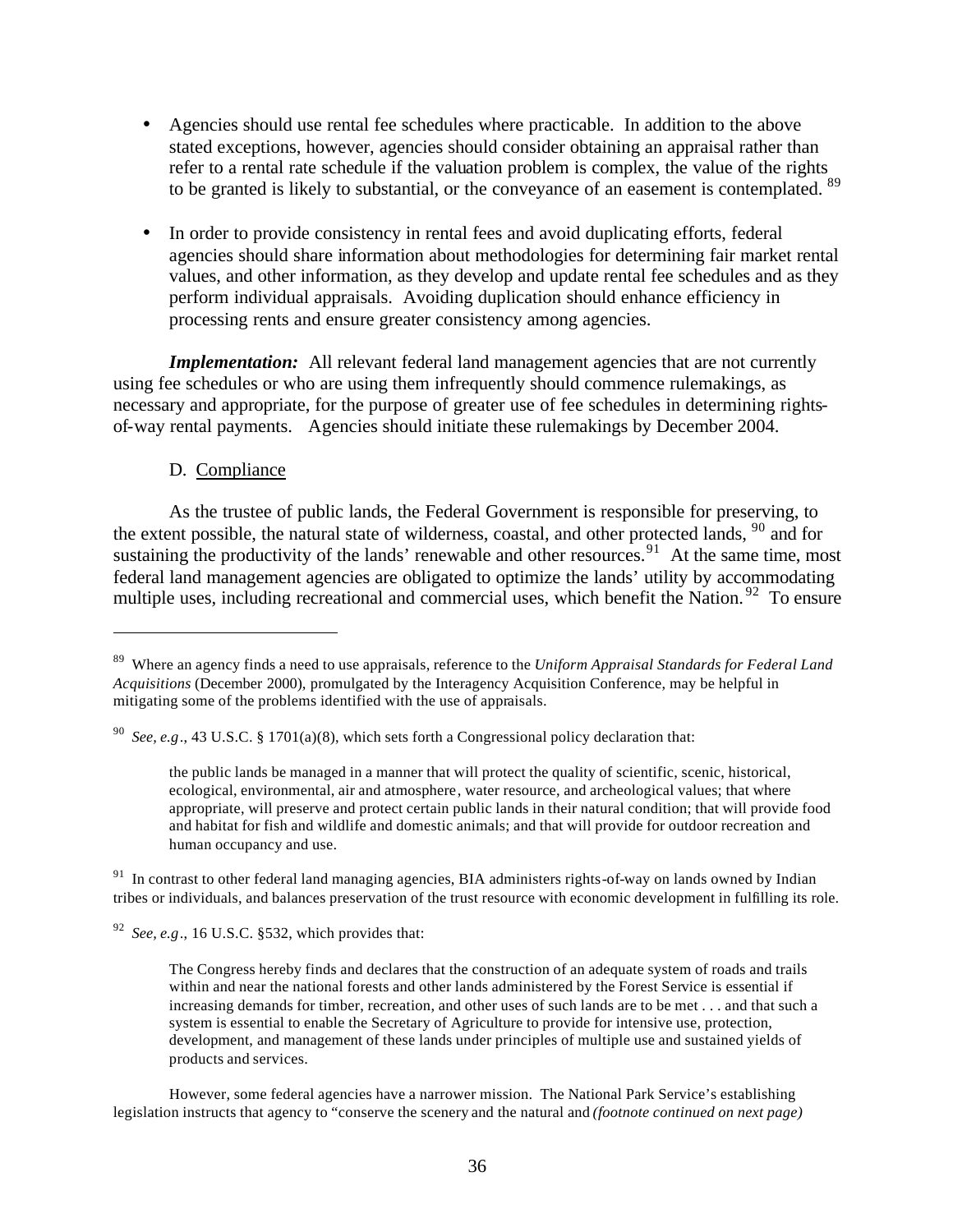that the government appropriately balances its dual responsibilities, a variety of laws permit private sector use of federal land but require rights-of-way holders to restore land, to the extent possible, to its original condition following installation of a commercial facility. Certain environmental and historic preservation, protection, and restoration measures are required. Land management agencies, in turn, incorporate these requirements as conditions of the right-of-way.

Although permit holders have a legal duty to properly install and maintain their facilities, their commercial interests give them an added incentive to do so. Permit holders generally recognize that obtaining authorization to locate their equipment on federal lands depends upon their adherence to the permit's terms. They are usually well aware of these terms since they frequently negotiate compliance and other requirements during the NEPA and NHPA review process prior to the permit's approval. Therefore, in the Working Group members' experience, monitoring and related compliance activities are ordinarily the least problematic aspects of rights-of-way administration at the federal level.

Nonetheless, the Working Group has identified some aspects of monitoring and compliance that federal land managers could improve. Based on our discussions with stakeholders and our own research, the Working Group found that compliance issues fall into the following main categories: (1) ensuring the proper installation and maintenance of facilities, (2) addressing unanticipated costs, and (3) imposing penalties for noncompliance.

#### 1. Ensuring Proper Installation and Maintenance of Facilities

*Issue:* During a project's initial construction, agency staff ordinarily ensure that the linear or site facility installation complies with pre-approved specifications and any accompanying agreements or site plans. Following construction, agencies often rely on field personnel to inspect the facilities periodically. In the rare instance of abandonment or termination of a right-of way, field personnel would also inspect for proper facilities removal and premises restoration.

BLM and the Forest Service, two of the largest federal land management agencies, function through a decentralized system of field office operations. BLM's workforce comprises 10,000 employees located at its headquarters and national centers, and over 180 state and field offices to oversee more than 261 million acres of public lands located primarily in the western states and Alaska plus a total of 700 million acres of subsurface mineral estate.<sup>93</sup> As of August 2002, the agency was handling a total of about 85,000 rights-of-way. Over the last several years,

historic objects and the wildlife therein and to provide for the enjoyment of the same in such manner and by such means as will leave them unimpaired for the enjoyment of future generations." 16 U.S.C. § 1.

<sup>93</sup> U.S. Department of the Interior, Bureau of Land Management, *Annual Report FY02: Balancing Today's Need for Tomorrow's Public Lands,* at preface, *at* http://www.blm.gov/nhp/info/stratplan/AR02.pdf (last visited March 26, 2004) (public lands administered by the BLM include "millions of acres of open rangelands; geological formations containing the oil, gas, and coal resources needed to sustain our economic well-being; wilderness and recreation areas with spectacular scenery and opportunities for solitude; nearly 117,000 miles of fishable streams; high forested slopes; alpine tundra; majestic canyons; and rugged badlands").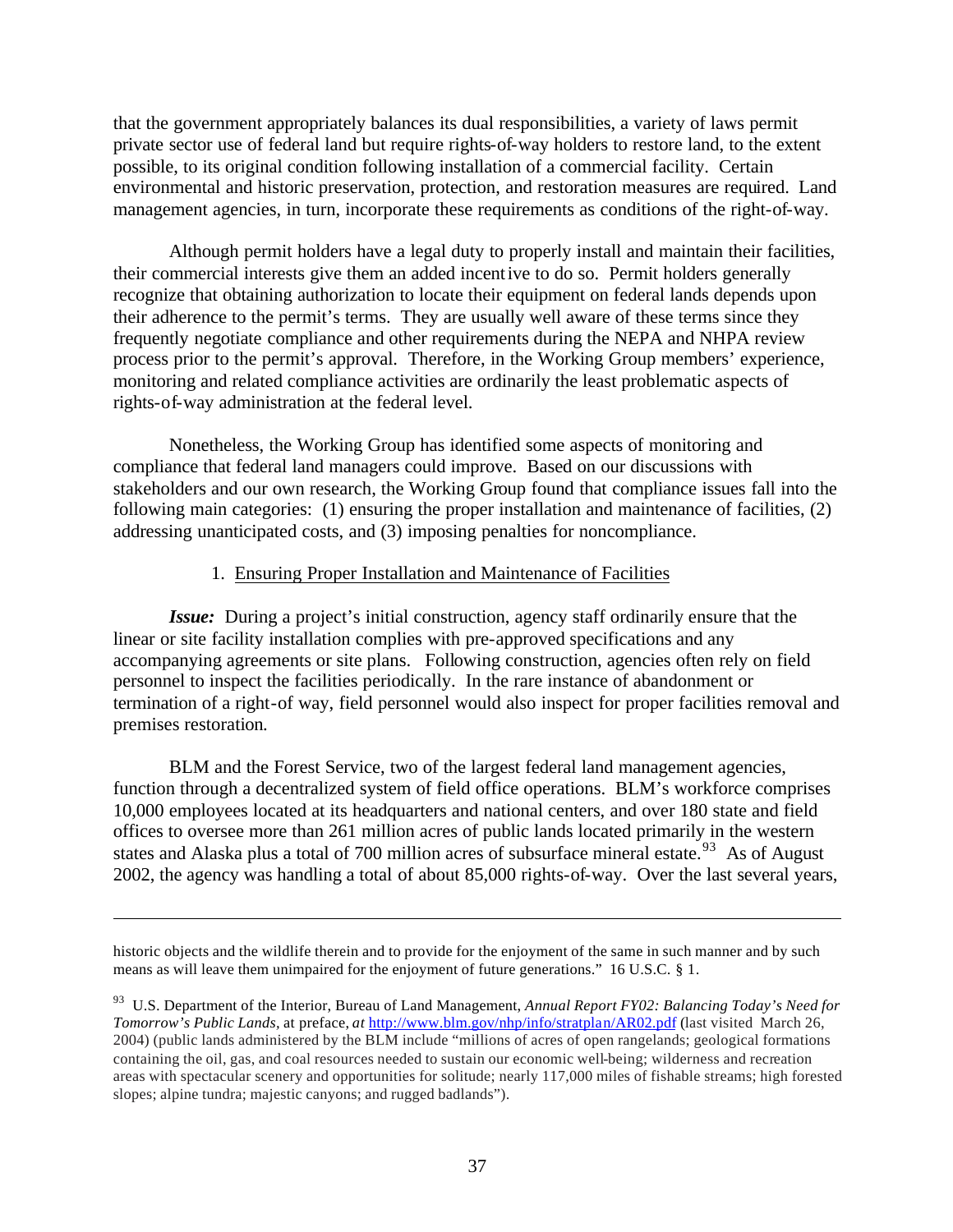BLM has experienced an annual ten percent increase in the number of rights-of-way applications received, and has processed about  $5,500$  such matters each year.<sup>94</sup> Similarly, the Forest Service, through a network of nine regional offices, manages 155 national forests and 20 grasslands totaling 192 million acres.<sup>95</sup> Through its special uses program, the Forest Service has approved more than 72,000 authorizations for more than 150 types of uses, including telecommunications and utility rights-of-way.<sup>96</sup>

The breadth of these agencies' responsibilities to balance the public's many uses of the extensive and diverse national lands they administer may limit at any given time the human or financial resources available in the field to address compliance matters. In reality, rights-of-way compliance monitoring is one of many tasks of agencies' field personnel, who prioritize monitoring among their other mission critical responsibilities, such as, for example, battling forest fires, responding to other emergencies, and assisting tourists. For the most part, field personnel seem to handle routine right-of-way compliance satisfactorily. In field offices lacking staff with the necessary expertise or the funds for such activities, however, additional resources could help to improve post-construction compliance monitoring.

Federal agencies' capacity to fund compliance activities varies widely. Some agencies have imposed fees for this purpose. For example, BLM has implemented a fee schedule to reimburse the government for the cost of monitoring its simpler projects, which it classifies in categories of increasing complexity from I-IV. The fees in these categories range from \$50 to \$200 to monitor the project's construction, operation, maintenance, and termination and for the protection and rehabilitation of the affected lands.<sup>97</sup> BLM designates as category V projects those that are large, complex, and require the gathering of original data to comply with NEPA and other statutes, and at least three field examinations.<sup>98</sup> The Category V permit holder pays the monitoring fee and other costs on a periodic basis before the government incurs them.<sup>99</sup> NOAA, which administers sub-marine rights-of-way for communications cables, and the Army Corps of Engineers are other examples of agencies that charge specific fees for monitoring rights-of-way.

By contrast, under the Department of the Navy's current practice, that agency may only recover costs associated with rights-of-way administration during the fiscal year in which the

99 *Id*.

<sup>&</sup>lt;sup>94</sup> Federal Rights of Way Working Group Survey Response of the Bureau of Land Management (BLM Survey Response), at 1 (on file with NTIA). For rights-of-way, BLM has inventoried and prioritized energy-related rightsof-way applications; hired four rights-of-way project managers, all stationed in the West, to expedite major rightsof-way applications; and expanded rights-of-way training for BLM staff and industry. *BLM FY02 Annual Report* at 3.

<sup>&</sup>lt;sup>95</sup> See http://www.fs.fed.us/aboutus/ (last visited March 26, 2004).

<sup>96</sup> U.S. Department of Agriculture, Forest Service, *Obtaining a Special-Use Authorization with the Forest Service*, *at* http://www.fs.fed.us/recreation/permits/broch.htm(last visited March 26, 2004).

<sup>97</sup> 43 C.F.R. § 2808.4.

<sup>98</sup> *Id.* at § 2808.2-1(a)(5).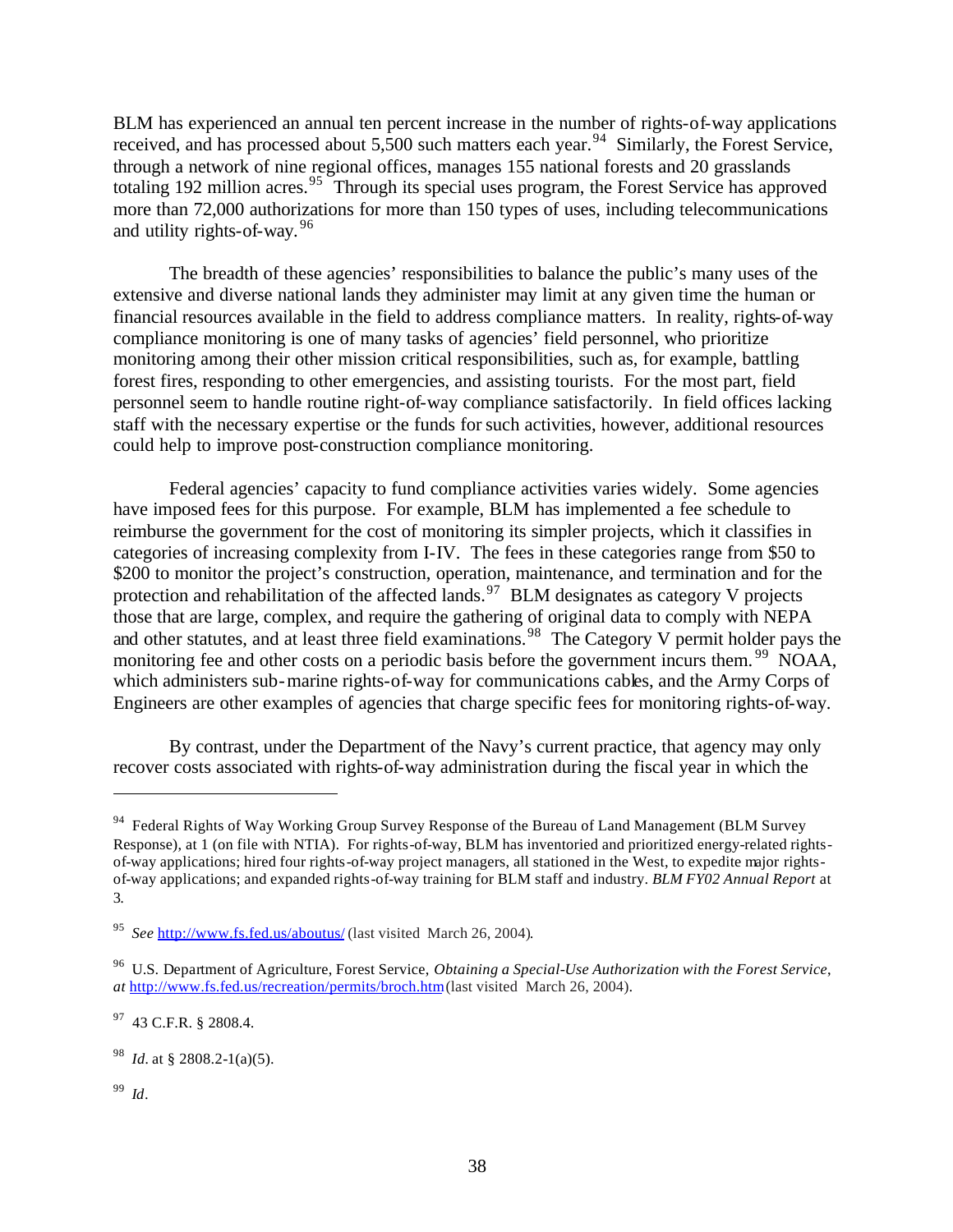construction occurred. Therefore, the Navy must recover up front any costs for routine compliance monitoring or other activities incurred during subsequent fiscal years. The Navy administers relatively few rights-of-way, which mitigates to some extent the potential burden that this practice might impose on its resources.

Recognizing that agencies rely on their field personnel to perform an array of duties that can shift depending upon the office's needs at a particular time, the Working Group recommends the following measures to enhance staffing and funding for rights-of-way administration and compliance monitoring.

*Recommendation #1:* First, federal agencies with staff involved in granting and monitoring rights-of-way should make formal training on these issues available to them. Whether offered by the agencies themselves or by outside organizations, such training would particularly benefit field personnel who rarely handle rights-of-way matters. The training would help to familiarize them with these issues and emphasize the importance of their prompt response. Both BLM and the International Rights of Way Association offer training that is open to individuals outside of their organizations.<sup>100</sup> Several years ago BLM extended to 16 weeks its training for professional realty specialists at the Lands Academy of the National Training Center. The academy offers a beginning session each year and an additional two sessions at different times during the year. The agency expanded the course to increase the base knowledge of its workforce.<sup>101</sup> BLM currently offers several training courses for BLM, Forest Service, and industry participation. Those courses cover managing major rights-of-way projects, electric systems, pipeline systems, and wireless telecommunications. BLM and the Forest Service also offer a course to BLM/Forest Service managers called National Lands Training for Managers and Program Leaders. The Working Group strongly encourages all federal land management agencies to make available to their staff these or other relevant training opportunities that may exist.

*Implementation:* By August 2004, all federal agencies offering training on rights-of-way administration should begin to publicize on their Web sites and through other effective means the availability of rights-of-way training and the eligibility requirements to attend. In addition, by August 2004, all federal land management agencies, regardless of whether they provide in-house training, should designate staff to identify regularly and disseminate promptly information about rights-of way training opportunities to the appropriate staff.

*Recommendation #2:* Second, federal agencies should inform grantees of the option of hiring reputable third-party contractors, who in conjunction with agency compliance monitors, ensure that grantees properly perform planning and environmental studies, and initial phase construction work to the agency's satisfaction. These contractors are not substitutes for federal personnel, but work closely with them as agents of rights-of-way applicants. A knowledgeable contractor may be an invaluable resource to help applicants navigate an agency's rights-of-way

<sup>&</sup>lt;sup>100</sup> See http://www.ntc.blm.gov/ (last visited March 26, 2004) and http://www.irwaonline.org/education/ (last visited March 26, 2004).

 $101$  BLM Survey Response at 4 (on file with NTIA).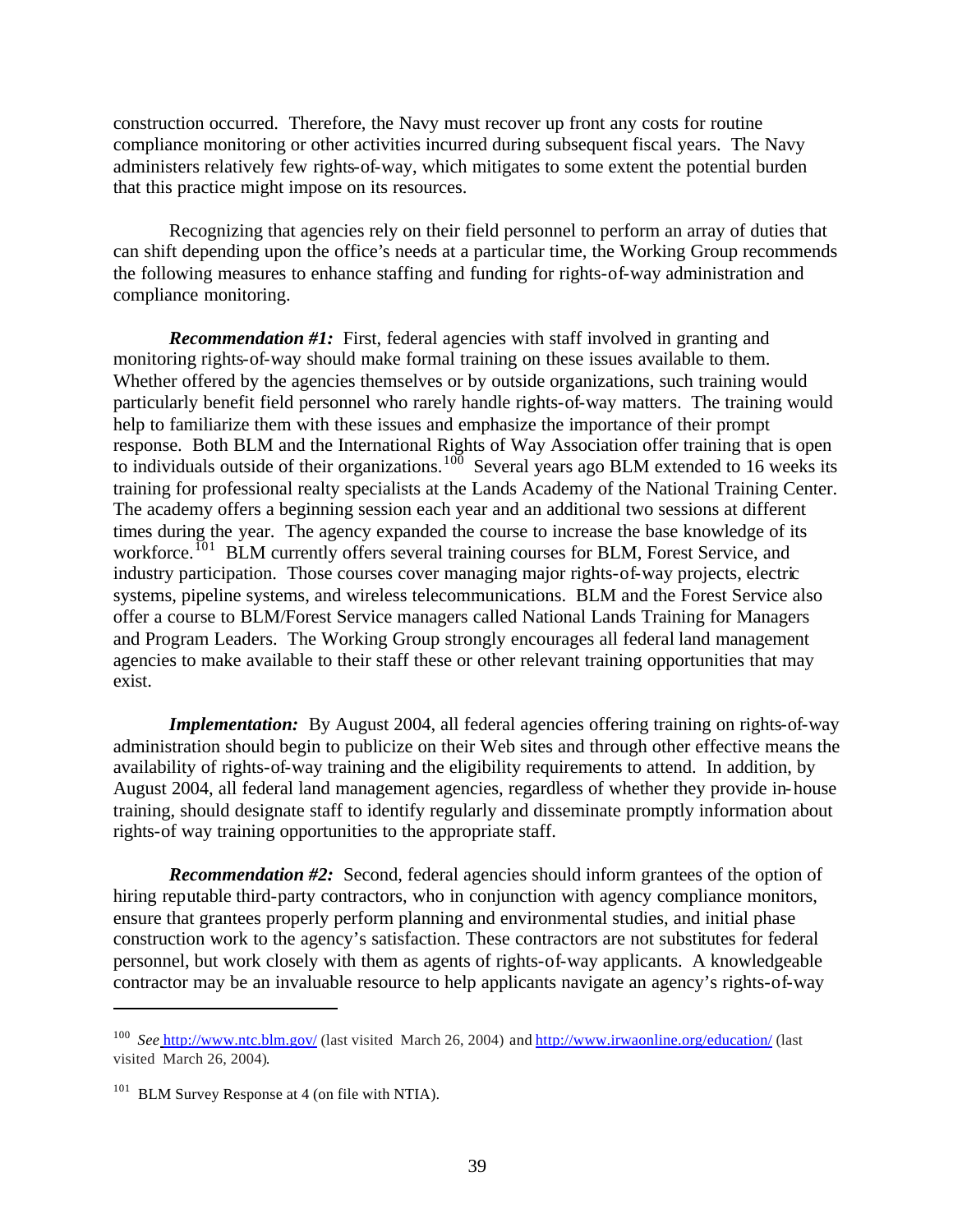process, and thereby minimize delays that could result from incomplete or unsatisfactory submissions. Therefore, contractors may expedite facility construction by preparing rightsholders for compliance inspections and other monitoring activities, including reporting to federal land managers the grantee's observance of work plan requirements. Given agencies' limited resources, their personnel can be most effective when working with experienced contractors. Rights-of-way applicants may receive desired approvals more quickly, which may lower long run project costs.

The Working Group in no way intends to suggest that agencies require the use of thirdparty contractors. Instead the suggestion results from successful dealings of BLM and the Forest Service with third-party contractors. The agencies noted in particular that contractors' experience with NEPA's lengthy processes and complex procedures enables the contractors to prepare necessary documents and to check their client's compliance with any NEPA requirements included in the grant before any formal inspections by federal rights-of-way administrators.

*Implementation:* By August 2004, through postings on their Web sites and through communications with applicants and grantees, federal agencies should begin to notify rights-ofway applicants of the option of hiring reputable third-party contractors, who in conjunction with agency compliance monitors, will ensure that grantees properly perform planning and environmental studies, and initial phase construction work.

*Recommendation #3:* Third, for multi-agency projects, the appointment of a lead agency would improve coordination of compliance matters. Similarly, more efficient compliance could occur if federal land management agencies appoint a project manager to improve intra-agency communications. A lead agency or project manager can develop comprehensive rights-of-way compliance requirements that enable the agencies involved to adequately assess whether the right-holder has fulfilled installation, restoration, maintenance, and other obligations. By coordinating the agencies' various reporting and monitoring requirements, lead agency personnel and project managers minimize the burden on rights-of-way permit holders. They can also advance projects by organizing government personnel and budget resources to maximize their use and expedite projects. In that way, lead agencies and project managers can supplement field office staff to ensure availability of the necessary expertise for compliance monitoring and other purposes.

*Implementation:* As previously described in section III. B.2. of this report, by August 2004, federal agencies should adopt internal operating procedures for designating a lead agency when federal, state, local, and/or tribal authorities are participating in a project. For complex projects, the government entities should memorialize the lead agency's responsibilities in a memorandum of understanding, other inter-agency agreement, or written correspondence. In addition, agencies should incorporate project manager responsibilities into the work plans of appropriate employees and train them to perform these tasks (see above discussion on lead agency and project managers).

*Recommendation #4:* Fourth, federal agencies should require grantees to submit periodic compliance reports, which will facilitate necessary inspections and reduce the need for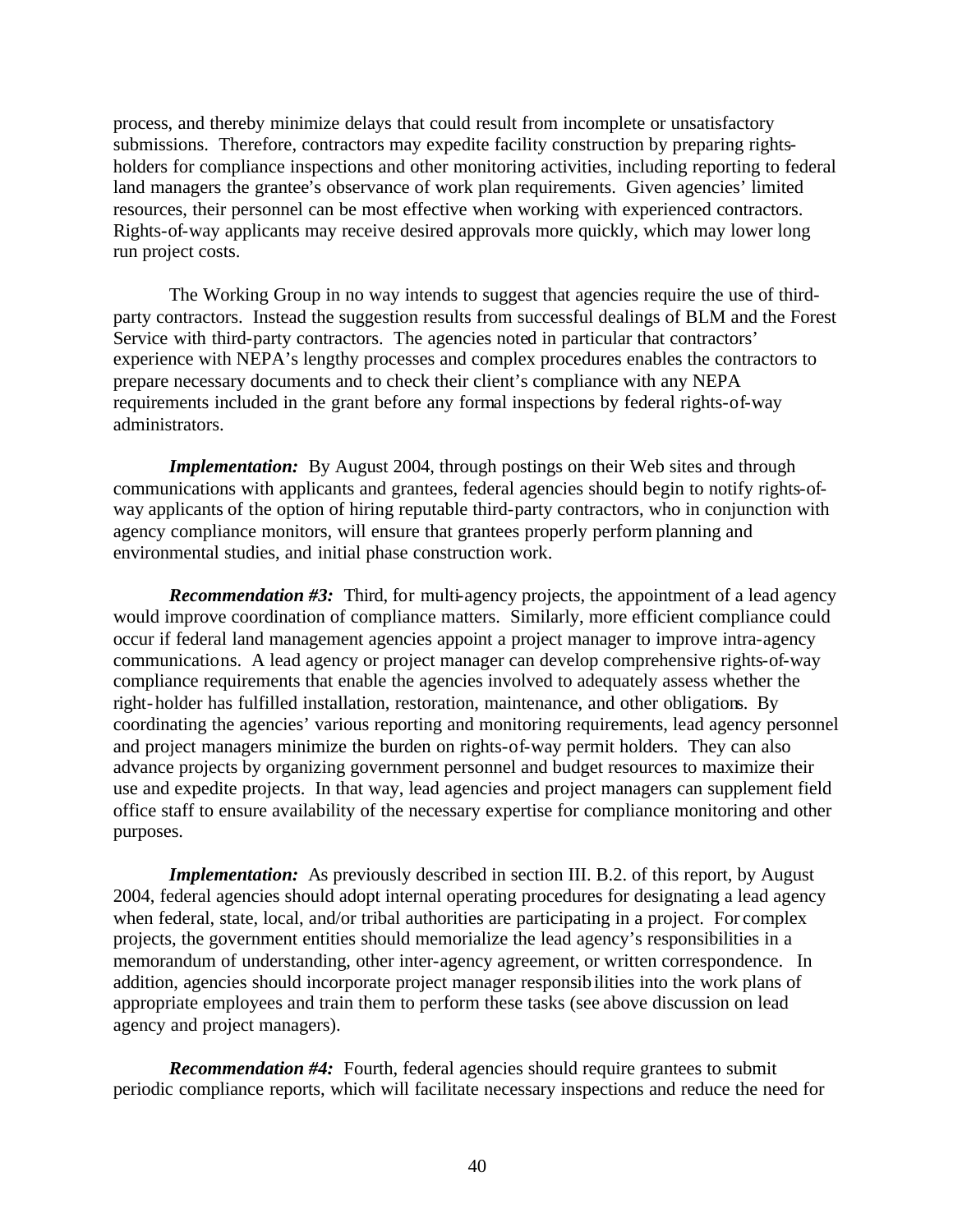some physical monitoring.  $102$  The reports would provide concise status updates and limited, but essential, information that the agencies need for their compliance monitoring. NOAA, for example, requires post-installation and annual status reports. The report information could help to better focus undersea cable inspections, using expensive remotely operated vehicles or manned submersibles, primarily in areas where problems are likely to arise. In addition, BLM and the Forest Service require communications site rights-of-way holders to provide an annual inventory of a site's tenants. The agencies then use the inventory, among other things, to verify authorized users on sites where multiple users are sharing facilities on the right-of-way. The information in these and similar reports can assist federal land managers in fulfilling their monitoring responsibilities, while assisting industry members in discharging their maintenance and compliance duties. Early detection of potential problems will help both parties to resolve them more easily before they develop into more serious issues.

*Implementation:* Federal agencies that do not routinely require compliance reports should incorporate the requirement into their rights-of-way procedures. Some agencies may determine that adopting a new rule requiring telecommunications rights-of-way holders to file periodic reports requires notice and comment. If so, such agencies should initiate rulemaking, as necessary and appropriate, by December 2004.

*Recommendation #5:* Fifth, the Working Group recommends that all agencies recover their monitoring and compliance costs under the specific statutes governing their agencies and/or the broad authority granted them pursuant to the easement granting authority of 40 U.S.C. § 1314, as recodified by Public Law 107-217.<sup>103</sup> NOAA, BLM, and the Army Corps of Engineers currently charge such fees and the Forest Service is promulgating cost recovery regulations similar to BLM's. However, until the Forest Service finalizes and adopts such regulations, it will continue to use voluntary fee collection agreements to recover the costs of conducting some of its monitoring activities, primarily on large scale projects.

The Working Group recommends that agencies that have not adopted rules to execute their authority to recover monitoring fees follow the guidance provided in OMB Circular No. A-25. The circular directs agencies to recover the full costs of managing federal rights-ofway, including monitoring and other compliance activities. Therefore, as described previously in section III. C.1. on "Cost Recovery," federal agencies should clearly identify the costs they seek to recover and adopt the recommended techniques for streamlining cost recovery.

*Implementation:* By December 2004, any relevant federal land management agency that does not recover its monitoring and compliance costs should commence a rulemaking, as necessary and appropriate, to adopt rules to execute its authority to recover such costs.

 $102$  The Federal Highway Administration periodically accommodates grantees on highway easements. These grantees are not required to submit compliance reports unless they are installing equipment for ongoing telecommunications operations.

<sup>103</sup> *See* Appendix A, discussed *supra* at fn. 34.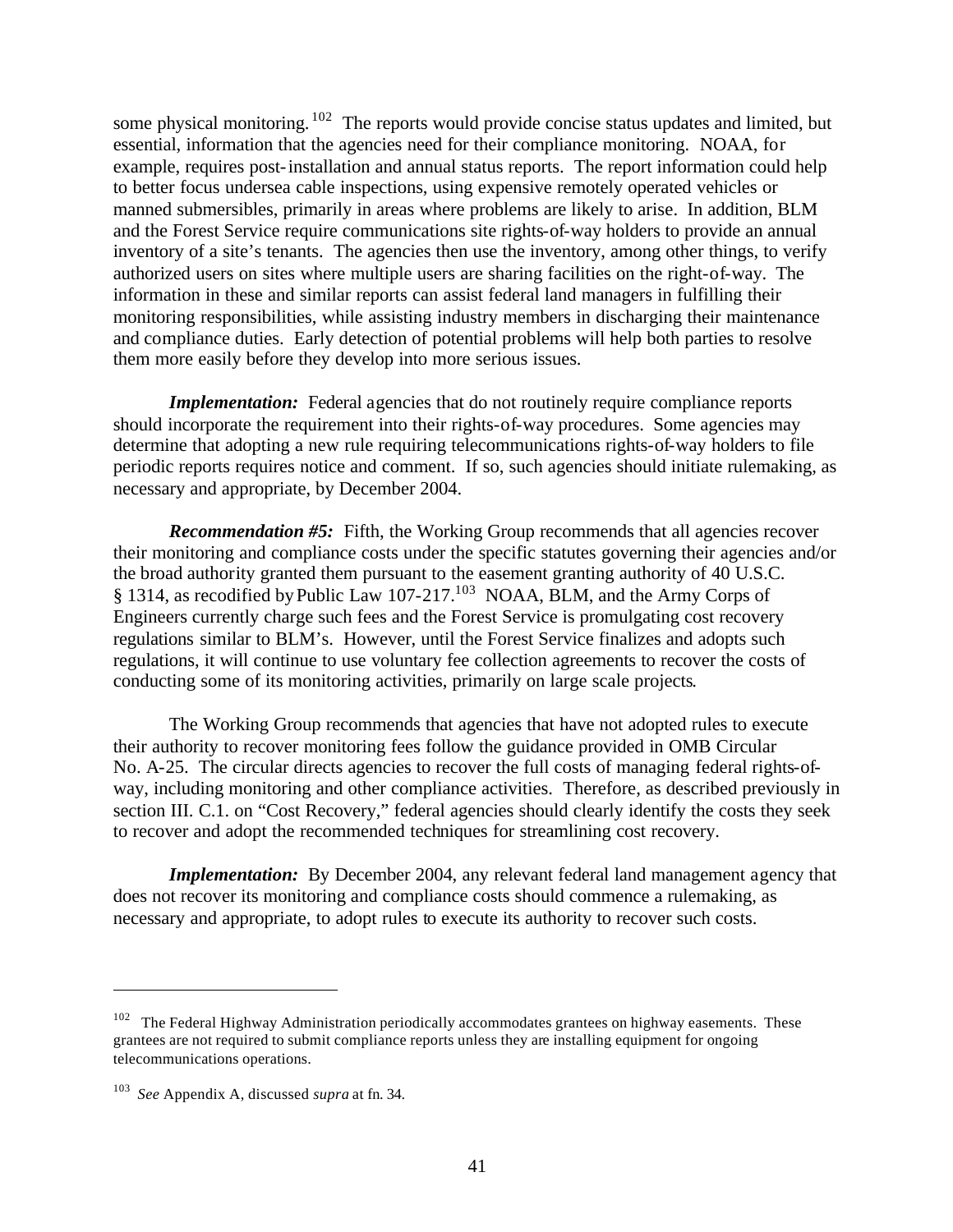### 2. Addressing Unanticipated Costs

*Issue:* In the Working Group's experience, federal grantees rarely abandon uncompleted projects or fail to seek renewal of expiring rights-of-way or re-assignment for successor companies. Having determined that access to federal lands is essential to their ability to provide service, rights-of-way holders are usually reluctant to relinquish this access barring extraordinary circumstances. To do so could adversely affect their or their successor's service, and abandoning a grant might jeopardize future rights-of-way applications or other government benefits. In the unusual case in which an agency must remove an abandoned installation or one located on an expired or terminated right-of-way, the government may incur unforeseen expenses.

Although unlikely, if a company de-commissions a site on federal land, it has usually agreed in advance to the restoration measures it will undertake.<sup>104</sup> If, however, a rights holder abdicates its responsibility to return the property to its previous condition, the Federal Government would then assume the task and the associated costs. Similarly, an agency could confront unanticipated costs if a grantee fails to restore government property to its previous condition following rights-of-way construction. Agencies may avoid even infrequent and, usually minimal, rights-of-way compliance expenditures, by requiring a bond or other means of securing performance.

NOAA's recent experience with subma rine cables demonstrates the difficulty that may arise without the protection of a bond. NOAA did not require performance bonds from two companies that had received permission to install fiber optic cable in two different national marine sanctuaries. Post-installation surveys and monitoring of one of the submarine cables revealed unburied cable in some places along its route. At other locations, portions of cable were suspended, in one instance up to several feet above the seabed. Exposed and inadequately buried cables can present a hazard to commercial fishermen who might snag their fishing gear, and to fish and marine mammals that might then become entangled. Both cable companies sought protection in bankruptcy or insolvency proceedings and were unable to pay for monitoring and other fees required by their permits. A qualified buyer has assumed responsibility for one of the cables and payments have resumed; however the other cable system (the one with exposed segments) remains the subject of a bankruptcy proceeding.

*Recommendation:* The Working Group recommends that agencies use their authority under 40 U.S.C. § 1314, or other appropriate statutes, to impose reasonable, but adequate, bonding requirements to secure fulfillment of a grantee's compliance obligations. Circumstances might require agencies to engage expert advice to help forecast the costs of maintaining rights-of-way or removing structures from them, which will help the agencies to establish feasible bond amounts.

<sup>&</sup>lt;sup>104</sup> "In the unlikely event that a service provider removes an antenna site, the necessary steps are taken to restore the property to its original state. This generally includes removal of all equipment and restoration of the property's grounds and surrounding areas. Typically, the level of restoration will be negotiated during the initial approval process. The removal of an antenna site is, however, an unlikely prospect." Cellular Telecommunications & Internet Association, U.S. Department of the Interior, Bureau of Land Management, and U.S. Department of Agriculture, Forest Service, *Siting Wireless Telecommunications Facilities* (2002 ed.) at 93.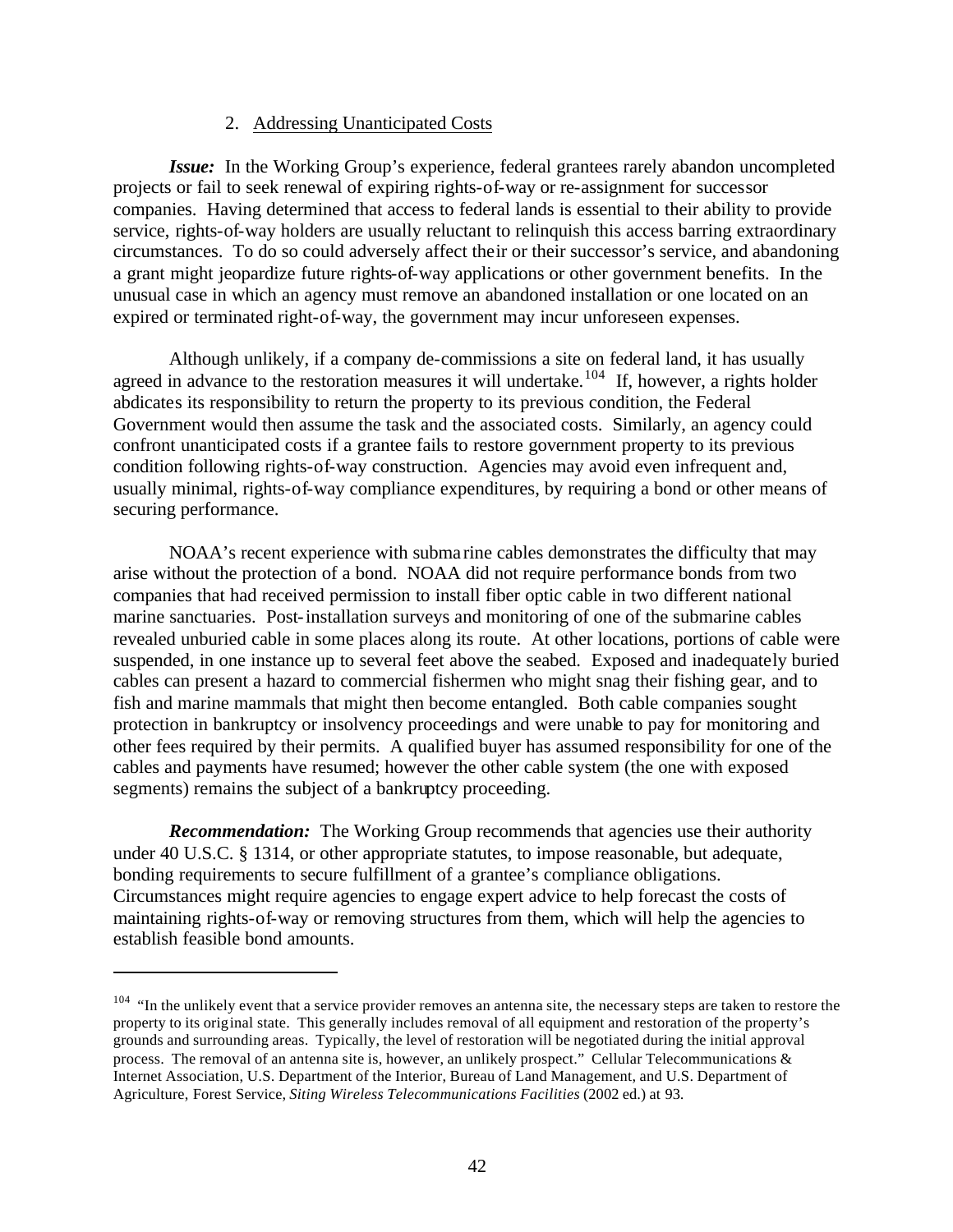*Implementation:* By August 2004, any relevant federal land management agency that has not adopted rules to implement its authority to impose reasonable, but adequate, bonding requirements should commence a rulemaking, as necessary and appropriate, to adopt such rules.

#### 3. Imposing Penalties for Noncompliance

*Issue:* The integrity of the government's rights-of-way programs depends in part upon the government's ability to compel a grantee's compliance with its obligations under the rightof-way grant. If a grantee fails to comply with the terms and conditions of a rights-of-way grant, then the government may seek to remedy the violation and to deter others by imposing fines or terminating the grant.

Agencies may suspend a right-of-way authorization until the grantee complies within a fixed time period with applicable terms and conditions.<sup>105</sup> In addition, all land management agencies have the authority to terminate a right-of-way grant for cause, but rarely use this power. Their reluctance to do so may result from concerns about service interruptions to innocent third parties. Authority to suspend or terminate rights-of-way grants, while helpful, may not be sufficient to obtain compliance from a recalcitrant rights-holder that intentionally and continually violates the terms of the grant. In such egregious instances, the government should have a strong enforcement tool at its disposal, particularly when termination is not a viable option.

*Recommendation:* Fines offer an effective way of satisfactorily punishing compliance violators, while deterring future violations. NOAA, for example, has the authority under the National Marine Sanctuaries Act to impose civil penalties up to \$120,000 per day per violation, and to seek criminal penalties in limited circumstances. The Forest Service, which has no specific regulatory framework to impose fines, may, as a last resort, seek criminal citations that may require a fine.

*Implementation:* All federal land management agencies should, within a year of the date of this report, determine their ability to impose fines or other penalties for noncompliance. If an agency has no such ability and determines that it requires such authority to enhance its compliance program, then that agency should also determine what steps are necessary to secure such authority.

<sup>105</sup> *See, e.g.*, FLPMA § 506, 43 U.S.C. § 1766 (describing the powers of the Secretaries of the Interior and Agriculture to suspend and terminate rights-of-way and easements for abandonment or failure to comply with any condition of the grant, or applicable rule, or regulation).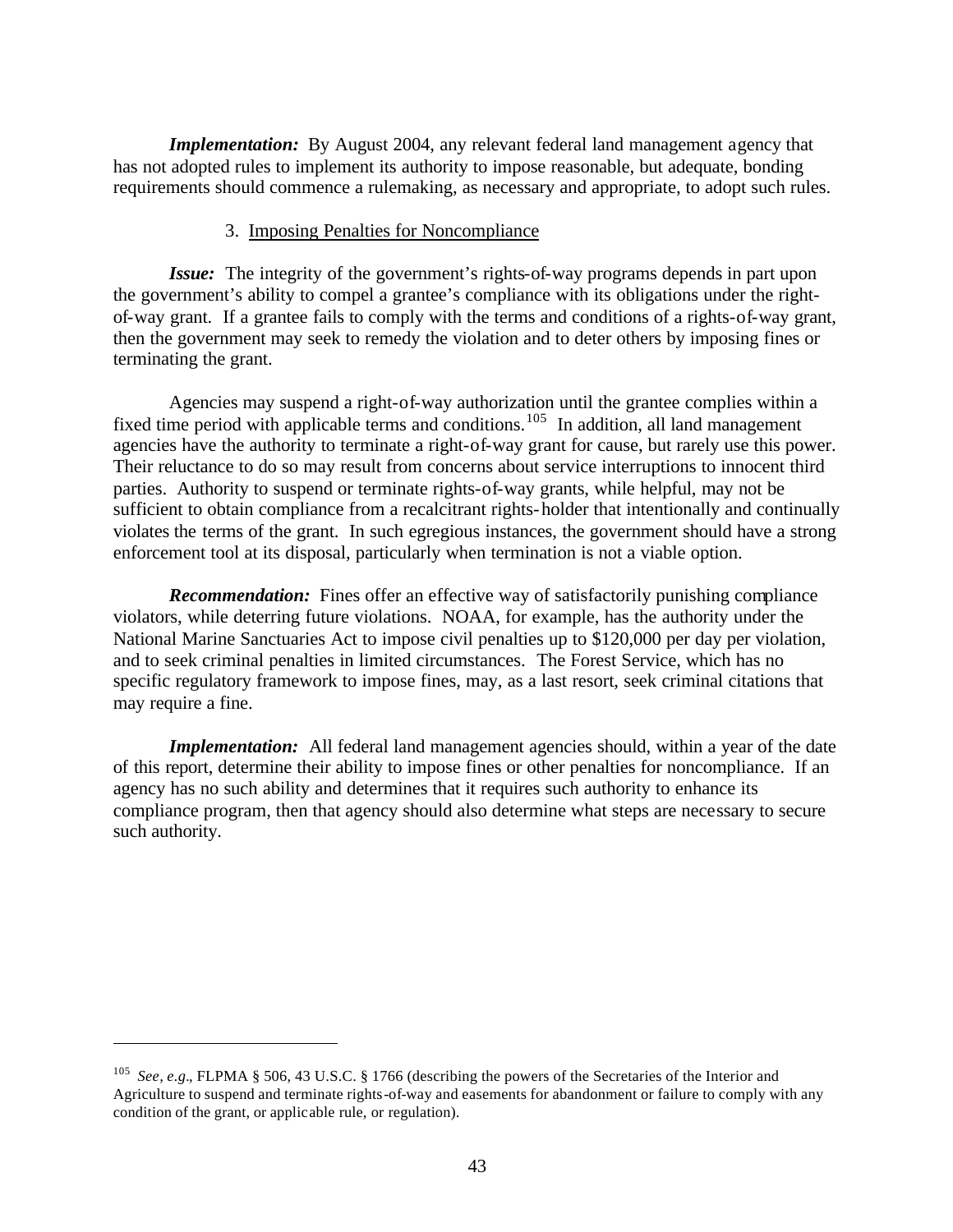#### **Conclusion**

The Working Group has provided a series of recommendations -- covering information access and collection, timely process, fees, and compliance -- that we believe will improve rights-of-way management for all affected parties, while fostering greater broadband deployment across this Nation. In the months ahead, the Working Group will assist the federal agencies and other stakeholders in implementing our recommendations to help meet the President's challenge of ensuring affordable access to broadband technology for all Americans by 2007.

To ensure that the recommendations in this report are implemented in a timely manner, the Working Group believes that it is important to review the federal agencies' progress in adopting the recommendations. Specifically, the Working Group recommends that OMB ask each of the federal land management agencies to prepare a report of their efforts to implement the Working Group's recommendations. The individual reports should list specific steps that each agency took, as well as any additional steps that still need to be taken to implement the recommendations. The reports should be submitted to OMB no later than twelve months from the release date of this report.

The Working Group again wishes to extend our sincere thanks to all of the individuals who participated in this effort. Through your continuing efforts, we will help bring the promise of broadband to the American people.